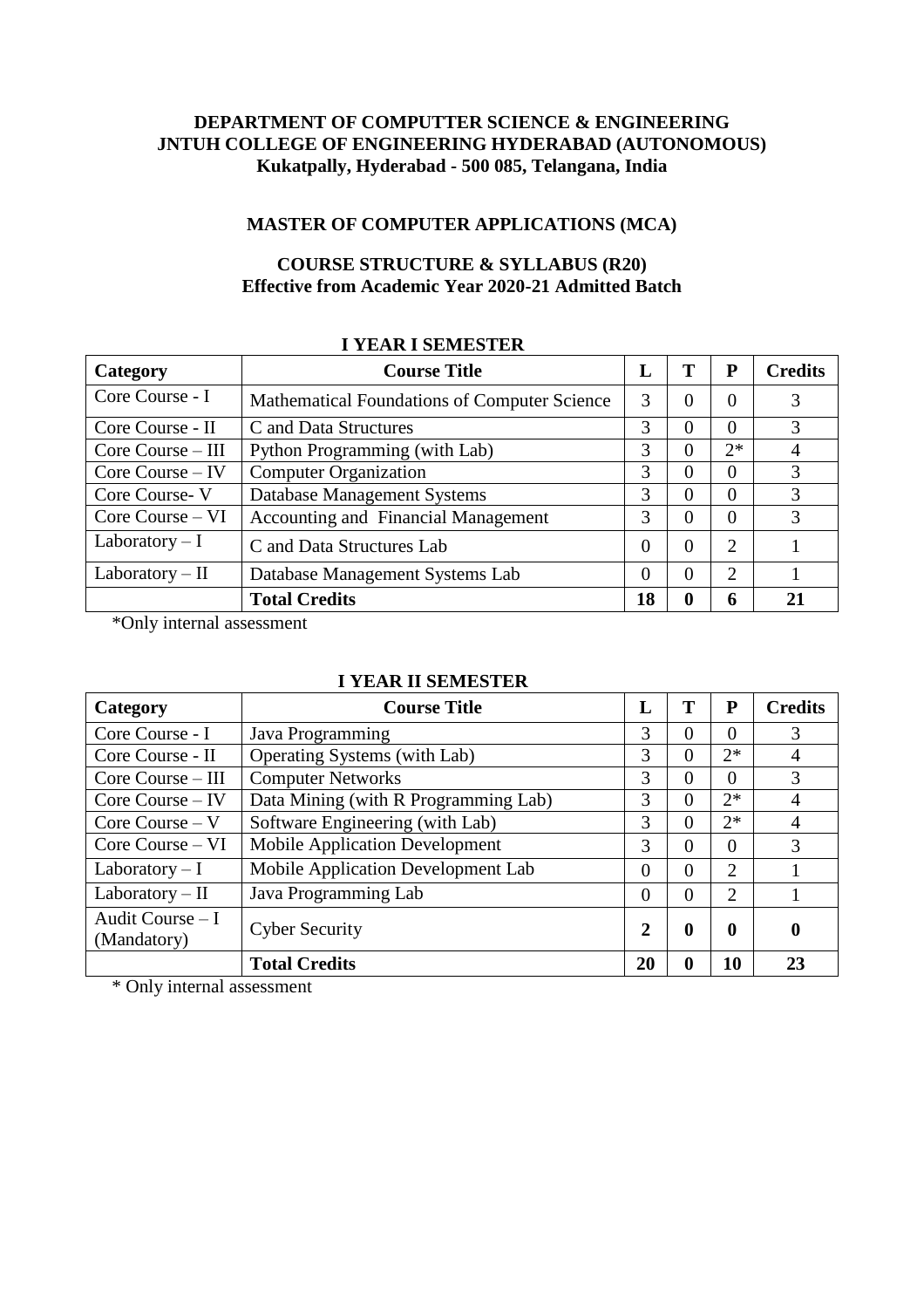| Category          | <b>Course Title</b>                          | L              | T              | ${\bf P}$        | <b>Credits</b> |
|-------------------|----------------------------------------------|----------------|----------------|------------------|----------------|
| Core Course - I   | Network Administration (with Lab)            | 3              | $\theta$       | $2*$             | 4              |
| Core Course - II  | Web Technologies                             | 3              | $\theta$       | $\Omega$         | 3              |
| Core Course – III | Internet of Things (with Lab)                | 3              | $\theta$       | $2*$             | $\overline{4}$ |
| Professional      | <b>Cloud Applications</b>                    | 3              | $\theta$       | $\Omega$         | 3              |
| Elective - I      | <b>Information Retrieval Systems</b>         |                |                |                  |                |
|                   | <b>Information Systems Audit and Control</b> |                |                |                  |                |
|                   | Design and Analysis of Algorithms            |                |                |                  |                |
| Professional      | <b>Mobile Computing</b>                      | 3              | $\theta$       | $\theta$         | 3              |
| Elective - II     | <b>Software Testing Methodologies</b>        |                |                |                  |                |
|                   | <b>Biometrics</b>                            |                |                |                  |                |
|                   | e-Commerce                                   |                |                |                  |                |
| Laboratory $-I$   | Web Technologies Lab                         | $\overline{0}$ | $\overline{0}$ | $\overline{2}$   |                |
| Project           | Project Phase I                              | $\Omega$       | $\Omega$       | $\overline{4}$   | $\overline{2}$ |
| Audit Course - II | Artificial Intelligence                      | 2              | $\mathbf 0$    | $\boldsymbol{0}$ | $\bf{0}$       |
| (Mandatory)       |                                              |                |                |                  |                |
|                   | <b>Total Credits</b>                         | 17             | $\mathbf 0$    | 10               | 20             |

## **II YEAR I SEMESTER (III SEMESTER)**

\*Only internal assessment

## **II YEAR II SEMESTER (IV SEMESTER)**

| Category          | <b>Course Title</b>                   | L | T                 | P              | <b>Credits</b> |
|-------------------|---------------------------------------|---|-------------------|----------------|----------------|
| Professional      | Machine Learning                      |   |                   |                |                |
| Elective - III    | <b>Blockchain Technology</b>          | 3 | $_{0}$            | 0              | 3              |
|                   | <b>Big Data Analytics</b>             |   |                   |                |                |
|                   | Virtual and Augmented Reality         |   |                   |                |                |
| Open Elective - I | <b>Optimization Techniques</b>        | 3 | $\mathbf{\Omega}$ | $\Omega$       | 3              |
|                   | <b>Cyber Laws</b>                     |   |                   |                |                |
|                   | <b>Management Information Systems</b> |   |                   |                |                |
|                   | Entrepreneurship                      |   |                   |                |                |
| Seminar           | Seminar                               | 0 | 0                 | $\overline{A}$ | $\overline{2}$ |
| Project           | Project Phase II                      | 0 | 0                 | 16             | 8              |
|                   | <b>Total Credits</b>                  | 6 | 0                 | 20             | 16             |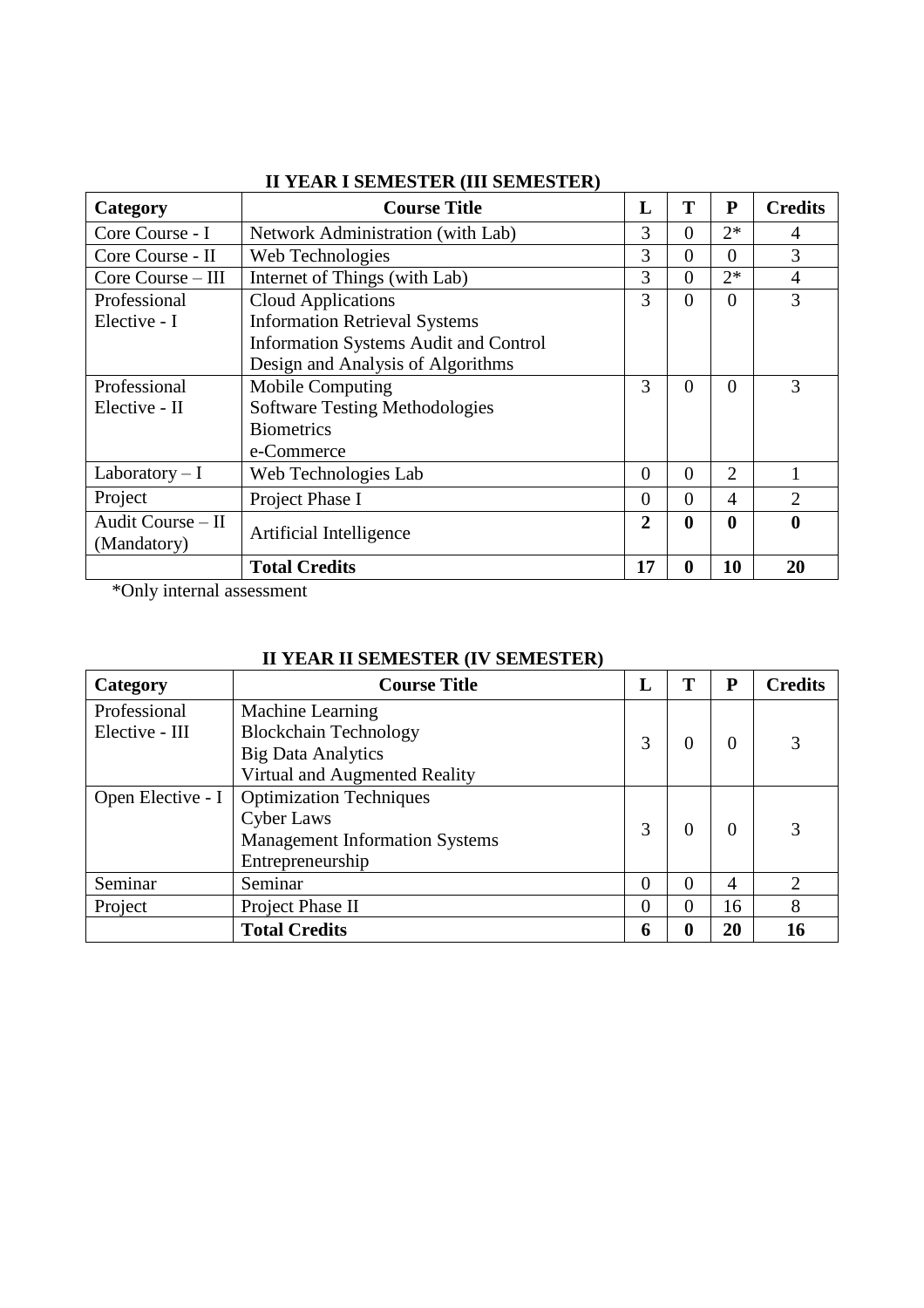## **MATHEMATICAL FOUNDATIONS OF COMPUTER SCIENCE**

## **MCA I Year I Sem L T P C**

## **3 0 0 3**

#### **Prerequisites:**

1. An understanding of Math in general is sufficient.

**Objectives:** 

- 1. Introduces the elementary discrete mathematics for computer science and engineering.
- 2. Topics include formal logic notation, methods of proof, induction, sets, relations, graph theory, permutations and combinations, counting principles; recurrence relations and generating functions

#### **Outcomes:**

- 1. Demonstrate the ability to understand and construct precise mathematical proofs
- 2. Demonstrate the ability to use logic and set theory to formulate precise statements
- 3. Acquire the knowledge to analyse and solve counting problems on finite and discrete structures
- 4. Demonstrate the ability to describe and manipulate sequences
- 5. Demonstrate the ability to apply graph theory in solving computing problems

#### **UNIT - I**

The Foundations Logic and Proofs: Propositional Logic, Applications of Propositional Logic, Propositional Equivalence, Predicates and Quantifiers, Nested Quantifiers, Rules of Inference, Introduction to Proofs, Proof Methods and Strategy.

#### **UNIT - II**

Basic Structures, Sets, Functions, Sequences, Sums, Matrices and Relations: Sets, Functions, Sequences & Summations, Cardinality of Sets and Matrices Relations, Relations and Their Properties, n-ary Relations and Their Applications, Representing Relations, Closures of Relations, Equivalence Relations, Partial Orderings.

#### **UNIT - III**

Algorithms, Induction and Recursion: Algorithms, The Growth of Functions, Complexity of Algorithms.

Induction and Recursion: Mathematical Induction, Strong Induction and Well-Ordering, Recursive Definitions and Structural Induction, Recursive Algorithms, Program Correctness.

#### **UNIT - IV**

Discrete Probability and Advanced Counting Techniques: An Introduction to Discrete Probability, Probability Theory, Bayes' Theorem, Expected Value and Variance.

Advanced Counting Techniques: Recurrence Relations, Solving Linear Recurrence Relations, Divide-and-Conquer Algorithms and Recurrence Relations, Generating Functions, Inclusion-Exclusion, Applications of Inclusion-Exclusion.

#### **UNIT - V**

Graphs: Graphs and Graph Models, Graph Terminology and Special Types of Graphs, Representing Graphs and Graph Isomorphism, Connectivity, Euler and Hamilton Paths, Shortest-Path Problems, Planar Graphs, Graph Coloring.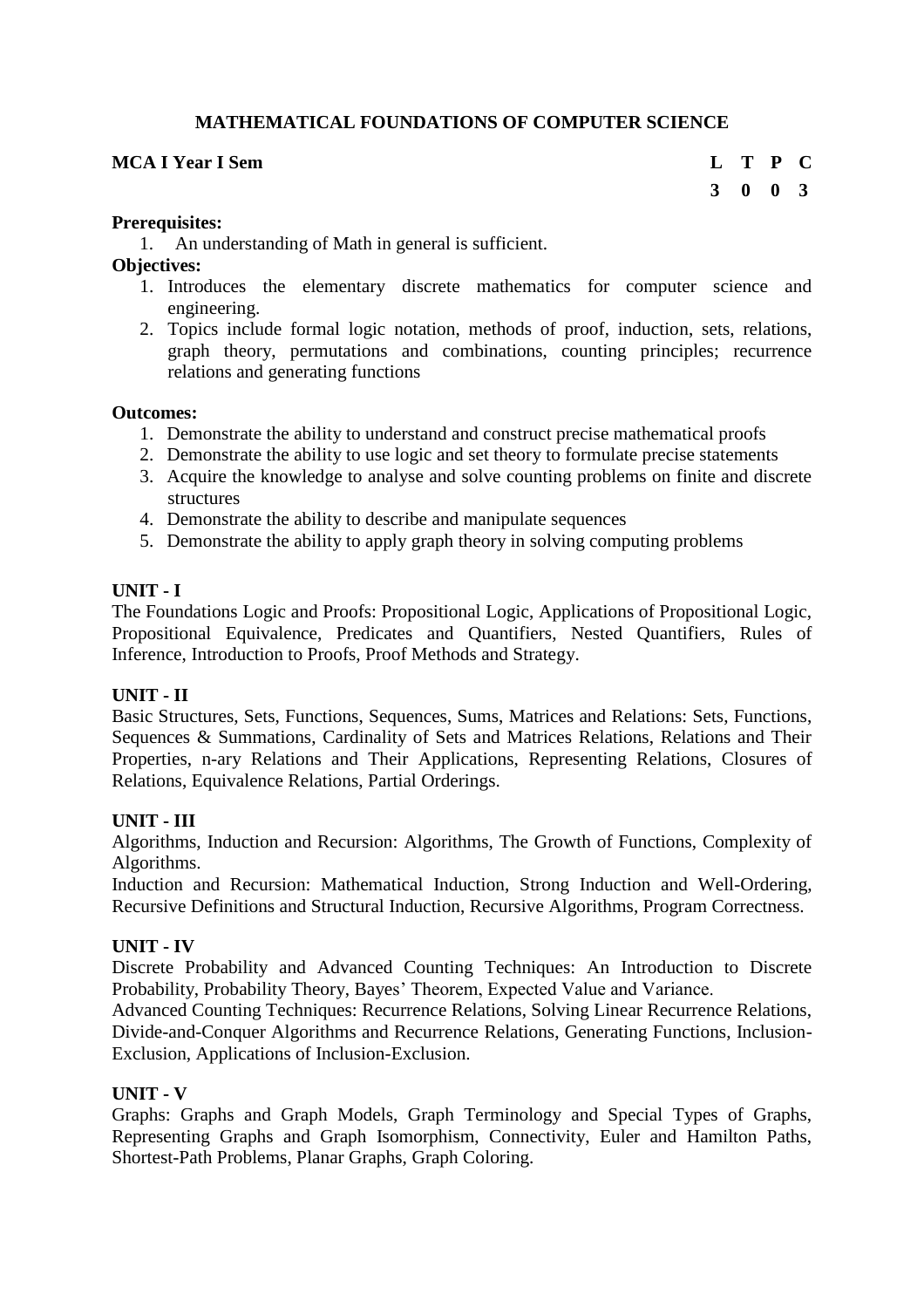Trees: Introduction to Trees, Applications of Trees, Tree Traversal, Spanning Trees, Minimum Spanning Trees.

### **TEXTBOOKS**

1. Discrete Mathematics and Its Applications with Combinatorics and Graph Theory-Kenneth H Rosen,  $7<sup>th</sup>$  Edition, TMH.

- 1. Discrete Mathematical Structures with Applications to Computer Science-J.P. Tremblay and R. Manohar, TMH,
- 2. Discrete Mathematics for Computer Scientists & Mathematicians: Joe L. Mott, Abraham Kandel, Teodore P. Baker, 2nd ed., Pearson Education.
- 3. Discrete Mathematics- Richard Johnsonbaugh, 7<sup>th</sup> ed., Pearson Education.
- 4. Discrete Mathematics with Graph Theory- Edgar G. Goodaire, Michael M. Parmenter.
- 5. Discrete and Combinatorial Mathematics an applied introduction: Ralph.P. Grimald, 5th edition, Pearson Education.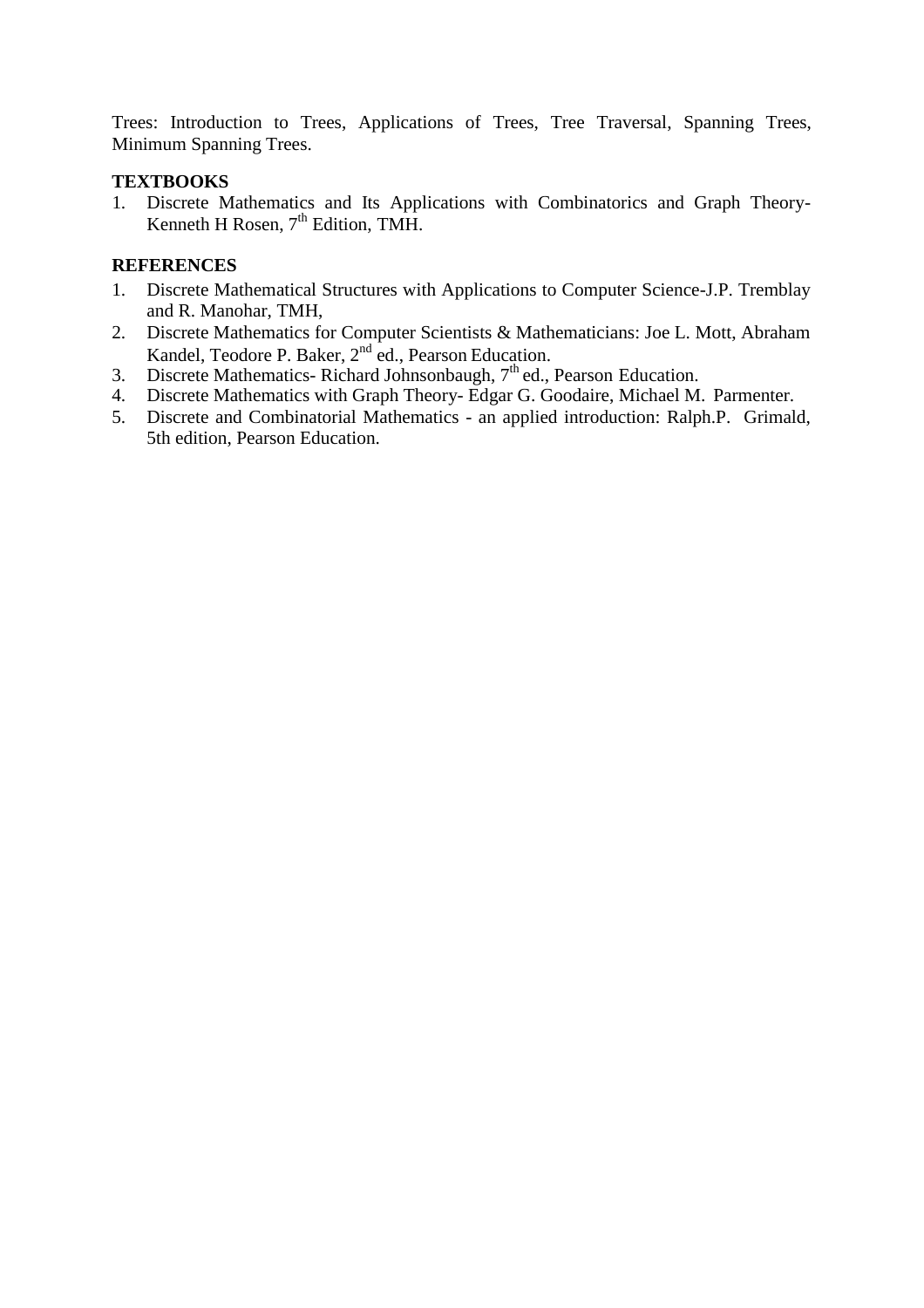## **C AND DATA STRUCTURES**

#### **MCA I Year I Sem L T P C**

## **3 0 0 3**

#### **Prerequisites:**

1. Requires analytical skills and logical reasoning.

#### **Objectives:**

- 1. Understand and Learn algorithms, Pseudo code and Flow chart.
- 2. Acquire the knowledge of Programming Environment
- 3. Learn basics of computer programming
- 4. Gain the knowledge of C Language
- 5. Acquire the skills in applying various concepts of C
- 6. Provides hands-on experience with the concepts of programming in C

#### **Outcomes:**

- 1. Identify computational tasks to apply for writing programming
- 2. Identify the right concept in C to apply based on the requirement of the problem
- 3. Develop solutions for computational problems and real-life applications through programming

#### **UNIT - I**

**Introduction to Computers:** Computer Systems, Computing Environments, Computer Languages, Creating and running programs, Software Development Method, Algorithms, Pseudo code, flow charts, applying the software development method.

**Introduction to C Language:** Background, Simple C programs, Identifiers, Basic data types, Variables, Constants, Input / Output, Operators. Expressions, Precedence and Associatively, Expression Evaluation, Type conversions, Bit wise operators, Statements, Simple C Programming examples.

## **UNIT - II**

**Statements:** if and switch statements, Repetition statements – while, for, do-while statements, Loop examples, other statements related to looping – break, continue, go to, Simple C Programming examples.

**Designing Structured Programs:** Functions, basics, user defined functions, inter function communication, Scope, Storage classes-auto, register, static, extern, scope rules, type qualifiers, recursion- recursive functions,

**Arrays:** Concepts, using arrays in C, inter function communication, array applications, two– dimensional arrays, multidimensional arrays, C program examples. Concepts,

#### **UNIT - III**

Pointers and Strings: Introduction (Basic Concepts), Pointers for inter function communication, pointers to pointers, compatibility, memory allocation functions, array of pointers, programming applications, pointers to void, pointers to functions, command –line arguments. Pre-processor commands, example C programs.

C Strings, String Input/ Output functions, arrays of strings, string manipulation functions, string / data conversion, C program examples.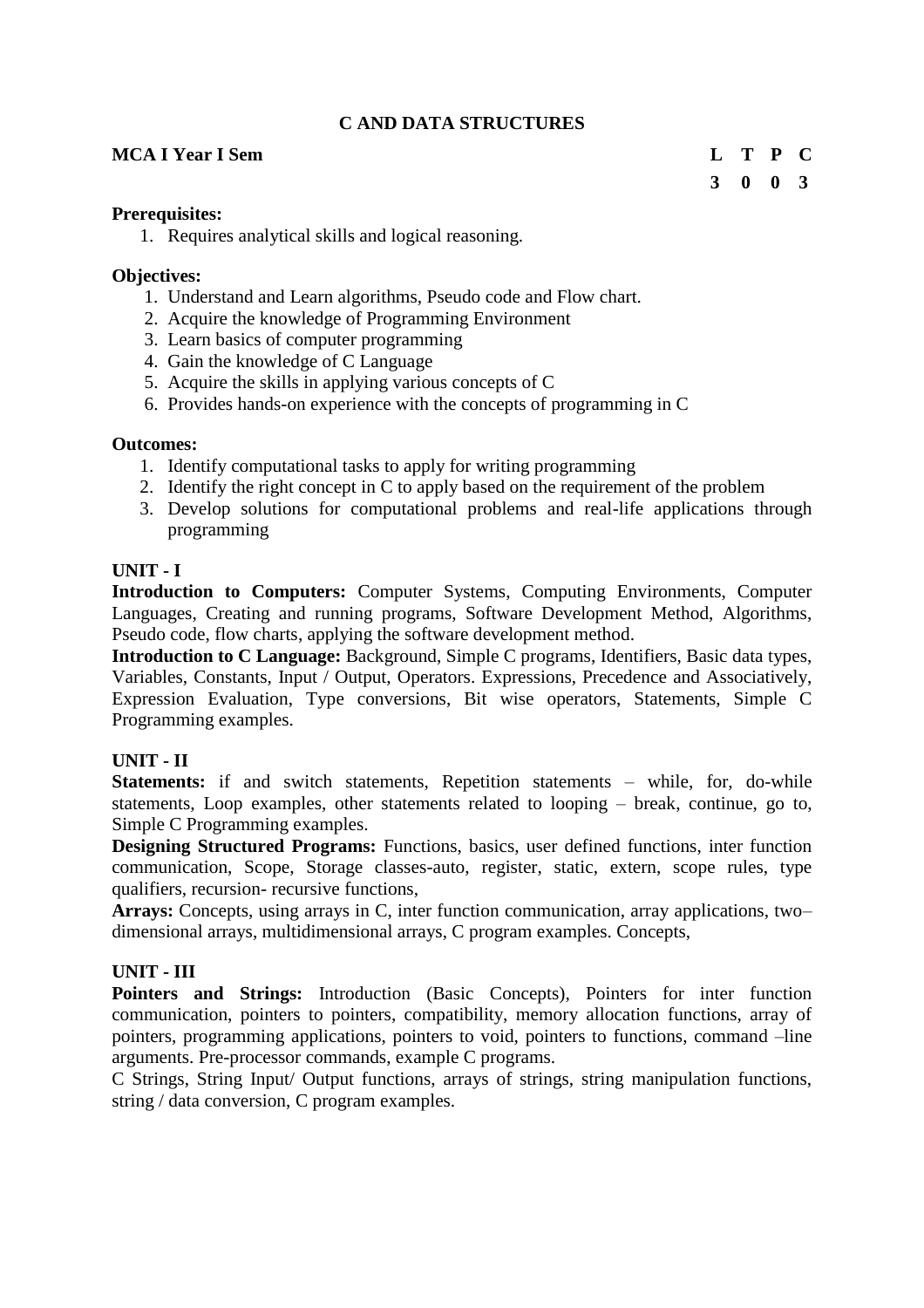## **UNIT-IV:**

**Derived Types:** Structures – Declaration, definition and initialization of structures, accessing structures, nested structures, arrays of structures, structures and functions, pointers to structures, self referential structures, unions, typedef, bit fields, enumerated types, C programming examples.

**Input and Output:** Concept of a file, streams, standard input / output functions, formatted input / output functions, text files and binary files, file input / output operations, file status functions (error handling), C program examples.

## **UNIT - V**

**Sorting and Searching:** selection sort, bubble sort, insertion sort, linear and binary search methods. **Data Structures:** Introduction to Data Structures, abstract data types, Linear list – singly linked list implementation, insertion, deletion and searching operations on linear list, Stacks-Operations, array and linked representations of stacks, stack applications, Queuesoperations, array and linked representations.

## **TEXTBOOKS**

- 1. C Programming & Data Structures, B.A.Forouzan and R.F. Gilberg,  $3<sup>rd</sup>$  Edition, Cengage Learning.
- 2. The C Programming Language, B.W. Kernighan and Dennis M.Ritchie, PHI/Pearson Education
- 3. Head First C, David Griffiths, Dawn Griffiths, O'reilly Publications 2012[.](https://books.google.co.in/books?id=WaYatLKywDYC&printsec=frontcover&dq=head+first+c&hl=en&newbks=1&newbks_redir=1&sa=X&ved=2ahUKEwjG8t78pdTtAhVn73MBHUjQD1sQ6AEwAHoECAAQAg)

- 1. C for Engineers and Scientists, H.Cheng, Mc.Graw-Hill International Edition
- 2. C: The Complete Reference by Herbert Schildt,  $4<sup>th</sup>$  Edition, TMH
- 3. C Programming & Data Structures, P. Dey, M Ghosh R Thereja, Oxford University Press
- 4. Learn to Code with C : The MagPi Essentials by Simon Long
- 5. Problem Solving and Program Design in C, J.R. Hanly and E.B. Koffman, 5<sup>th</sup> Edition, Pearson Education.
- 6. Let Us C: Authentic Guide to C Programming Language by Yashvanth P. Kanetkar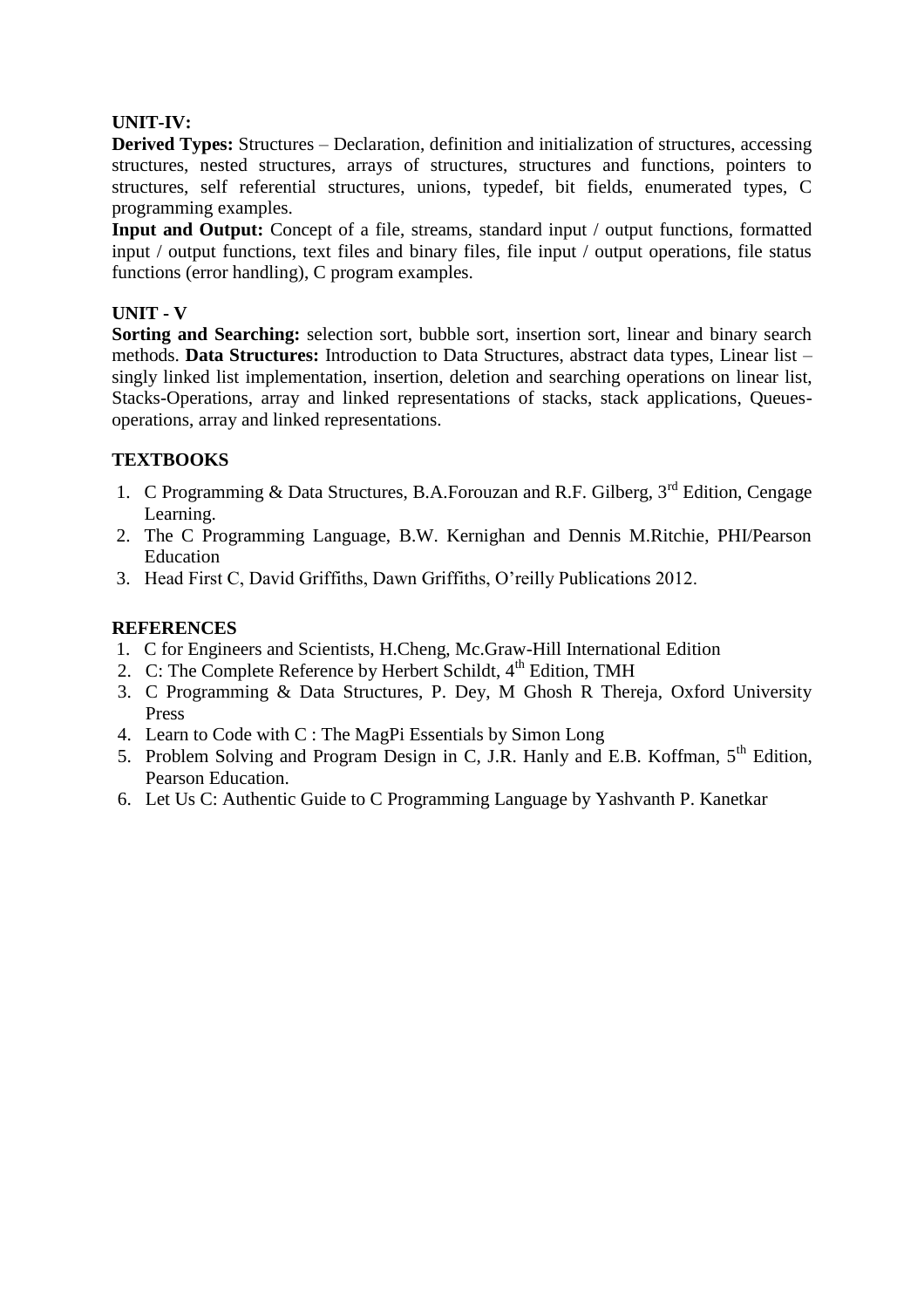## **PYTHON PROGRAMMING**

## **MCA I Year I Sem L T P C**

## **3 0 2\* 4**

#### **Prerequisites:**

1. Requires analytical skills and logical reasoning.

#### **Objectives:**

- 1. To learn syntax and semantics and create functions in Python.
- 2. To handle strings and files in Python.
- 3. To understand lists, dictionaries and regular expressions in Python.
- 4. To implement object oriented programming concepts in Python.
- 5. To build web services and introduce network and database programming in Python.

#### **Outcomes:**

- 1. Demonstrate proficiency in handling Strings and File Systems.
- 2. Create, run and manipulate Python programs using core data structures like Lists, Dictionaries and use Regular Expressions.
- 3. Interpret the concepts of Object-Oriented Programming as used in Python.
- 4. Implement applications related to Network Programming, Web Services and Databases in Python.

#### **UNIT - I**

Python Basics, Objects- Python Objects, Standard Types, Other Built-in Types, Internal Types, Standard Type Operators, Standard Type Built-in Functions, Categorizing the Standard Types, Unsupported Types

Numbers - Introduction to Numbers, Integers, Floating Point Real Numbers, Complex Numbers, Operators, Built-in Functions, Related Modules

Sequences - Strings, Lists, and Tuples, Mapping and Set Types

#### **UNIT - II**

Files: File Objects, File Built-in Function, File Built-in Methods, File Built-in Attributes, Standard Files, Command-line Arguments, File System, File Execution, Persistent Storage Modules, Related Modules

Exceptions: Exceptions in Python, Detecting and Handling Exceptions, Context Management,

Exceptions as Strings, Raising Exceptions, Assertions, Standard Exceptions, Creating Exceptions, Exceptions and the sys Module, Related Modules, Modules and Files, Namespaces, Importing Modules, Importing Module Attributes, Module Built-in Functions, Packages, Other Features of Modules

#### **UNIT - III**

Regular Expressions: Introduction, Special Symbols and Characters, Res and Python Multithreaded Programming: Introduction, Threads and Processes, Python, Threads, and the Global Interpreter Lock, Thread Module, Threading Module, Related Modules

#### **UNIT - IV**

GUI Programming: Introduction, Tkinter and Python Programming, Brief Tour of Other GUIs, Related Modules and Other GUIs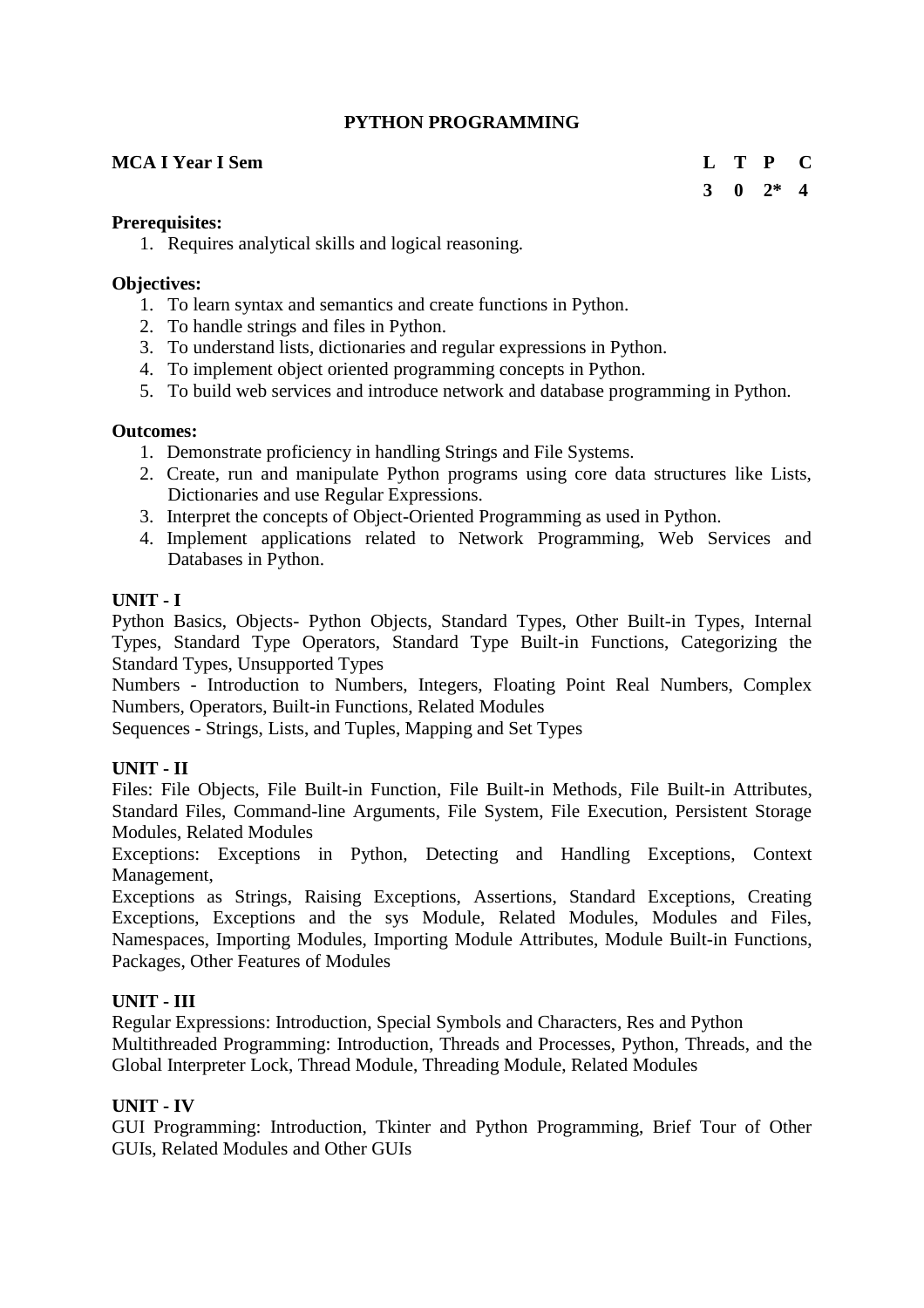Web Programming: Introduction, Wed Surfing with Python, Creating Simple Web Clients, Advanced Web Clients, CGI-Helping Servers Process Client Data, Building CGI Application, Advanced CGI, Web (HTTP) Servers

## **UNIT - V**

Database Programming: Introduction, Python Database Application Programmer's Interface (DB-API), Object Relational Managers (ORMs), Related Modules

## **TEXTBOOKS**

1. Core Python Programming, Wesley J. Chun, Second Edition, Pearson.

- 1. Python for Programmers, Paul Deitel, Harvey Deitel, Pearson.
- 2. Think Python, Allen Downey, Green Tea Press
- 3. Introduction to Python, Kenneth A. Lambert, Cengage
- 4. Python Programming: A Modern Approach, Vamsi Kurama, Pearson
- 5. Learning Python, Mark Lutz, O'Reilly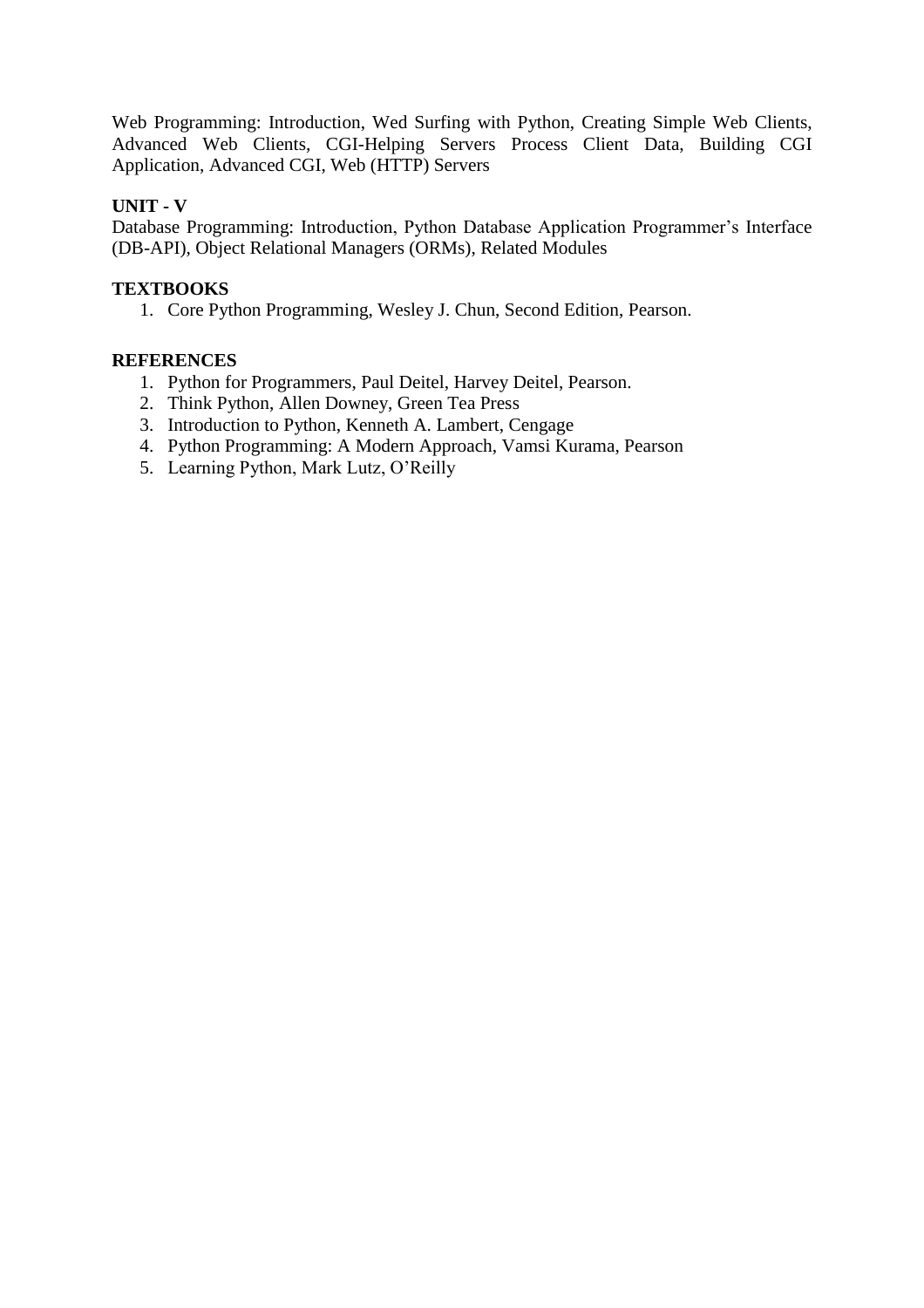#### **PYTHON PROGRAMMING LAB**

#### **MCA I Year I Sem**

#### **Objectives:**

- 1. To be able to introduce core programming basics and program design with functions using Python programming language.
- 2. To understand a range of Object-Oriented Programming, as well as in-depth data and information processing techniques.
- 3. To understand the high-performance programs designed to strengthen the practical expertise.

#### **Outcomes:**

- 1. Acquire the understanding of the basic concepts, scripting and the contributions of scripting language
- 2. Demonstrate the ability to explore python especially the object oriented concepts, and the built in objects of Python.
- 3. Create practical and contemporary applications such as TCP/IP network programming, Web applications, discrete event simulations

#### **List of Experiments:**

- 1. (a) Write a Python program to sum all the items in a list.
	- (b) Write a Python program to remove duplicates from a list
- 2. (a) Write a Python program to sort (ascending and descending) a dictionary by value
	- (b) Write a Python script to add a key to a dictionary
- 3. (a) Write a Python program to create a tuple
	- (b) Write a Python program to convert a tuple to a string
- 4. (a) Write a Python program to count the number of characters (character frequency) in a string
	- (b) Write a Python program to count and display the vowels of a given text
- 5. (a) Write a Python program to read first n lines of a file
	- (b) Write a Python program to append text to a file and display the text.
- 6. Python program to demonstrate basic operations on single array.
- 7. Write a Python program that matches a string that has a followed by three 'b'.
- 8. Write a Python program Create a thread class to print the date
- 9. Write a program to demonstrate multithreading in python
- 10. Write a Python GUI program to import Tkinter package and create a window and set its title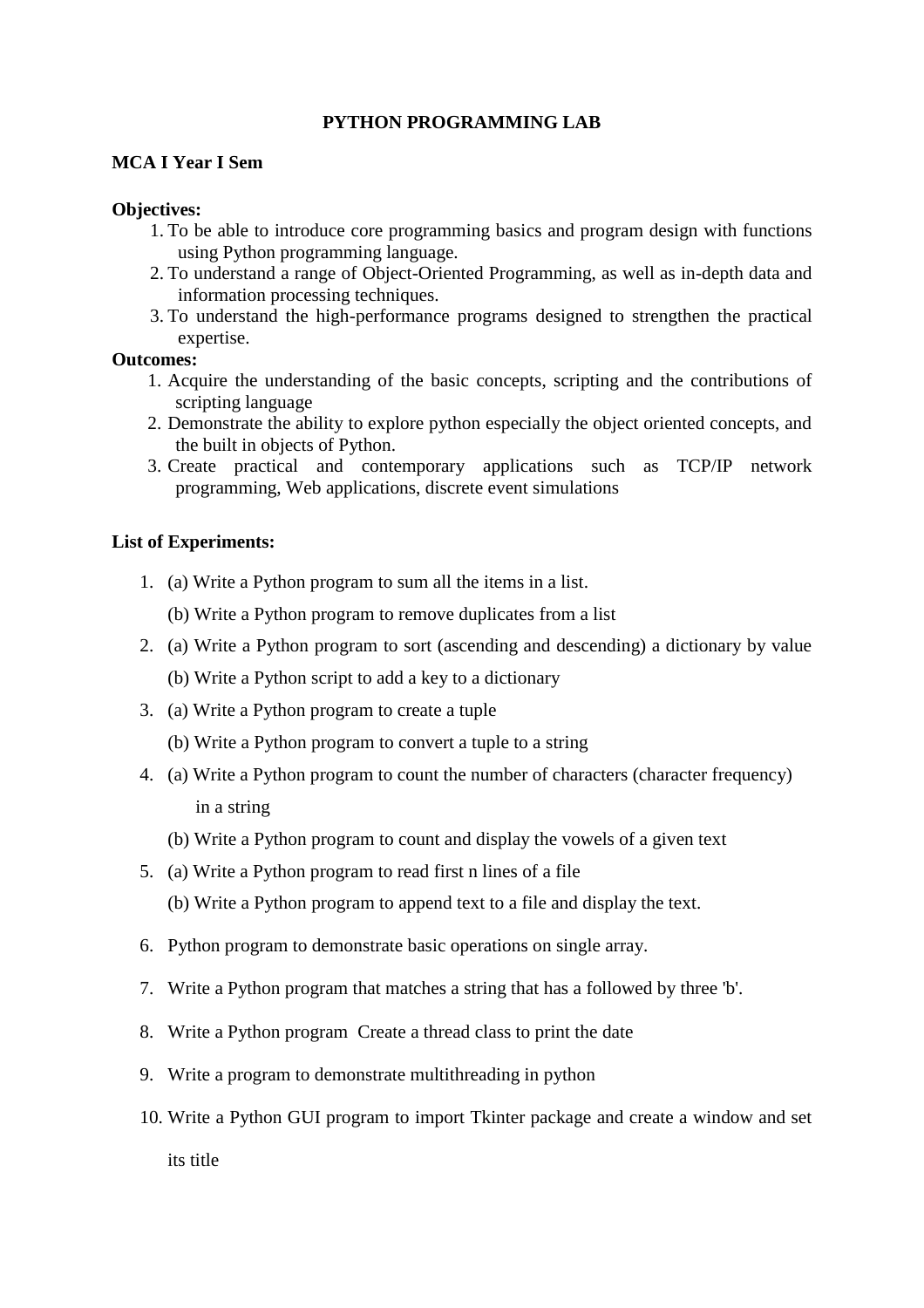- 11. Write a Python GUI program to create a label and change the label font style
- 12. Write a Python GUI program to create a window and disable to resize the window using tkinter module
- 13. Write a Python program to demonstrate Client Server programs
- 14. Write a Python program to create a SQLite database and connect with the database and print the version of the SQLite database
- 15. Write a Python program to connect a database and create a SQLite table within the database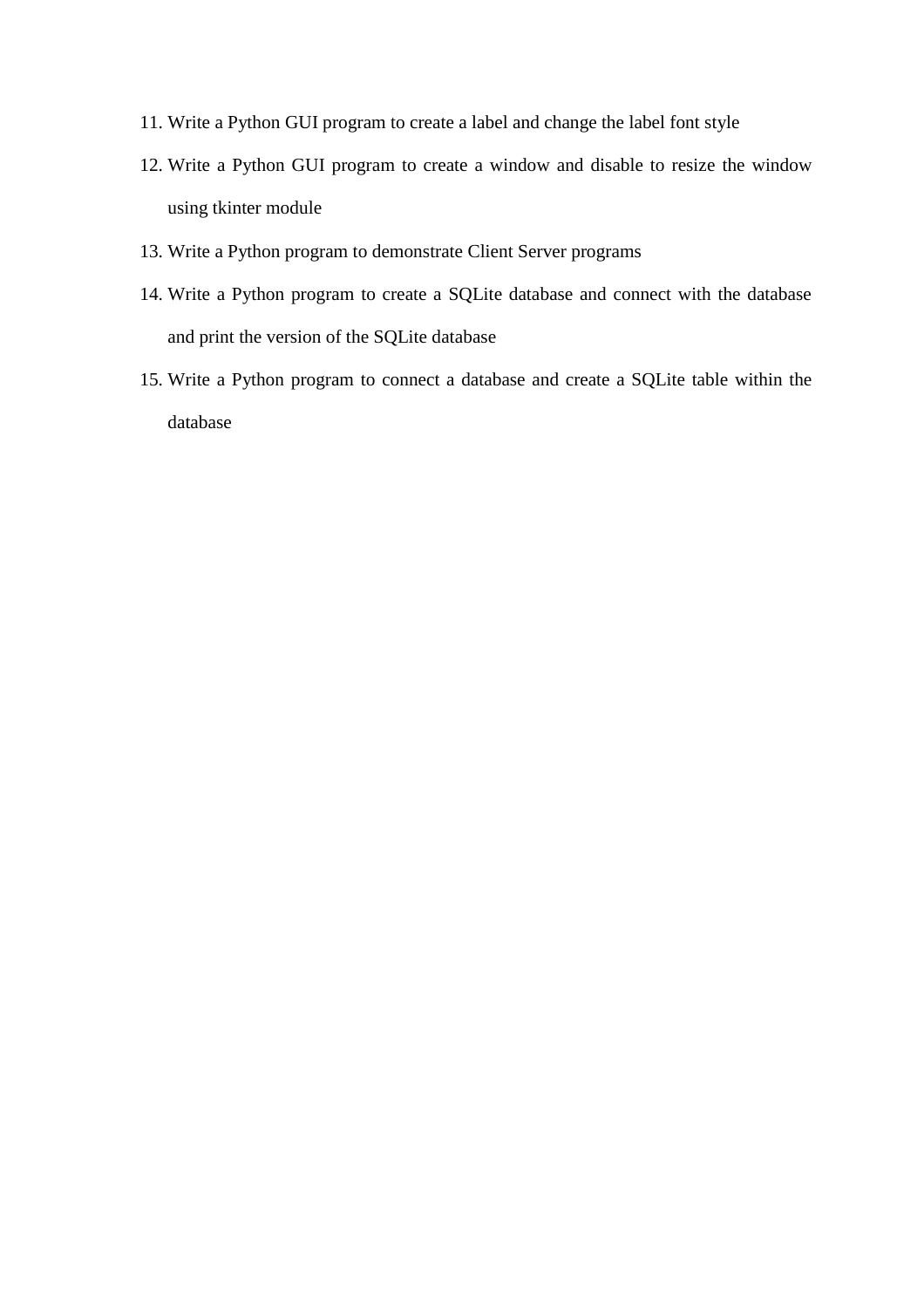## **COMPUTER ORGANIZATION**

#### **MCA I Year I Sem L T P C**

**3 0 0 3**

#### **Objectives**

- 1. The purpose of the course is to introduce principles of computer organization and the basic architectural concepts.
- 2. It begins with basic organization, design, and programming of a simple digital computer and introduces simple register transfer language to specify various computer operations.
- 3. Topics include computer arithmetic, instruction set design, microprogrammed control unit, pipelining and vector processing, memory organization and I/O systems, and multiprocessors

#### **Outcomes**

- 1. Understand the basics of instructions sets and their impact on processor design.
- 2. Demonstrate an understanding of the design of the functional units of a digital computer system.
- 3. Evaluate cost performance and design trade-offs in designing and constructing a computer processor including memory.
- 4. Design a pipeline for consistent execution of instructions with minimum hazards.
- 5. Recognize and manipulate representations of numbers stored in digital computers

#### **UNIT - I**

**Digital Computers:** Introduction, Block diagram of Digital Computer, Definition of Computer Organization, Computer Design and Computer Architecture, Basics organization of computer.

**Register Transfer Language and Micro operations:** Register Transfer language, Register Transfer, Bus and memory transfers, Arithmetic Micro operations, logic micro operations, shift micro operations, Arithmetic logic shift unit.

**Basic Computer Organization and Design:** Instruction codes, Computer Registers Computer instructions, Timing and Control, Instruction cycle, Memory Reference Instructions, Input – Output and Interrupt.

#### **UNIT - II**

**Micro Programmed Control:** Control memory, Address sequencing, micro program example, design of control unit.

**Central Processing Unit:** Introduction General Register Organization, Stack organization Instruction Formats, Addressing modes, Data Transfer and Manipulation, Program Control.

#### **UNIT - III**

**Data Representation:** Data types, Complements, Fixed Point Representation, Conversion of Fractions Floating Point Representation.

**Computer Arithmetic:** Addition and subtraction, multiplication Algorithms, Division Algorithms, Floating – point Arithmetic operations. Decimal Arithmetic Unit, Decimal Arithmetic operations.

#### **UNIT - IV**

**Input-Output Organization:** Input-Output Interface, Asynchronous data transfer, Modes of Transfer, Priority Interrupt Direct memory Access.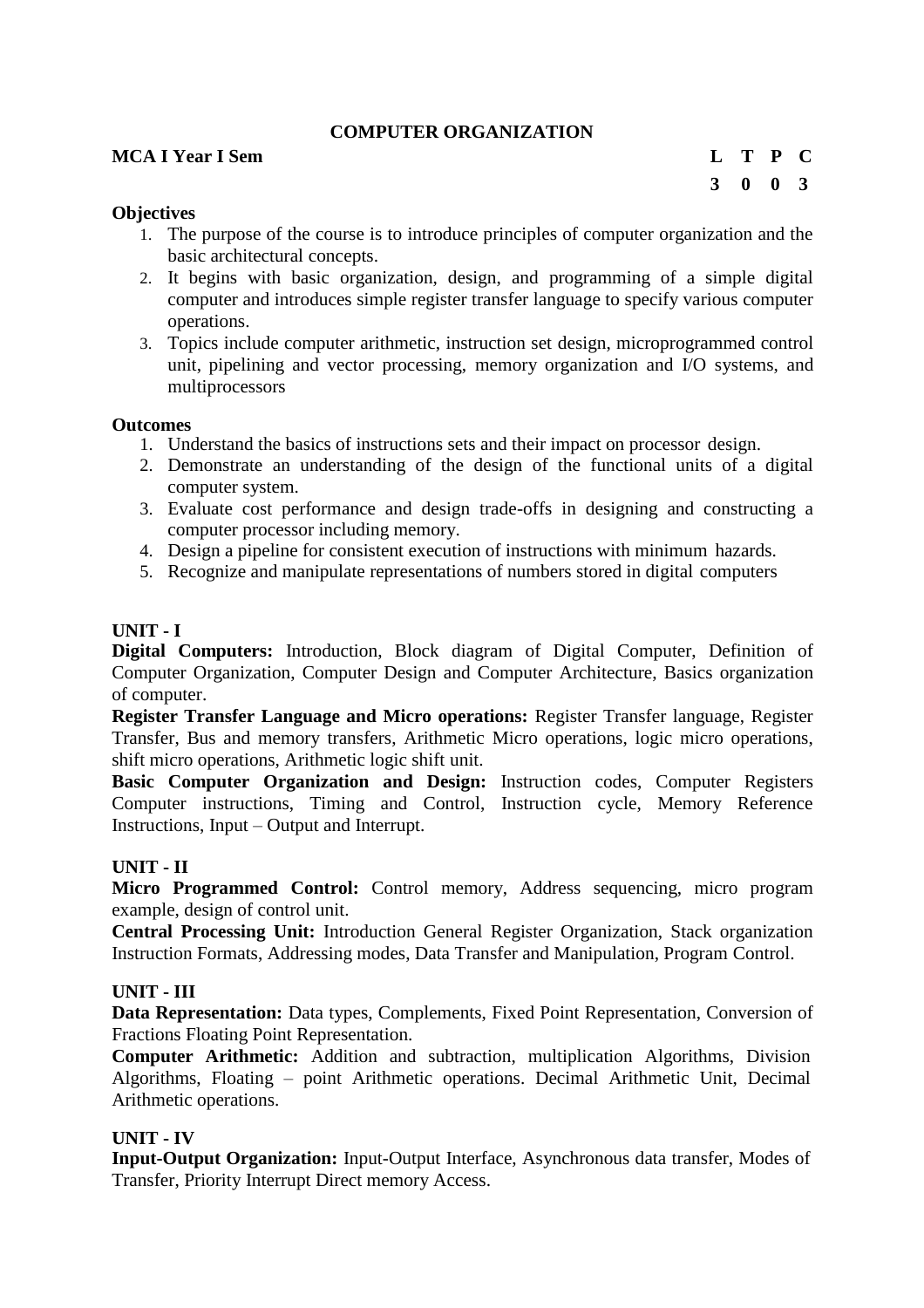**Memory Organization:** Memory Hierarchy, Main Memory, Auxiliary memory, Associate Memory, Cache Memory.

## **UNIT - V**

**Reduced Instruction Set Computer:** CISC Characteristics, RISC Characteristics.

**Pipeline and Vector Processing:** Parallel Processing, Pipelining, Arithmetic Pipeline, Instruction Pipeline, RISC Pipeline, Vector Processing, Arrey Processor.

**Multi Processors:** Characteristics of Multiprocessors, Interconnection Structures, Interprocessor arbitration, Interprocessor communication and synchronization, Symmetric multiprocessor, Cache Coherence.

## **TEXTBOOKS**

1. Computer System Architecture – M. Moris Mano, Revised  $3<sup>rd</sup>$  Edition, Pearson.

- 1. Computer Organization Car Hamacher, ZvonksVranesic, SafeaZaky, 5<sup>th</sup> Edition, McGraw Hill.
- 2. Computer Organization and Architecture William Stallings  $6<sup>th</sup>$  Edition, Pearson/PHI.
- 3. Structured Computer Organization Andrew S. Tanenbaum, 4<sup>th</sup> Edition PHI/Pearson.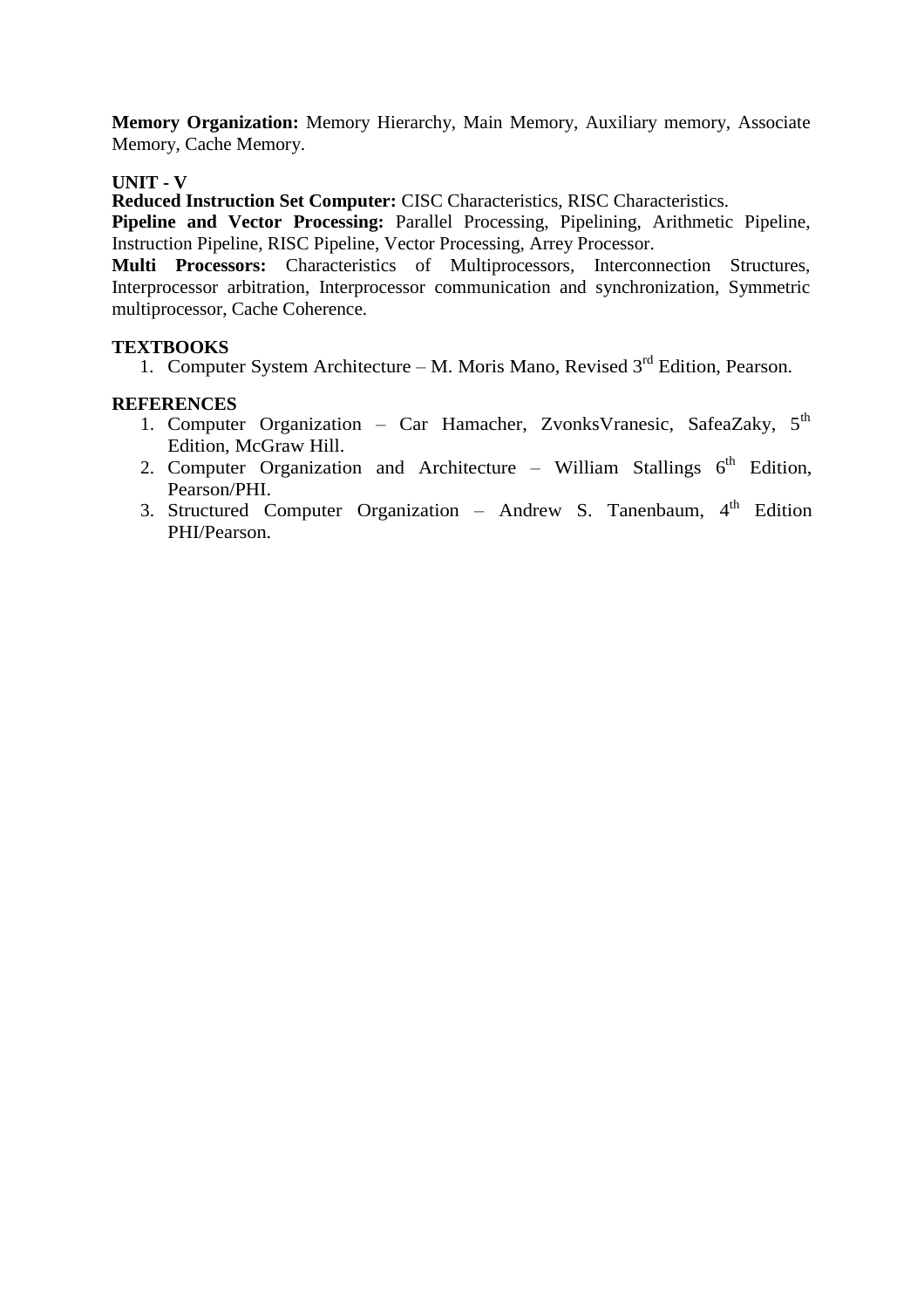## **DATABASE MANAGEMENT SYSTEMS**

## **MCA I Year I Sem L T P C**

# **3 0 0 3**

#### **Prerequisites**

1. A course on "Data Structures"

#### **Objectives**

- 1. To understand the basic concepts and the applications of database systems.
- 2. To master the basics of SQL and construct queries using SQL.
- 3. Topics include data models, database design, relational model, relational algebra, transaction control, concurrency control, storage structures and access techniques.

#### **Outcomes**

- 1. Gain knowledge of fundamentals of DBMS, database design and normal forms
- 2. Master the basics of SQL for retrieval and management of data.
- 3. Be acquainted with the basics of transaction processing and concurrency control.
- 4. Acquire familiarity with database storage structures and access techniques

#### **UNIT - I**

**Database System Applications:** A Historical Perspective, File Systems versus a DBMS**,** the Data Model, Levels of Abstraction in a DBMS, Data Independence, Structure of a DBMS **Introduction to Database Design**: Database Design and ER Diagrams, Entities, Attributes, and Entity Sets, Relationships and Relationship Sets, Additional Features of the ER Model, Conceptual Design With the ER Model

## **UNIT - II**

**Introduction to the Relational Model**: Integrity constraint over relations, enforcing integrity constraints, querying relational data, logical data base design, introduction to views, destroying/altering tables and views.

Relational Algebra**,** Tuple relational Calculus, Domain relational calculus.

## **UNIT - III**

**SQL: Queries, Constraints, Triggers:** Basic SQL query, UNION, INTERSECT, and EXCEPT, Nested Queries, aggregation operators, NULL values, complex integrity constraints in SQL, triggers and active data bases.

**Schema refinement**: Problems caused by redundancy, decompositions, problems related to decomposition, reasoning about functional dependencies, FIRST, SECOND, THIRD normal forms, BCNF, lossless join decomposition, multi-valued dependencies, FOURTH normal form, FIFTH normal form.

#### **UNIT - IV**

Transaction Concept, Transaction State, Implementation of Atomicity and Durability, Concurrent Executions, Serializability, Recoverability, Implementation of Isolation, Testing for Serializability, Lock Based Protocols, Timestamp Based Protocols, Validation- Based Protocols, Multiple Granularity, Recovery and Atomicity, Log–Based Recovery, Recovery with Concurrent Transactions.

## **UNIT - V**

Data on External Storage, File Organization and Indexing, Cluster Indexes, Primary and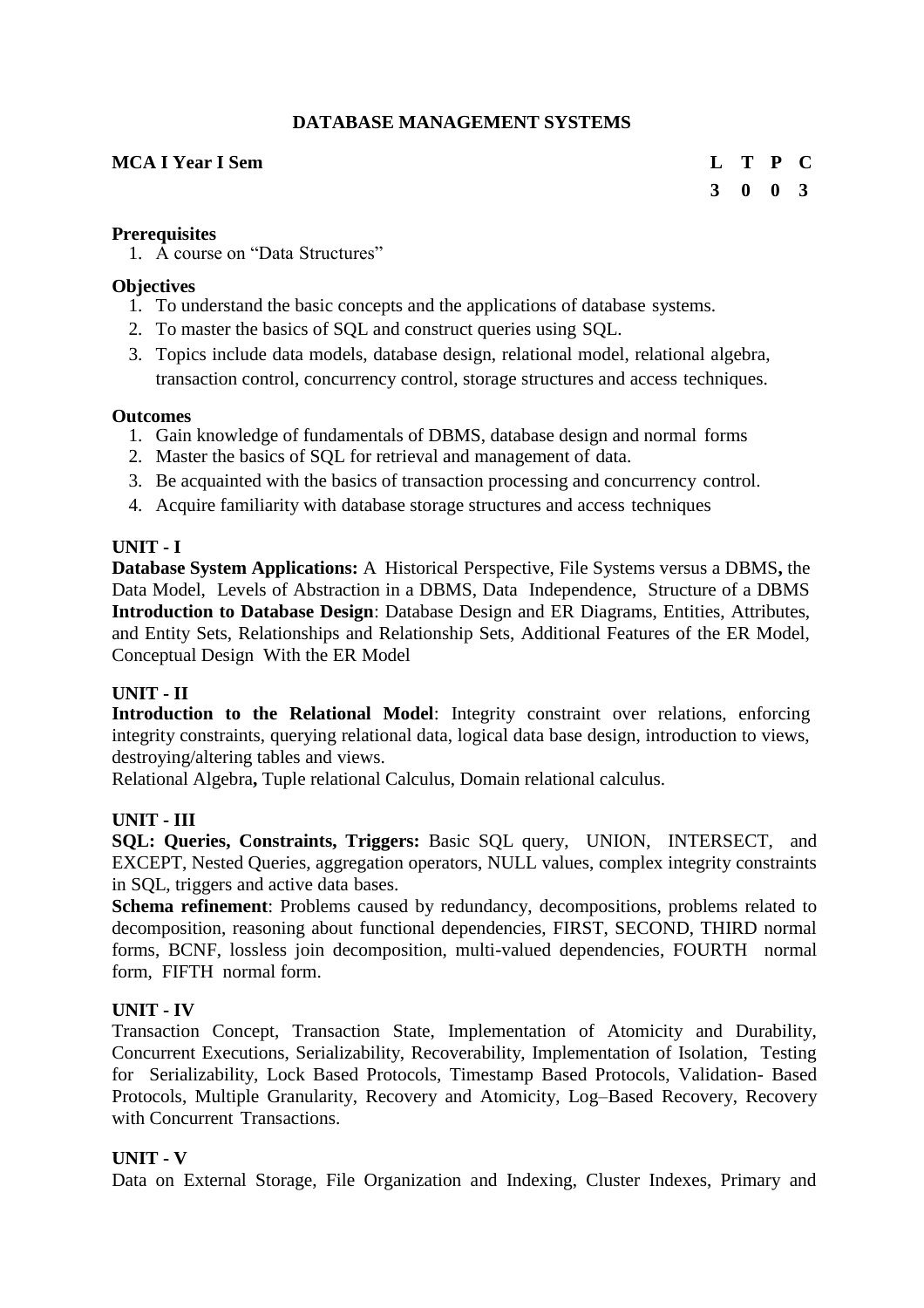Secondary Indexes, Index data Structures, Hash Based Indexing, Tree base Indexing, Comparison of File Organizations, Indexes and Performance Tuning, Intuitions for tree Indexes, Indexed Sequential Access Methods (ISAM), B+ Trees: A Dynamic Index Structure.

## **TEXTBOOKS**

- 1. Database Management Systems, Raghurama Krishnan, Johannes Gehrke, 3<sup>rd</sup> Edition, Tata McGraw Hill
- 2. Database System Concepts, Silberschatz, Korth, 7<sup>th</sup> edition, McGrawhill.

- 1. Database Systems design, Implementation, and Management, Peter Rob & Carlos Coronel 7th Edition.
- 2. Fundamentals of Database Systems, Elmasri Navrate Pearson Education
- 3. Introduction to Database Systems, C.J.Date Pearson Education
- 4. Oracle for Professionals, The X Team, S.Shah and V. Shah, SPD.
- 5. Database Systems Using Oracle: A Simplified guide to SQL and PL/SQL,Shah,PHI.
- 6. Fundamentals of Database Management Systems, M. L. Gillenson, Wiley Student Edition.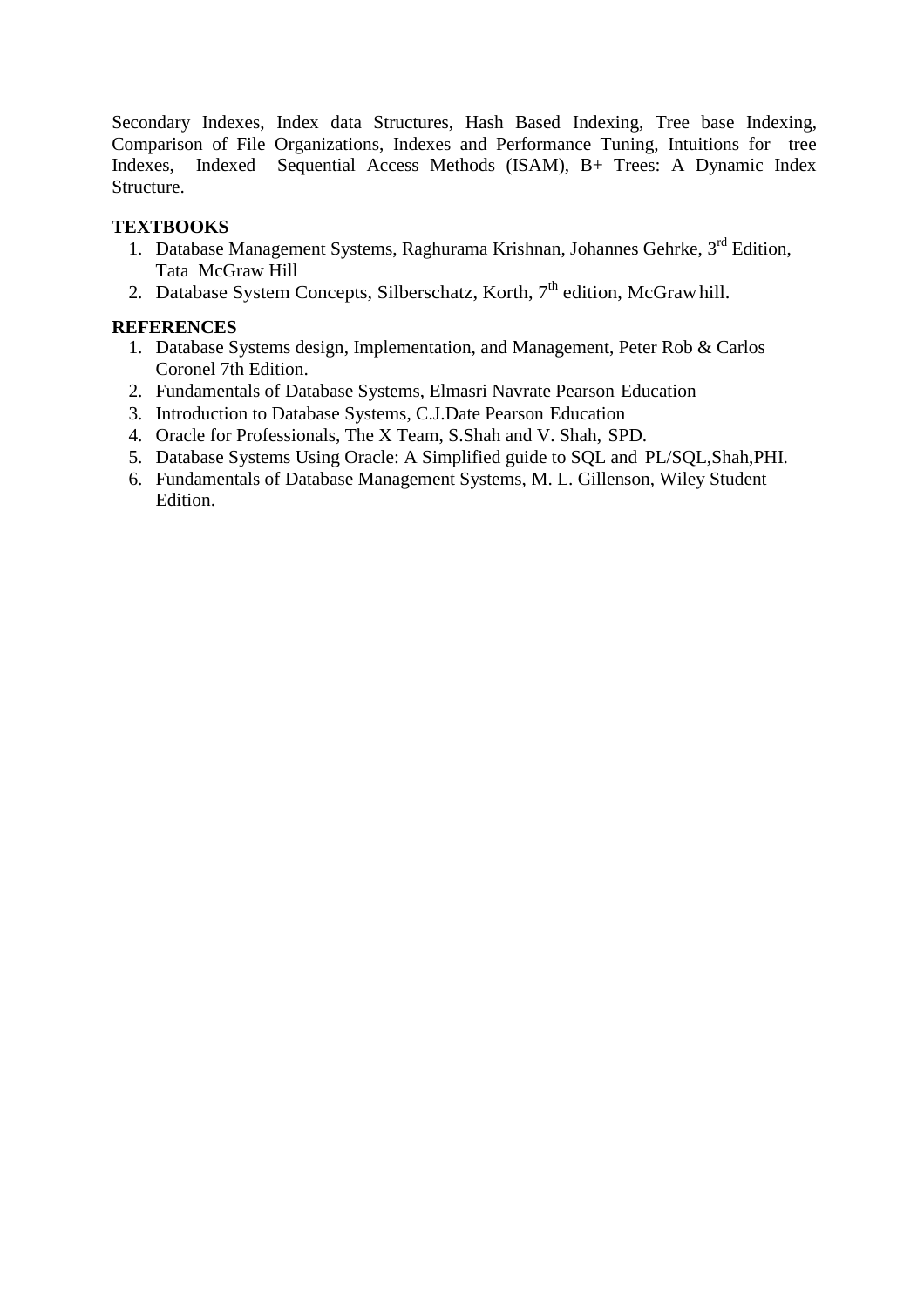## **ACCOUNTING AND FINANCIAL MANAGEMENT**

### **MCA I Year I Sem L T P C**

**3 0 0 3**

#### **Objectives:**

- 1. To learn Financial Management and Accounting
- 2. To learn different types of costing

## **Outcomes:**

- 1. Prepare balance sheets of budget.
- 2. Get the skill to manage finances of a firm/company

## **UNIT - I**

Introduction to Accounting: Principles, concepts, conventions, double entry system of accounting, introduction of basic books of accounts ledgers.

**Preparation of Trial Balance:** Final accounts - company final accounts.

## **UNIT - II**

**Financial Management:** Meaning and scope, role, objectives of time value of money - over vitalization - under capitalization - profit maximization - wealth maximization - EPS maximization.

**Ratio Analysis:** Advantages - limitations - Fund flow analysis - meaning, importance, preparation and interpretation of Funds flow and cash flow statements-statement.

## **UNIT - III**

**Costing:** Nature and importance and basic principles, Absorption costing vs. marginal costing - Financial accounting vs. cost accounting vs. management accounting.

**Marginal Costing and Break-even Analysis:** Nature, scope and importance - practical applications of marginal costing, limitations and importance of cost - volume, profit analysis.

## **UNIT - IV**

**Standard Costing and Budgeting:** Nature, scope and computation and analysis - materials variance, labor variance and sales variance - budgeting - cash budget, sales budget - flexible Budgets, master budgets.

## **UNIT - V**

**Introduction to Computerized Accounting System:** coding logic and codes, master files, transaction files, introduction documents used for data collection, processing of different files and Outputs obtained.

## **TEXTBOOKS**

- 1. Van Horne, James, C: Financial Management and Policy, 12th Edition, Pearson Education.
- 2. Financial Accounting, S.N.Maheshwari, Sultan Chand Company.
- 3. Financial Management, S.N.Maheshwari, Sultan Chand Company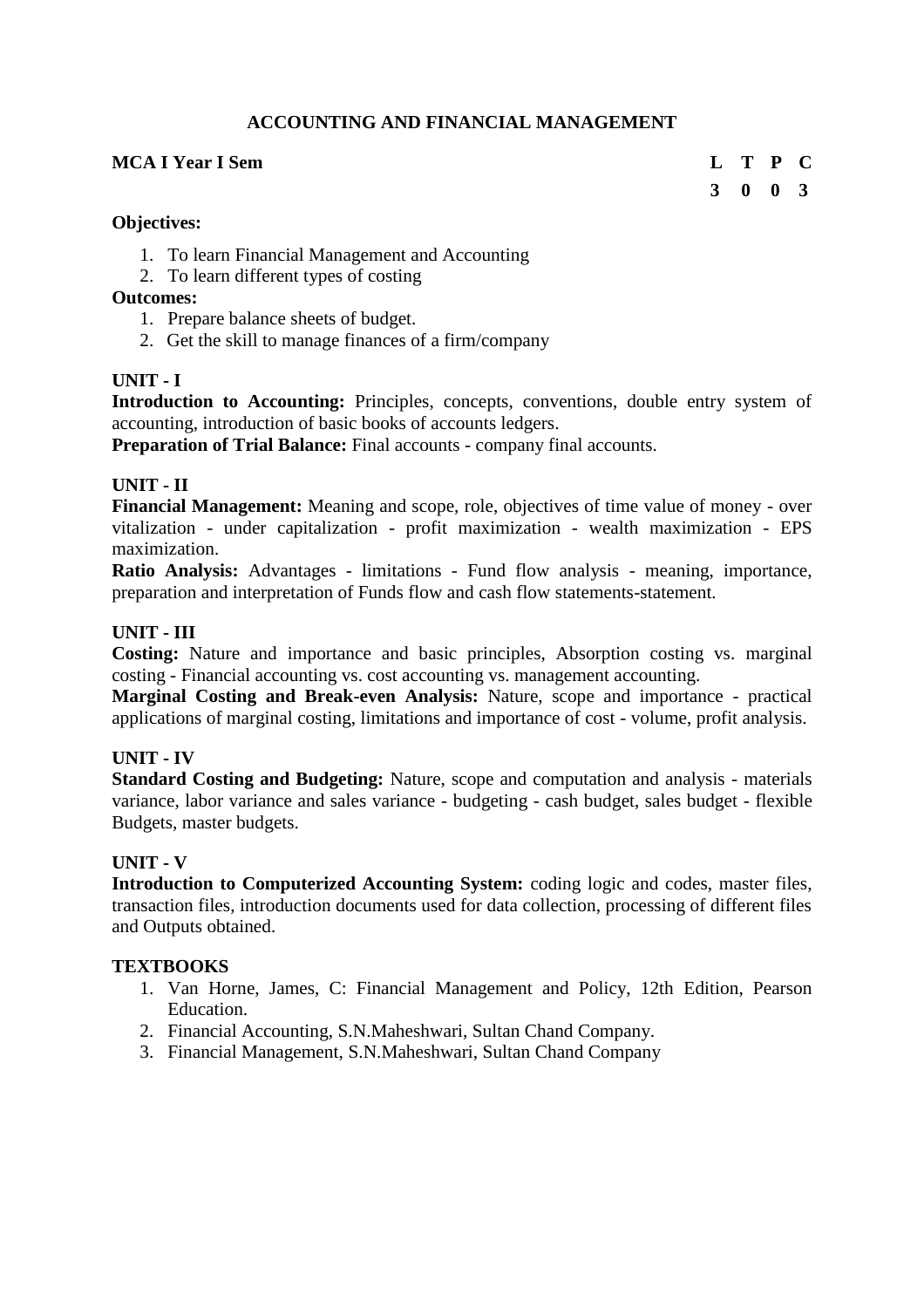## **C AND DATA STRUCTURES LAB**

## **MCA I Year I Sem L T P C**

# **0 0 2 1**

## **Co-requisites:**

1. "C and Data Structures" course

## **Objectives:**

- 1. It covers various concepts of C programming language
- 2. It introduces searching and sorting algorithms
- 3. It provides an understanding of data structures such as stacks and queues.

## **Course Outcomes:**

- 1. Develop C programs for computing and real life applications using basic elements like control statements, arrays, functions, pointers and strings, and data structures like stacks, queues and linked lists.
- 2. Implement searching and sorting algorithms

## **Week 1:**

- 1. Write a C program to find the sum of individual digits of a positive integer.
- 2. Fibonacci sequence is defined as follows: the first and second terms in the sequence are 0 and 1. Subsequent terms are found by adding the preceding two terms in the sequence. Write a C program to generate the first n terms of the sequence.
- 3. Write a C program to generate all the prime numbers between 1 and n, where n is a value supplied by the user.
- 4. Write a C program to find the roots of a quadratic equation.

## **Week 2:**

- 5. Write a C program to find the factorial of a given integer.
- 6. Write a C program to find the GCD (greatest common divisor) of two given integers.
- 7. Write a C program to solve Towers of Hanoi problem.
- 8. Write a C program, which takes two integer operands and one operator from the user, performs the operation and then prints the result. (Consider the operators  $+, \cdot, *, ', \cdot, \mathcal{S}$ and use Switch Statement)

## **Week 3:**

- 9. Write a C program to find both the largest and smallest number in a list of integers.
- 10. Write a C program that uses functions to perform the following:
	- i) Addition of Two Matrices ii) Multiplication of Two Matrices

## **Week 4:**

11. Write a C program that uses functions to perform the following operations: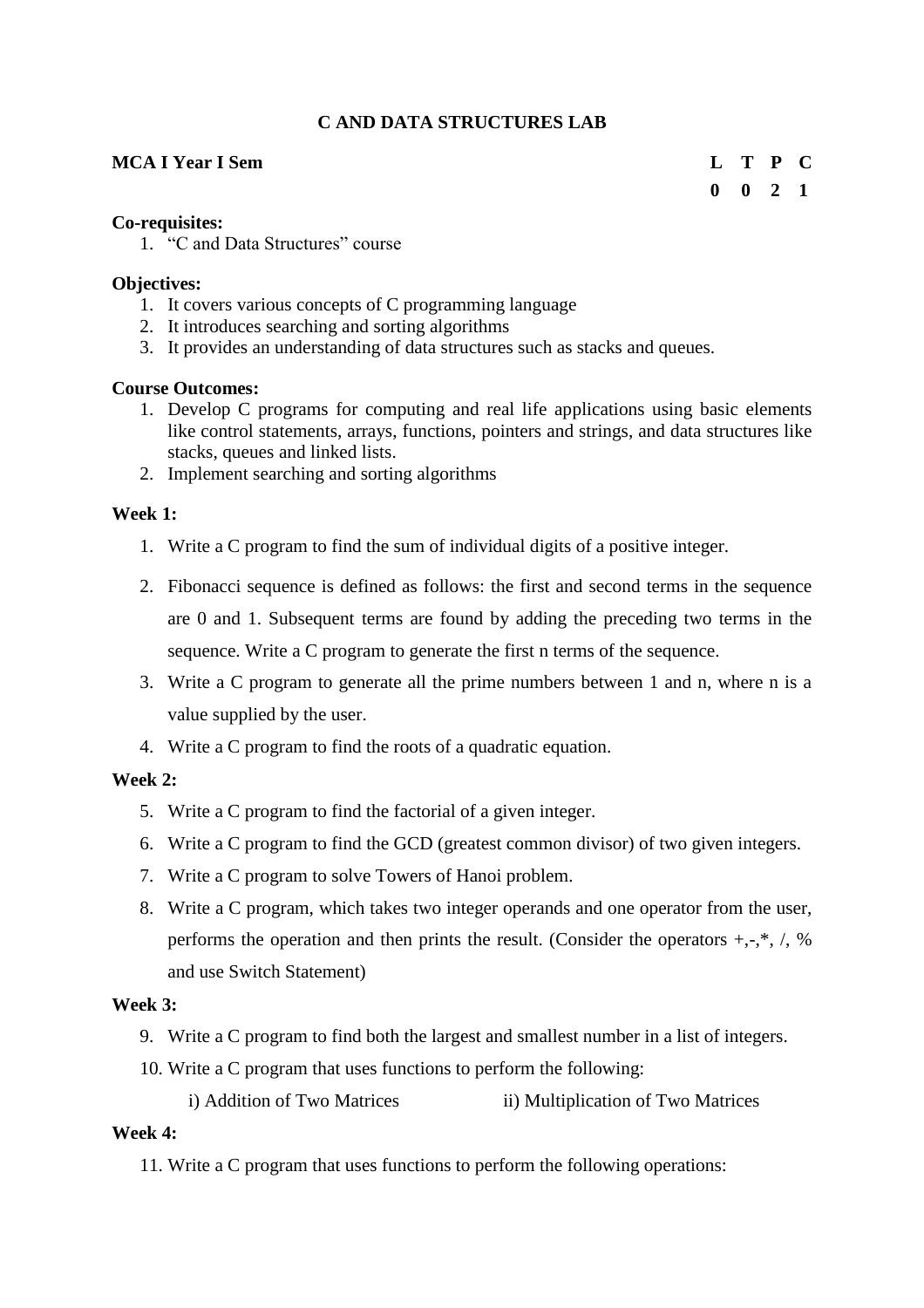- i) To insert a sub-string in to a given main string from a given position.
- ii) To delete n Characters from a given position in a given string.
- 12. Write a C program to determine if the given string is a palindrome or not
- 13. Write a C program that displays the position or index in the string S where the string T begins, or – 1if S doesn't contain T.
- 14. Write a C program to count the lines, words and characters in a given text.

#### **Week 5:**

- 15. Write a C program to generate Pascal's triangle.
- 16. Write a C program to construct a pyramid of numbers.
- 17. Write a C program to read in two numbers, x and n, and then compute the sum of this geometric progression:  $1+x+x^2+x^3+x^n$

#### **Week 6:**

- 18. 2'scomplement of a number is obtained by scanning it from right to left and complementing all the bits after the first appearance of a 1. Thus 2's complement of 11100 is 00100. Write a C program to find the 2's complement of a binary number.
- 19. Write a C program to convert a Roman numeral to its decimal equivalent.

#### **Week 7:**

20. Write a C program that uses functions to perform the following operations:

- iii) Reading a complex number
- iv) Writing a complex number
- v) Addition of two complex numbers
- vi) Multiplication of two complex numbers (Note: represent complex number using a structure.)

#### **Week 8:**

- 21. i) Write a C program which copies one file to another.
	- ii) Write a C program to reverse the first n characters in a file. (Note: The file name and n are specified on the command line.)
- 22. i) Write a C program to display the contents of a file.
	- **ii)** Write a C program to merge two files into a third file (i.e., the contents of the first file followed by those of the second are put in the third file)

#### **Week 9:**

23. Write a C program that uses functions to perform the following operations on singly linked list: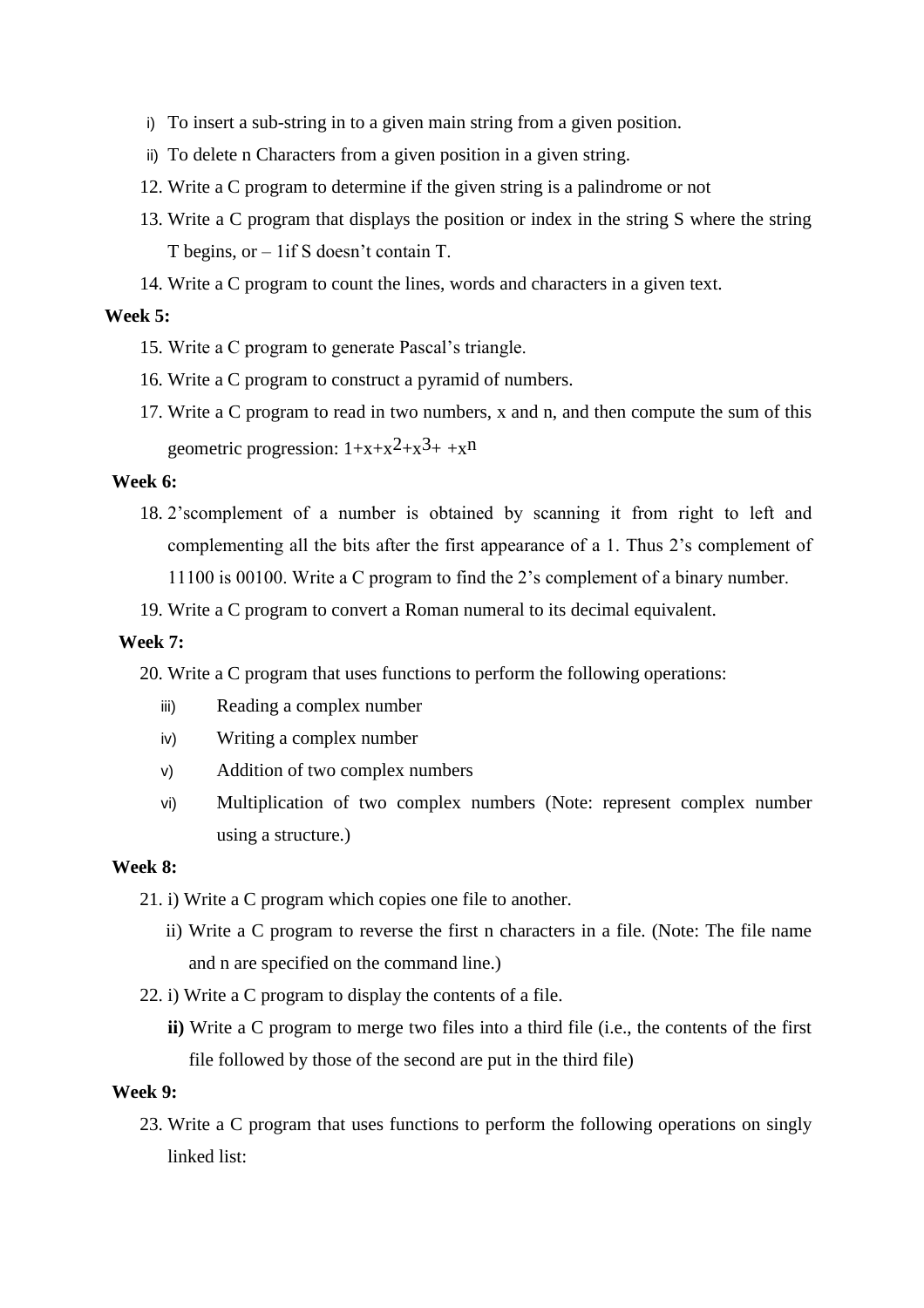| iii)Deletion<br>i) Creation<br>ii)Insertion<br>iv)Traversal |  |
|-------------------------------------------------------------|--|
|-------------------------------------------------------------|--|

#### **Week 10:**

24. Write C programs that implement stack (its operations) using

i) Arrays ii)Pointers

25. Write C programs that implement Queue (its operations) using

i) Arrays ii)Pointers

## **Week 11:**

26. Write a C program that implements the following sorting methods to sort a given list of integers in ascending order

i) Bubble sort ii) Selection sort

## **Week 12:**

27. Write C programs that use both recursive and non recursive functions to perform the

following searching operations for a Key value in a given list of integers:

i) Linear search ii) Binary search

## **TEXTBOOKS**

- 1. C Programming & Data Structures, B.A.Forouzan and R.F. Gilberg, 3rd Edition, Cengage Learning.
- 2. The C Programming Language, B.W. Kernighan and Dennis M.Ritchie, PHI/Pearson Education
- 3. Head First C, David Griffiths, Dawn Griffiths, O'reilly Publications 2012[.](https://books.google.co.in/books?id=WaYatLKywDYC&printsec=frontcover&dq=head+first+c&hl=en&newbks=1&newbks_redir=1&sa=X&ved=2ahUKEwjG8t78pdTtAhVn73MBHUjQD1sQ6AEwAHoECAAQAg)

- 1. C for Engineers and Scientists, H.Cheng, Mc.Graw-Hill International Edition
- 2. C: The Complete Reference by Herbert Schildt,  $4<sup>th</sup>$  Edition, TMH
- 3. C Programming & Data Structures, P. Dey, M Ghosh R Thereja, Oxford University Press
- 4. Learn to Code with C : The MagPi Essentials by Simon Long
- 5. Problem Solving and Program Design in C, J.R. Hanly and E.B. Koffman, 5th Edition, Pearson Education.
- 6. Let Us C: Authentic Guide to C Programming Language by Yashvanth P. Kanetkar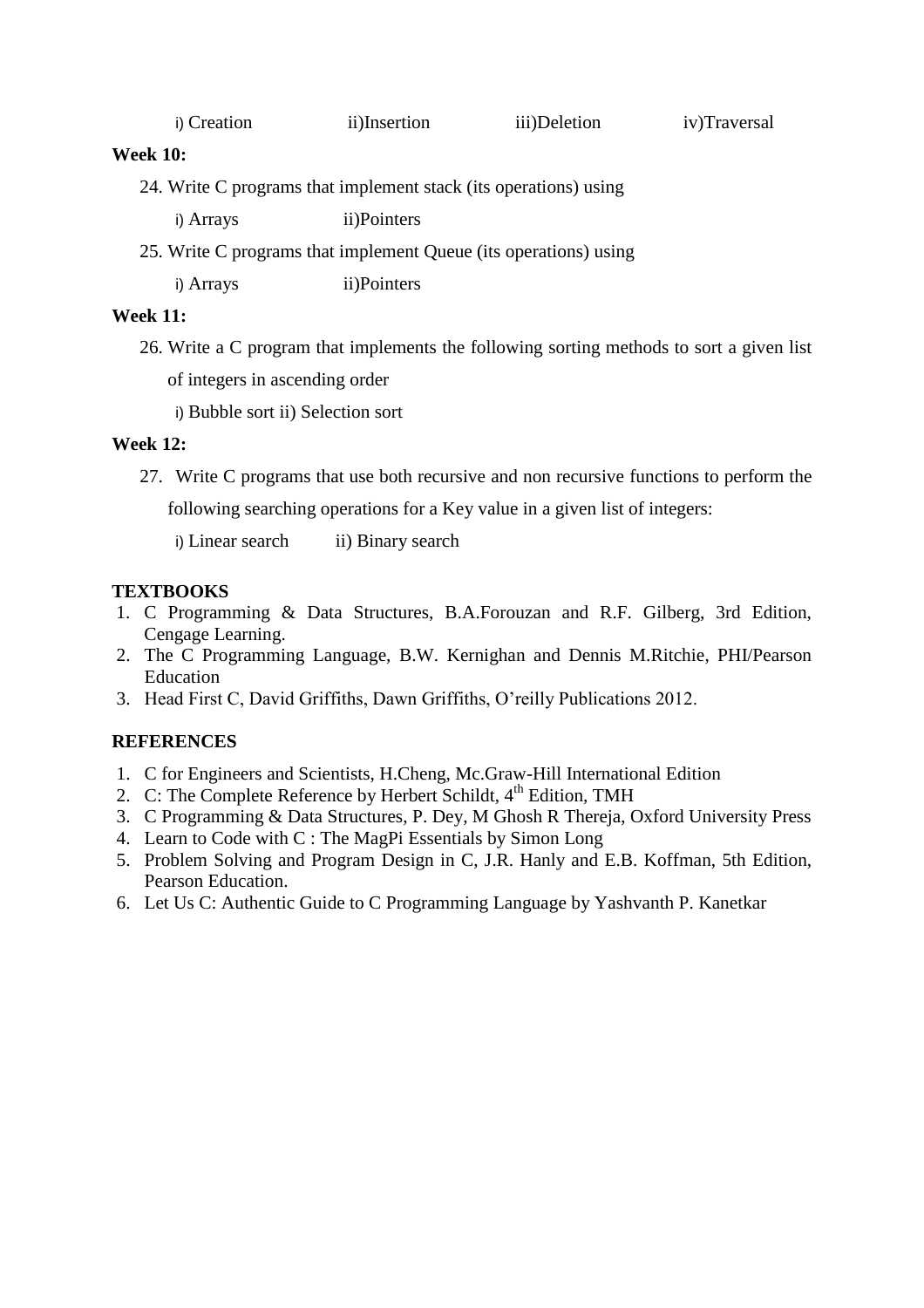## **DATABASE MANAGEMENT SYSTEMS LAB**

## **MCA I Year I Sem L T P C**

## **0 0 2 1**

#### **Co-requisites**

1. Co-requisite of course "Database Management Systems"

#### **Objectives**

- 1. Introduce ER data model, database design and normalization
- 2. Learn SQL basics for data definition and data manipulation

#### **Outcomes**

- 1. Design database schema for a given application and apply normalization
- 2. Acquire skills in using SQL commands for data definition and data manipulation. Develop solutions for database applications using procedures, cursors and triggers

## **List of Experiments:-**

- 1. Conceptual design with E-R Model
- 2. Relational Model
- 3. Normalization
- 4. Practicing DDL commands
- 5. Practicing DML commands
- 6. Querying (using ANY, ALL, IN, Exists, NOT EXISTS, UNION, INTERSECT, Constraints etc.)
- 7. Queries using Aggregate functions, GROUP BY, HAVING and Creation and dropping of Views.
- 8. Triggers (Creation of insert trigger, delete trigger, update trigger)
- 9. Procedures
- 10.Usage of Cursors

## **Textbooks**

- 1. Database Management Systems, Raghurama Krishnan, Johannes Gehrke, 3<sup>rd</sup> Edition Tata McGraw Hill
- 2. Database System Concepts, Silberschatz, Korth., 7<sup>th</sup> edition, McGrawhill.

## **References**

- 1. Database Systems Design, Implementation, and Management, Peter Rob & Carlos Coronel 7th Edition.
- 2. Fundamentals of Database Systems, ElmasriNavrate Pearson Education
- 3. Introduction to Database Systems, C.J.Date Pearson Education
- 4. Oracle for Professionals, The X Team, S.Shah and V. Shah, SPD.
- 5. Database Systems Using Oracle: A Simplified guide to SQL and PL/SQL,Shah,PHI.
- 6. Fundamentals of Database Management Systems, M. L. Gillenson, Wiley Student Edition.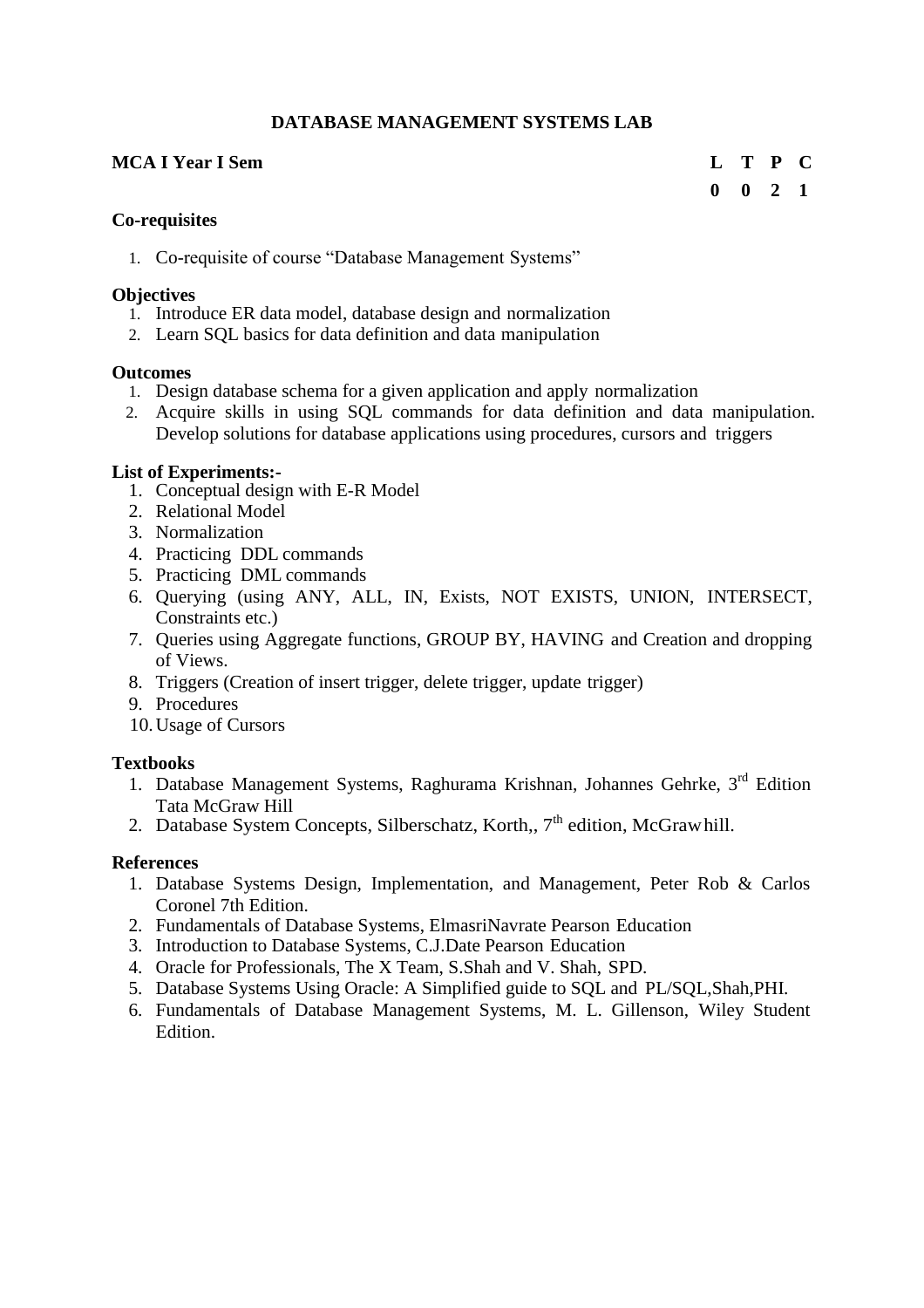## **JAVA PROGRAMMING**

### **MCA I Year II Sem L T P C**

## **3 0 0 3**

#### **Prerequisites:**

1. A course on "Computer Programming & Data Structures"

#### **Objectives:**

- 1. Introduces object oriented programming concepts using the Java language.
- 2. Introduces the principles of inheritance and polymorphism; and demonstrates how they relate to the design of abstract classes
- 3. Introduces the implementation of packages and interfaces
- 4. Introduces exception handling, event handling and multithreading
- 5. Introduces the design of Graphical User Interface using applets and swings

#### **Outcomes:**

- 1. Develop applications for a range of problems using object-oriented programming techniques
- 2. Design simple Graphical User Interface applications

## **UNIT - I**

**Object Oriented Thinking and Java Basics:** Need for OOP paradigm, summary of OOP concepts, History of Java, Java buzzwords, data types, variables, scope and life time of variables, arrays, operators, expressions, control statements, type conversion and casting, simple java program, concepts of classes, objects, constructors, methods, access control, this keyword, using final with variables, garbage collection, overloading methods and constructors, recursion, nested and inner classes, exploring string class.

## **UNIT - II**

**Inheritance:** Hierarchical abstractions, Base class object, subclass, subtype, substitutability, forms of inheritance- specialization, specification, construction, extension, limitation, combination, benefits of inheritance, costs of inheritance, member access rules, super uses, using final with inheritance and methods, polymorphism- method overriding, abstract classes, the Object class.

**Packages:** Defining, Creating and Accessing a Package, Understanding CLASSPATH, importing packages.

## **UNIT - III**

**Interfaces: D**ifferences between classes and interfaces, defining an interface, implementing interface, applying interfaces, variables in interface and extending interfaces.

**Exception Handling:** Concepts of exception handling, benefits of exception handling, Termination or resumptive models, exception hierarchy, usage of try, catch, throw, throws and finally, built in exceptions, creating own exception sub classes. String handling,

## **UNIT - IV**

**Event Handling:** Events, Event sources, Event classes, Event Listeners, Delegation event model, handling mouse and keyboard events, Adapter classes. Handling menus, graphics, layout manager – layout manager types – border, grid, flow, card and grid bag.

**Swing:** Introduction, limitations of AWT, MVC architecture, components, containers, exploring swing- JApplet, JFrame and JComponent, Icons and Labels, text fields, buttons –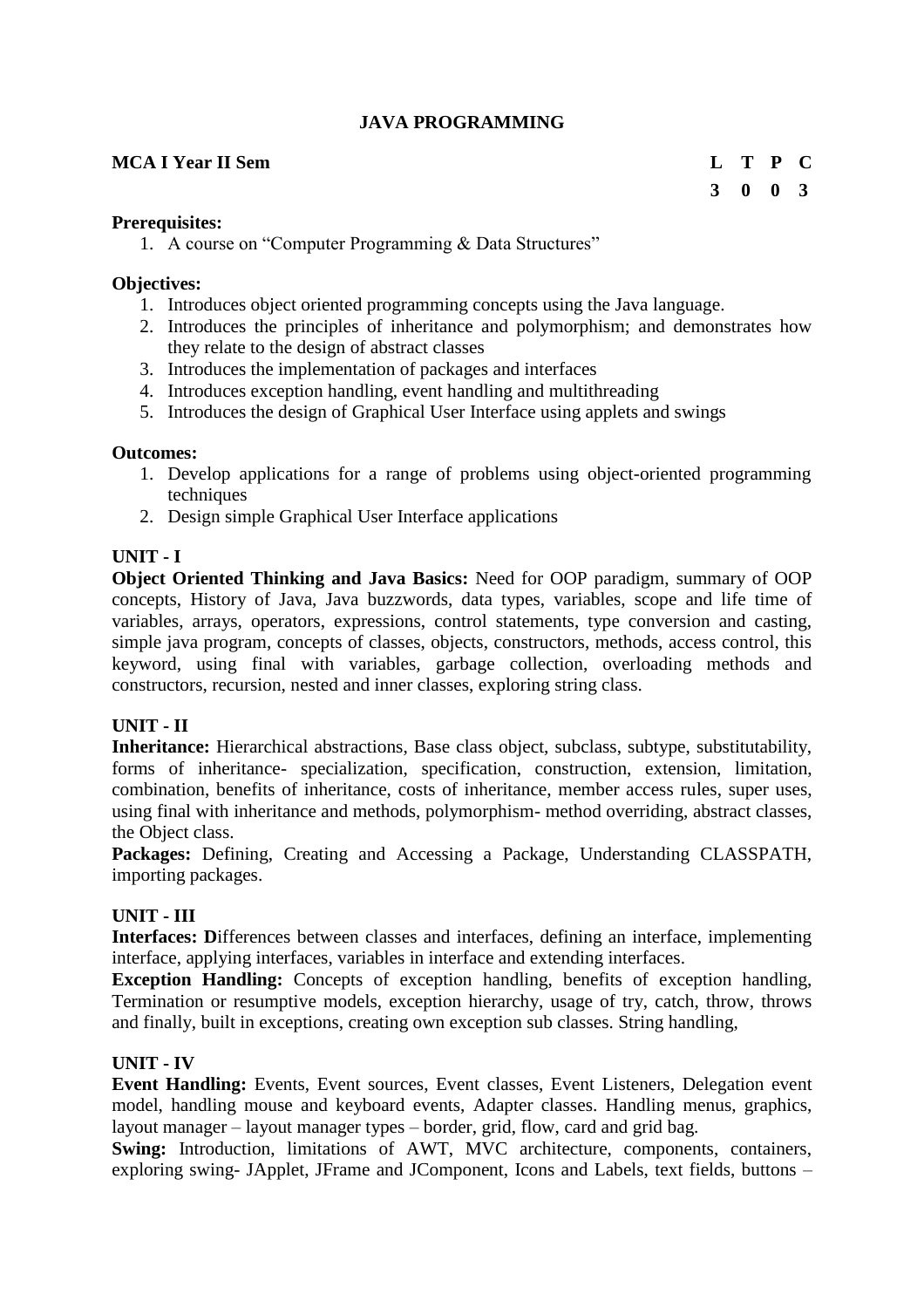The JButton class, Check boxes, Radio buttons, Combo boxes, Tabbed Panes, Scroll Panes, Trees, and Tables.

## **UNIT - V**

**Applets:** Concepts of Applets, differences between applets and applications, life cycle of an applet, types of applets, creating applets, passing parameters to applets.

**Multithreading:** Differences between multi-threading and multitasking, thread life cycle, creating threads, thread priorities, synchronizing threads, inter-thread communication, thread groups.

## **TEXTBOOKS**

- 1. Java the complete reference, Herbert schildt, 7th editon, TMH.
- 2. Understanding OOP with Java, updated edition, T. Budd, pearson edition.

- 1. An Introduction to programming and OO design using Java, J.Nino and F.A. Hosch, John wiley& sons.
- 2. An Introduction to OOP, T. Budd, 3rd edition, pearson education.
- 3. Introduction to Java programming, Y. Daniel Liang, pearson education.
- 4. An introduction to Java programming and object oriented application development, R.A. Johnson- Thomson.
- 5. Core Java 2, Vol 1, Fundamentals, Cay.S.Horstmann and Gary
- 6. Cornell, 8th Edition, Pearson Education.
- 7. Core Java 2, Vol 2, Advanced Features, Cay.S.Horstmann and Gary Cornell, 8th Edition, Pearson Education
- 8. Object Oriented Programming with Java, R.Buyya,S.T.Selvi,X.Chu,TMH.
- 9. Java and Object Orientation, an introduction, John Hunt, 2nd edition, Springer.
- 10. Maurach's Beginning Java2 JDK 5 , SPD.
- 11. Programming and Problem Solving with Java, JM Slack, B S Publications.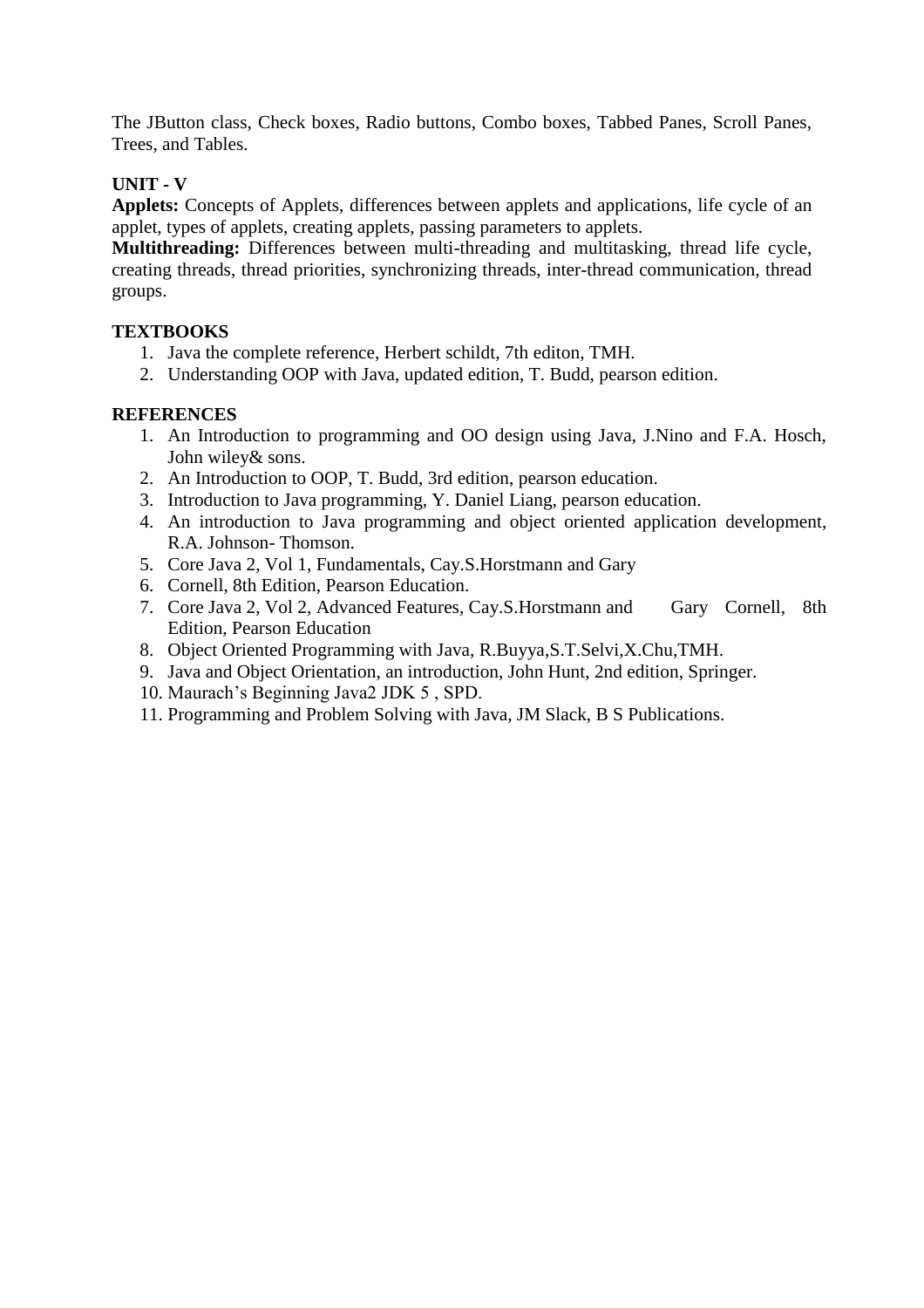## **OPERATING SYSTEMS**

#### **MCA I Year II Sem L T P C**

## **3 0 2\* 4**

#### **Prerequisites:**

- 1. Computer Programming and Data Structures
- 2. A good knowledge of C programming language
- 3. Fundamental concepts of Computer Organization and Architecture.

#### **Objectives:**

- 1. To learn various concepts and issues related to Operating systems
- 2. To learn the underlying issues in the design of an operating system.

#### **Outcomes:**

- 1. Appreciate all features of an operating system.
- 2. Recognize and address various issues of an operating system.
- 3. Gains knowledge of interaction among Programming Languages, operating systems and their architecture.

#### **UNIT - I**

**Operating System Introduction:** Structures - Simple Batch, Multiprogrammed, Timeshared, Personal Computer, Parallel, Distributed Systems, Real-Time Systems, System components, Operating System services, System Calls.

#### **UNIT - II**

**Process and CPU Scheduling:** Process concepts and scheduling, Operations on processes, Cooperating Processes, Threads, and Interposes Communication, Scheduling Criteria, Scheduling Algorithms, Multiple -Processor Scheduling.

**System call interface for process management:** fork, exit, wait, waitpid, exec

#### **UNIT - III**

**Deadlocks:** System Model, Deadlocks Characterization, Methods for Handling Deadlocks, Deadlock Prevention, Deadlock Avoidance, Deadlock Detection, and Recovery from Deadlock.

**Process Management and Synchronization:** The Critical Section Problem, Synchronization Hardware, Semaphores, and Classical Problems of Synchronization, Critical Regions, Monitors.

**Interprocess Communication Mechanisms:** IPC between processes on a single computer system, IPC between processes on different systems, using pipes, FIFOs, message queues, shared memory.

#### **UNIT - IV**

**Memory Management and Virtual Memory:** Logical versus Physical Address Space, Swapping, Contiguous Allocation, Paging, Segmentation, Segmentation with Paging, Demand Paging, Page Replacement, Page Replacement Algorithms.

#### **UNIT - V**

**File System Interface and Operations:** Access methods, Directory Structure, Protection, File System Structure, Allocation methods, Free-space Management. Usage of open, create, read, write, close, lseek, stat, ioctl system calls.

#### **TEXTBOOKS**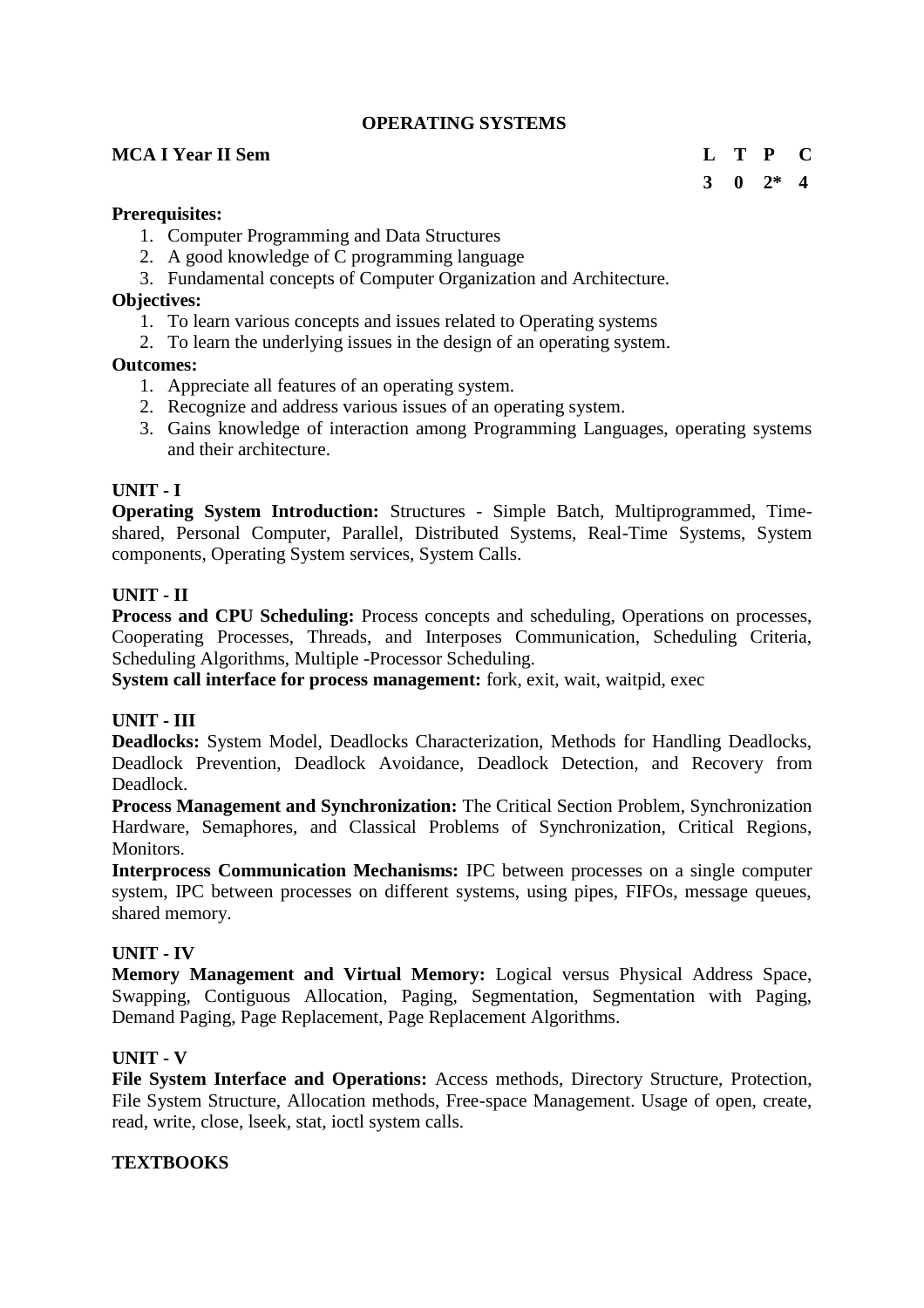- 1. Operating System Principles- Abraham Silberchatz, Peter B. Galvin, Greg Gagne 7th Edition, John Wiley
- 2. Advanced programming in the Unix Environment, W.R.Stevens, Pearson education.

- 1. Operating Systems Internals and Design Principles Stallings, 5th Edition–2005, Pearson Education/PHI
- 2. Operating System A Design Approach- Crowley, TMH.
- 3. Modern Operating Systems, Andrew S Tanenbaum 2nd edition, Pearson/PHI
- 4. Unix programming environment, Kernighan and Pike, PHI. / Pearson Education
- 5. Unix Internals The New Frontiers, U.Vahalia, Pearson Education.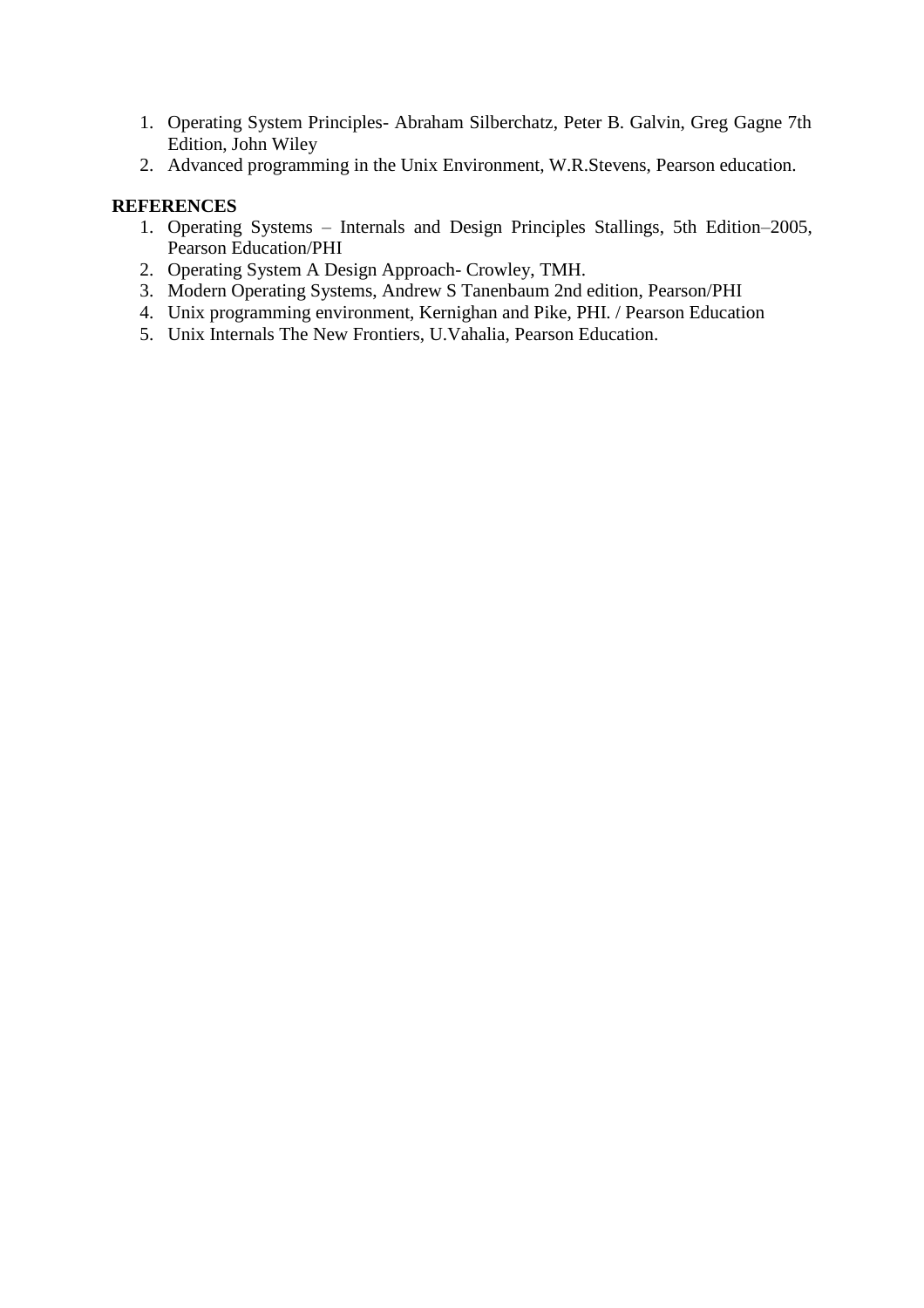## **OPERATING SYSTEMS LAB**

#### **MCA I Year II Sem**

#### **Prerequisites:**

1. A course on "Computer Organization and Architecture".

## **Co-requisite:**

1. A course on "Operating Systems".

#### **Objectives:**

- 1. To provide an understanding of the design aspects of operating system concepts through simulation
- 2. Introduce basic Unix commands, system call interface for process management, interprocess communication and I/O in Unix

#### **Outcomes:**

- 1. Simulate and implement operating system concepts such as scheduling, deadlock management, file management and memory management.
- 2. Able to implement C programs using Unix system calls

## **List of Experiments:**

- 1. Write C programs to simulate the following CPU Scheduling algorithms
	- a) FCFS b) SJF c) Round Robin d) priority
- 2. Write programs using the I/O system calls of UNIX/LINUX operating system (open, read, write, close, fcntl, seek, stat, opendir, readdir)
- 3. Write a C program to simulate Bankers Algorithm for Deadlock Avoidance and Prevention.
- 4. Write a C program to implement the Producer Consumer problem using semaphores using UNIX/LINUX system calls.
- 5. Write C programs to illustrate the following IPC mechanisms
	- a) Pipes b) FIFOs c) Message Queues d) Shared Memory
- 6. Write C programs to simulate the following memory management techniques
	- a) Paging b) Segmentation

## **TEXT BOOKS**

- 1. Operating System Principles- Abraham Silberchatz, Peter B. Galvin, Greg Gagne 7<sup>th</sup> Edition, John Wiley
- 2. Advanced programming in the Unix environment, W.R.Stevens, *Pearson* education.
- 3. Operating system concepts : Milan Milenkovik (TMH Publication )

## **REFERENCE BOOKS**

1. Operating Systems – Internals and Design Principles, William Stallings, Fifth Edition–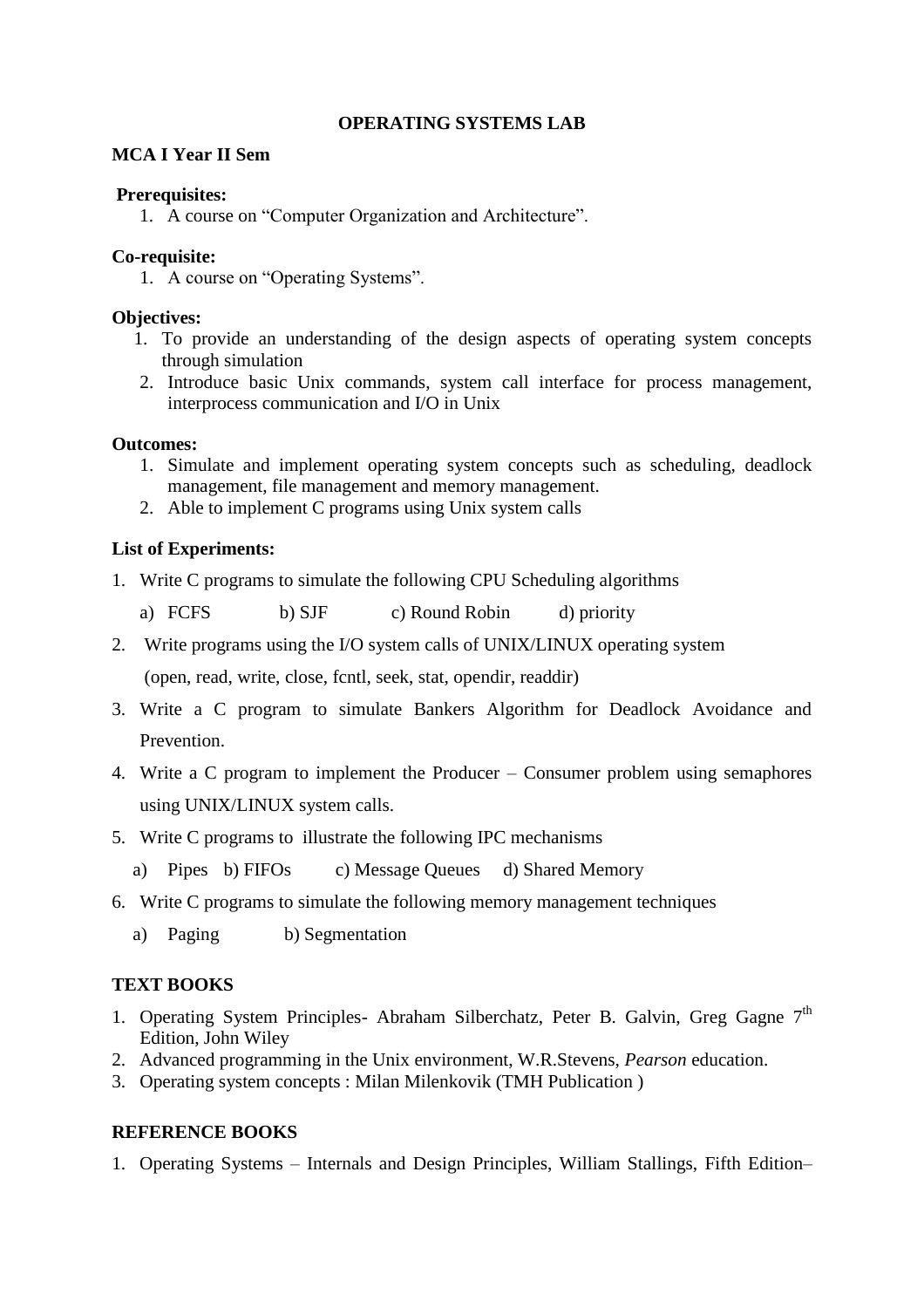2005, Pearson Education/PHI

- 2. Operating System A Design Approach-Crowley, TMH.
- 3. Modern Operating Systems, Andrew S Tanenbaum, 2<sup>nd</sup> edition, Pearson/PHI
- 4. UNIX Programming Environment, Kernighan and Pike, PHI/Pearson Education
- 5. UNIX Internals: The New Frontiers, U. Vahalia, Pearson Education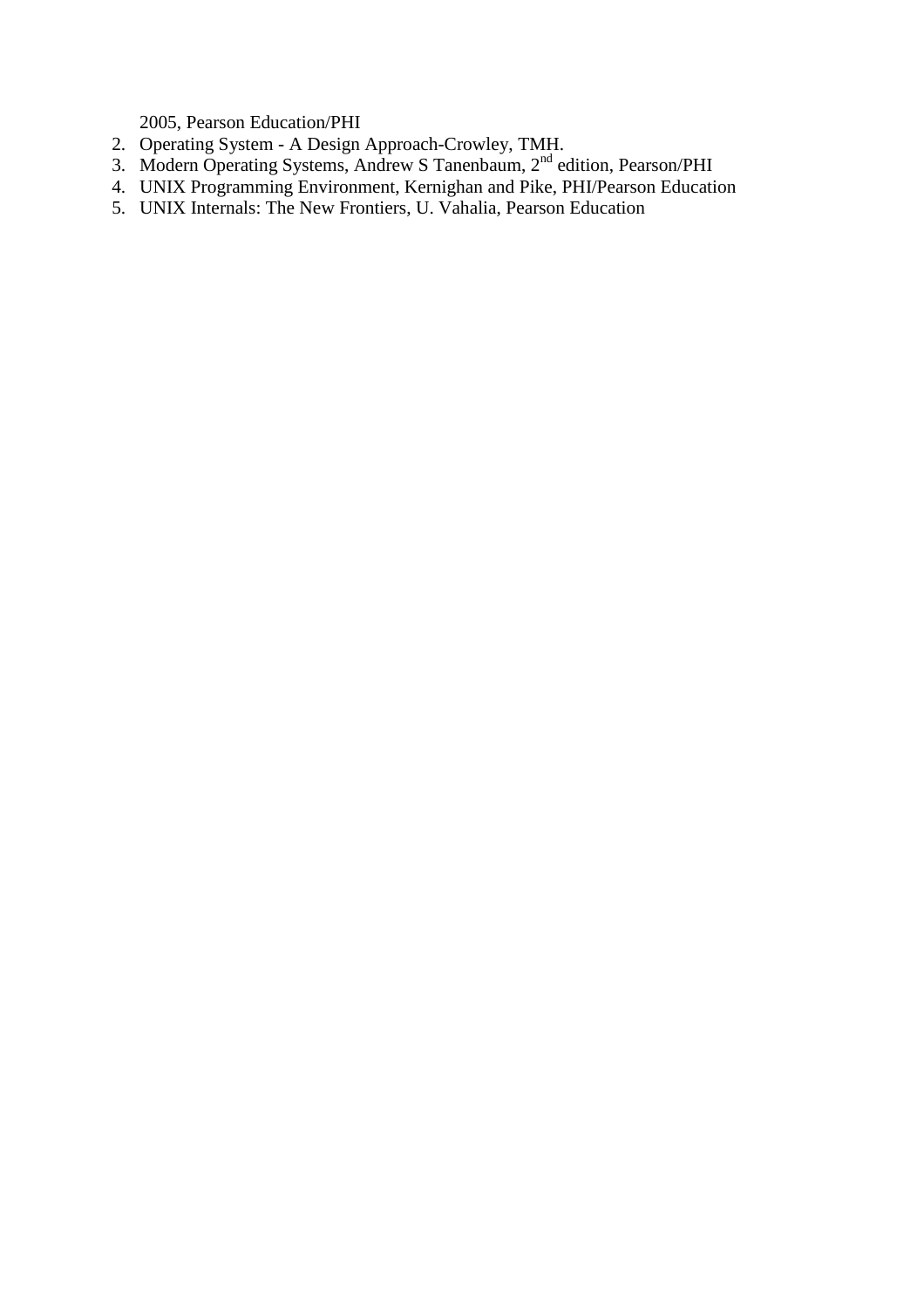## **COMPUTER NETWORKS**

#### **MCA I Year II Sem L T P C**

#### **Objectives**

- 1. The objective of the course is to equip the students with a general overview of the concepts and fundamentals of computer networks.
- 2. Familiarize the students with the standard models that use the layered approach for facilitating communication between machines in a network
- 3. The protocols that support communication in computer network standards.

#### **Outcomes**

- 1. Gain the knowledge of the basic computer network technology.
- 2. Gain the knowledge of the functions of each layer in the OSI and TCP/IP reference model.
- 3. Obtain the skills of subnetting and routing mechanisms.
- 4. Familiarity with the essential protocols of computer networks, and how they can be applied in network design and implementation.

#### **UNIT - I**

Network hardware, Network software, OSI, TCP/IP Reference models, Example Networks: ARPANET, Internet.

**Physical Layer:** Guided Transmission media: twisted pairs, coaxial cable, fiber optics, Wireless transmission.

#### **UNIT - II**

**Data link layer:** Design issues, framing, Error detection and correction.

Elementary data link protocols: simplex protocol, A simplex stop and wait protocol for an error-free channel, A simplex stop and wait protocol for noisy channel.

Sliding Window protocols: one-bit sliding window protocol, a protocol using Go-Back-N, a protocol using Selective Repeat, Example data link protocols.

Medium Access sub layer: The channel allocation problem, Multiple access protocols: ALOHA, Carrier sense multiple access protocols, collision free protocols. Wireless LANs, Data link layer switching.

#### **UNIT - III**

**Network Layer:** Design issues, Routing algorithms: shortest path routing, Flooding, Hierarchical routing, Broadcast, Multicast, distance vector routing, Congestion Control Algorithms, Quality of Service, Internetworking, The Network layer in the internet.

#### **UNIT - IV**

**Transport Layer:** Transport Services, Elements of Transport protocols, Connection management, TCP and UDP protocols.

#### **UNIT - V**

**Application Layer**: Domain name system, SNMP, Electronic Mail, World Wide Web, HTTP, Streaming audio and video.

#### **TEXTBOOK**

1. Computer Networks -- Andrew S Tanenbaum, David. j. Wetherall, 5<sup>th</sup> Edition. Pearson Education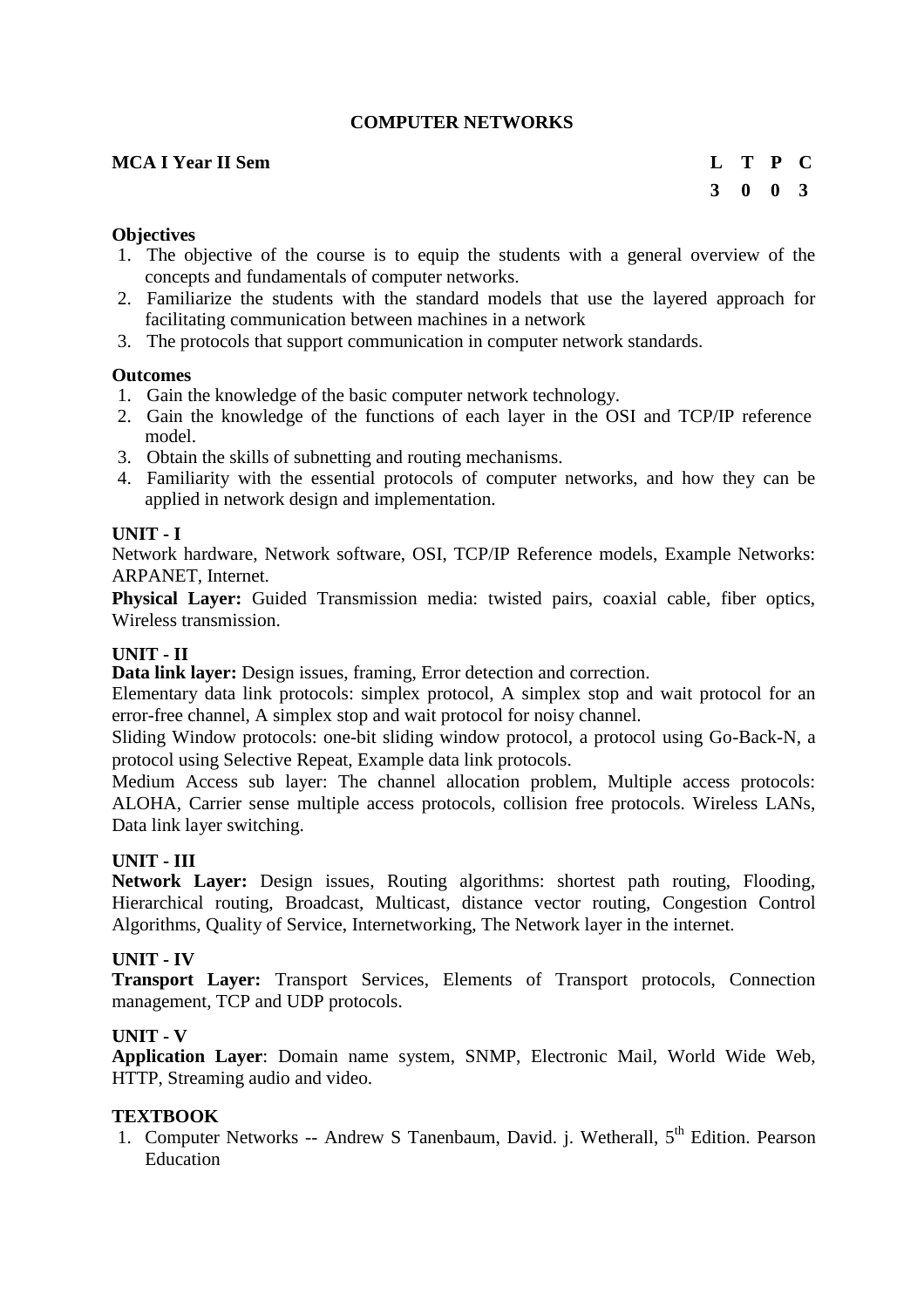- 1. DataCommunicationsandNetworking-BehrouzA.Forouzan.5<sup>th</sup> Edition, TMH.
- 2. Computer Networking: Top-down Approach Kurose and Ross,  $6<sup>th</sup>$  Edition, Pearson Education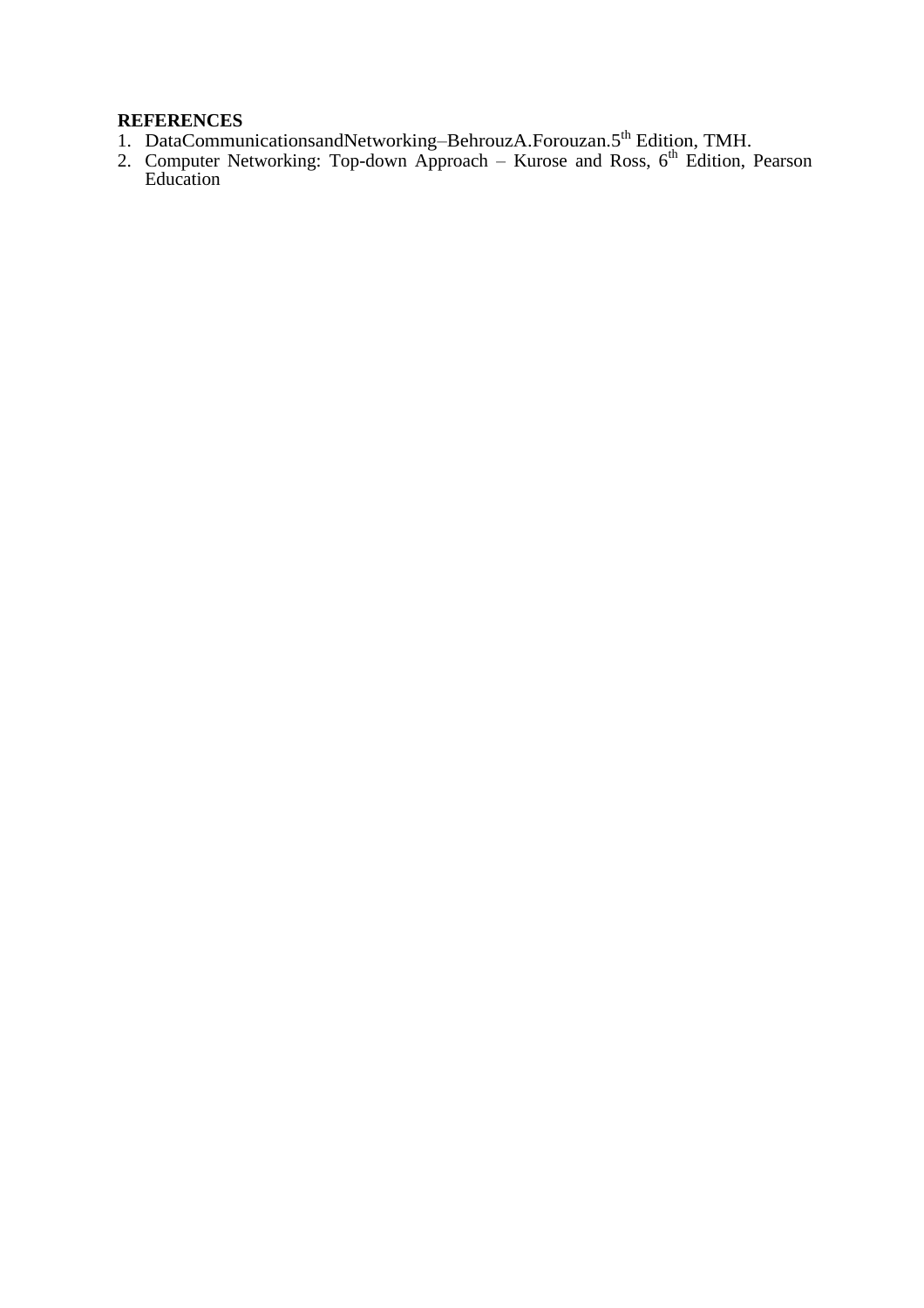### **DATA MINING**

#### **MCA I Year II Sem L T P C**

## **Prerequisites:**

1. A course on "Database Management Systems"

## **Course Objectives:**

1. Introduce the concepts, principles and techniques related to Data Mining

## **Course Outcomes:**

1. Understand the strengths and limitations of various data mining techniques like classification, association rule mining, cluster analysis and outlier detection.

## **UNIT-I**

**Introduction-** What is Data Mining? What Kinds of Data Can Be Mined? What Kinds of Patterns Can Be Mined? Which Technologies are Used? Which Kinds of Applications are Targeted? Major Issues in Data Mining

**Data Preprocessing**- Overview, Data Cleaning-Missing Values, Noisy Data, Data Reduction-Attribute Subset Selection, Data Transformation and Data Discretization-Data Transformation by Normalization, Discretization by Binning

## **UNIT-II**

**Association Rule Mining-** Market Basket Analysis, Frequent Itemsets, Closed Itemsets and Association Rules, Apriori Algoritm, Generating Association Rules from Frequent Itemsets **Classification-**Basic Concepts, Decision Tree Induction, Bayes Classification Methods, k-Nearest Neighbor Classifiers, Rule-Based Classification, Model Evaluation and Selection, Techniques to Improve Classification Accuracy

## **UNIT-III**

**Cluster Analysis-** What is Cluster Analysis, Requirements for Cluster Analysis, Overview of Basic Clustering Methods**,** k-Means, k-Medoids, Agglomerative vs. Divisive Hierarchical Clustering

## **UNIT-IV**

**Outlier Detection-**Outliers and Outlier Analysis, Outlier Detection Methods, Statistical Approaches, Proximity-Based Approaches, Clustering Based Approaches and Classification-Based Approaches

## **UNIT-V**

**Text Mining:** Text Data Analysis and Information Retrieval, Dimensionality Reduction for Text, Text Mining Approaches

**Mining the WWW:** Mining the Web Page Layout Structure, Mining the Web's Link Structures, Mining Multimedia Data on the Web, Automatic Classification of Web Documents, Web Usage Mining

## **TEXTBOOKS:**

1. Data Mining- Concepts and Techniques- Third Edition, Jiawei Han, Micheline Kamber, Jian Pei, Morgan Kaufmann Publication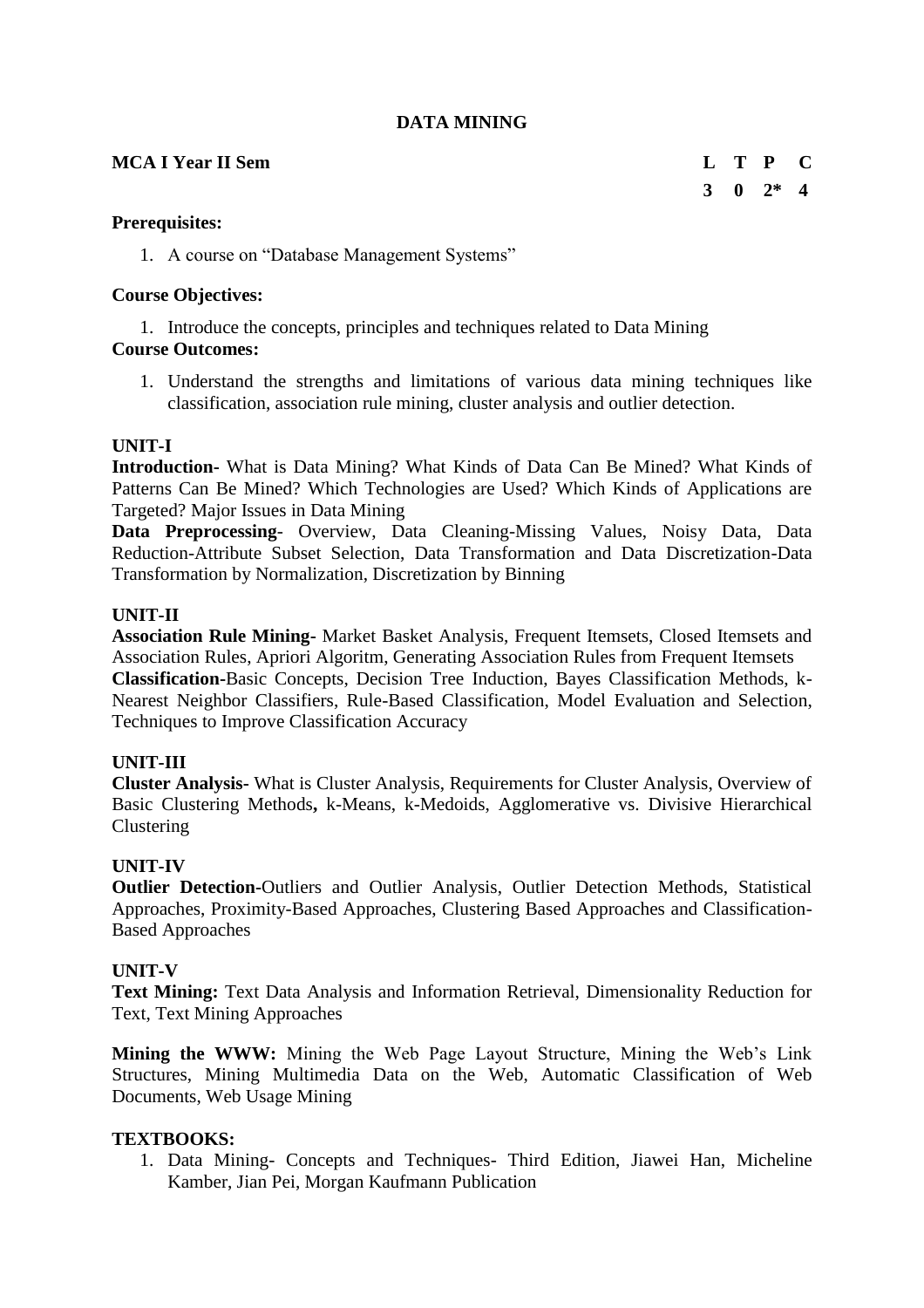2. Data Mining- Concepts and Techniques- Second Edition, Jiawei Han, Micheline Kamber, Morgan Kaufmann Publication

- 1. Data Mining: Practical Machine Learning Tools and Techniques, Ian H. Witten, Eibe Frank, Mark A. Hall, The Morgan Kaufmann Publication, 2011
- 2. R for Data Science, Hadley Wickham & Garrett Grolemund, O'Reilly, 2017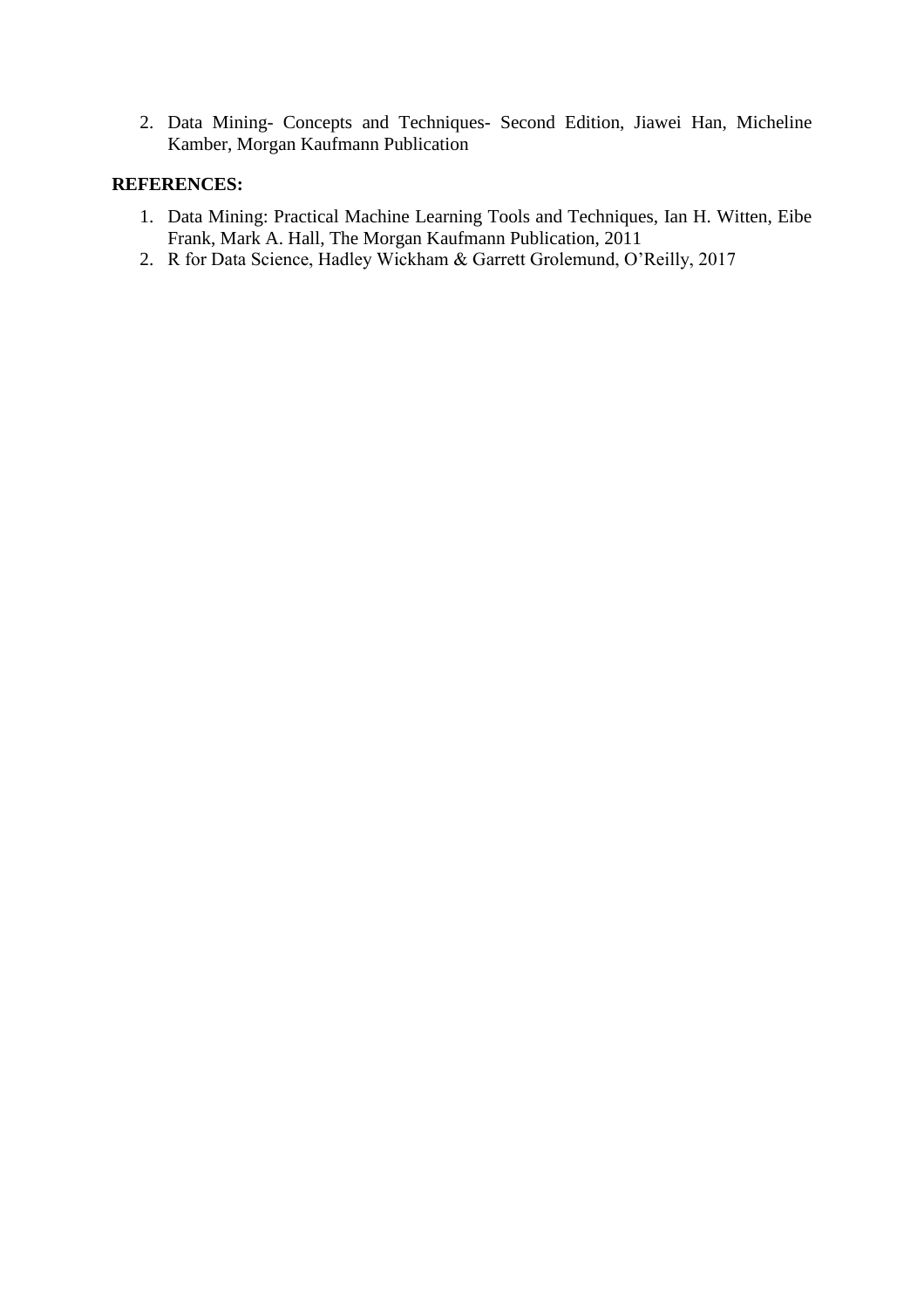## **DATA MINING WITH R PROGRAMMING LAB**

## **MCA I Year II Sem**

#### **Co-Requisite:**

1. Course on "Datamining"

## **Objectives:**

1. In this course student will learn how to program in R, and learn how to use R for Data mining

## **Outcomes:**

- 1. Acquire the ability to do statistical computing in R
- 2. Acquire the ability to do data mining using R

## **List of Experiments:**

- 1. Apply Descriptive statistics on AUTO MPG Data Set (download from UCI Repository).
- 2. Consider your class result data and analyze the performance of students in each subject at  $1<sup>st</sup>$ quantile (25%),  $2<sup>nd</sup>$  quantile (50%) and  $3<sup>rd</sup>$  quantile (75%).
- 3. Apply Linear Regression by extracting mpg and displacement from AUTO MPG Data Set. Consider mpg as dependent variable and displacement as independent variable.
- 4. Apply Multiple Regression by extracting mpg, cylinders, displacement, horsepower, weight, acceleration attributes from the AUTO MPG Data set, consider acceleration as dependent variable and remaining all are independent variables.
- 5. Consider the Indian Liver Patient Dataset (download from UCI Repository) divide the data set into training set and test set based on 75%:25%, train KNN model based on training set and generate confusion matrix based on test set.
- 6. Consider IRIS data set from UCI Repository divide it into training set and test set by applying sample techniques and train Decision tree on training set and generate confusion matrix based on test set.
- 7. Apply Random forest tree on Indian Liver Patient Dataset (download from UCI Repository) and generate confusion matrix and also compare accuracies of training and test of KNN and Random Forest Tree.
- 8. Apply K-Means Clustering algorithm on bag of words (download from UCI Repository).
- 9. Apply Hierarchical Clustering algorithm on bag of words (download from UCI Repository)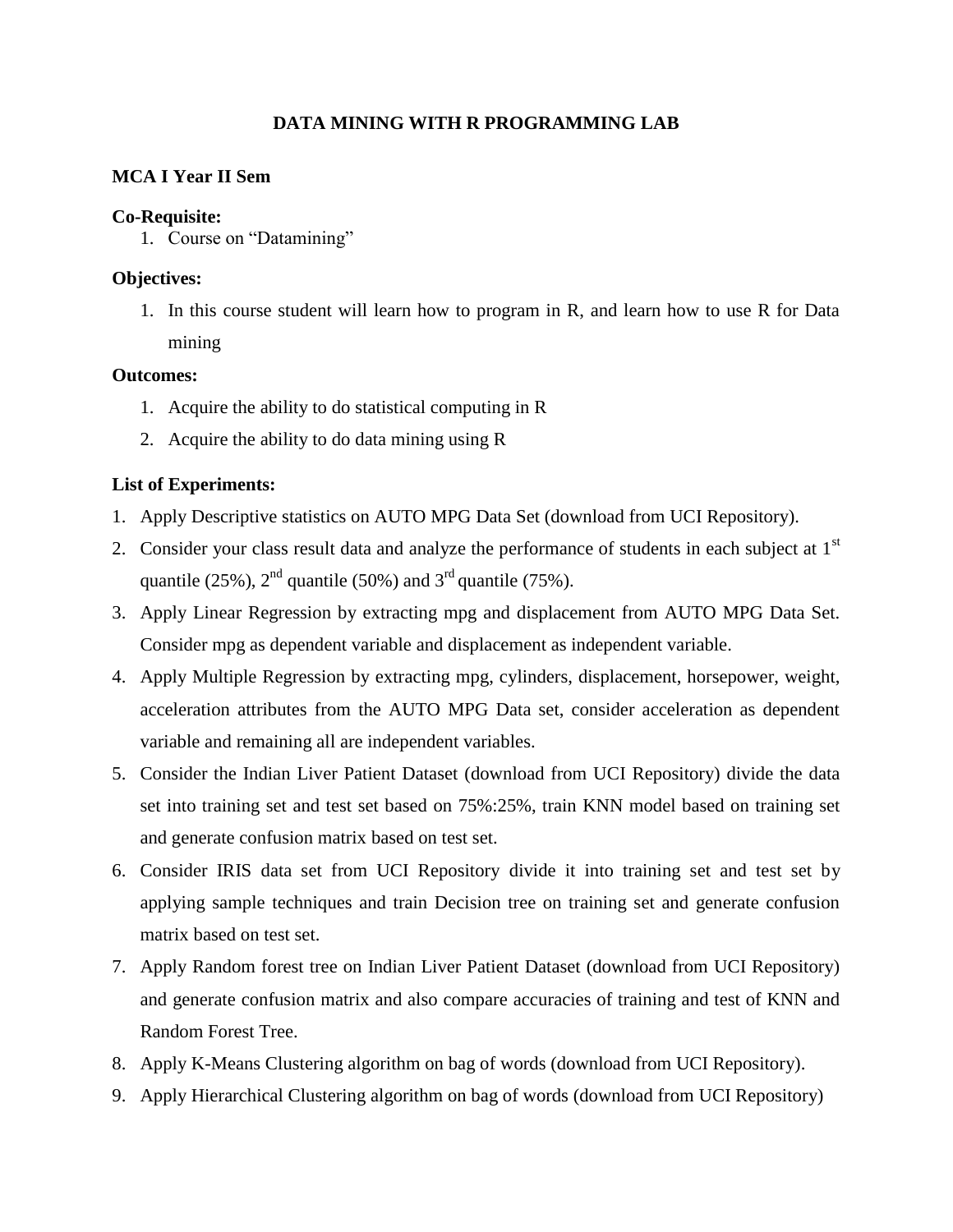#### **SOFTWARE ENGINEERING**

#### **MCA I Year II Sem L T P C**

**3 0 2\* 4**

#### **Objectives:**

- 1. The aim of the course is to provide an understanding of the working knowledge of the techniques for requirements elicitation analysis, estimation, design, testing and quality management of large software development projects.
- 2. Have knowledge about various process models, software process/product metrics, risk management, quality management and UML diagrams

#### **Outcomes:**

- 1. Demonstrate the ability to translate end-user requirements into system and software requirements, using e.g. UML, and structure the requirements in a Software Requirements Document (SRD).
- 2. Identify and apply appropriate software architectures and patterns to carry out high level design of a system and be able to critically compare alternative choices.
- 3. Will have experience and/or awareness of testing problems and will be able to develop a simple test cases and test report.

#### **UNIT - I**

**Introduction to Software Engineering:** The nature of software, changing nature of software, The software process, The Process Framework, Umbrella Activities, Process Adaptation, Software Engineering Practice, The Essence of Practice, General Principles software development myths.

**Software process structure:** A Generic Process Model, defining a Framework Activity, Identifying a Task Set, Process Patterns, Process Assessment and Improvement.

**Process models:** Prescriptive Process Models: The Waterfall Model, Incremental Process Models, Evolutionary Process Models, Concurrent Models, Specialized Process Models: Component-Based Development, The Formal Methods Model, Aspect-Oriented Software Development, The Unifi ed Process: A Brief History, Phases of the Unifi ed Process, Personal and Team Process Models: Personal Software Process, Team Software Process.

#### **UNIT - II**

**Agile Software Development:** Agile methods, Agile development techniques, Agile Project management, Scaling Agile methods.

**Software Requirements:** Functional and non-functional requirements, user requirements, system requirements, interface specification, the software requirements document.

**Requirements engineering process:** Feasibility studies, requirements elicitation and analysis, requirements validation, requirements management.

**System modeling:** Context models, interaction models, structural models, behavioral models, model-driven architecture.

#### **UNIT - III**

**Design Engineering:** Design process and design quality, design concepts, the design model. **Creating an architectural design:** software architecture, architectural styles, architectural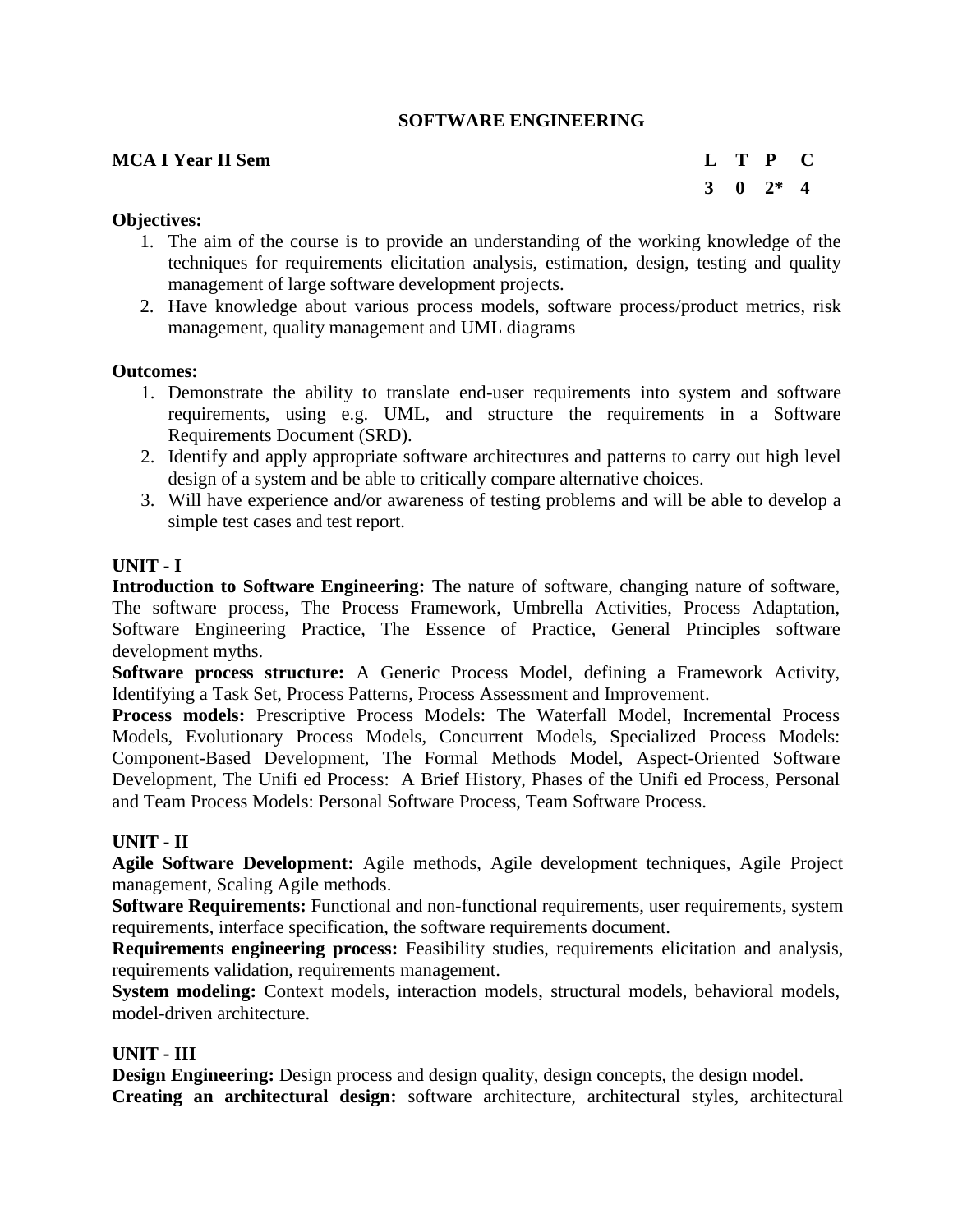design, conceptual model of UML, basic structural modeling, use case diagrams, class diagrams, sequence diagrams, collaboration diagrams, component diagrams, deployment diagrams.

## **UNIT - IV**

**Software Testing Strategies:** A strategic approach to software testing, test strategies for conventional software, test strategies for object-oriented software, black-box and white-box testing, validation testing, system testing, the art of debugging.

**Product metrics:** a framework for product metrics, metrics for the requirements model, metrics for the design model, metrics for source code, metrics for testing, metrics for maintenance.

## **UNIT - V**

**Metrics for Process and Products:** Metrics in the Process and Project Domains, Software measurement, metrics for software quality.

**Risk management:** Reactive Vs proactive risk strategies, software risks, risk identification, risk projection, risk refinement, RMMM, RMMM plan.

**Quality Management:** Elements of Software Quality Assurance, SQA Processes and Product Characteristics, SQA Tasks, Goals, and Metrics, Formal Approaches to SQA, Statistical Software Quality Assurance, Software Reliability, The ISO 9000 Quality Standards, The SQA Plan.

## **TEXTBOOKS**

- 1. Software Engineering, A practitioner's Approach- Roger S. Pressman, Bruce R. Maxim, 8<sup>th</sup> edition, McGraw-Hill International Edition.
- 2. Software Engineering-Sommerville,  $10<sup>th</sup>$  edition, Pearson.
- 3. The unified modeling language user guide by Grady Booch, James Rumbaugh, Ivar Jacobson, Pearson Education.

- 1. Software Engineering, an Engineering approach- James F. Peters, WitoldPedrycz, John Wiely.
- 2. Software Engineering principles and practice WamanSJawadekar, TheMcGraw-Hill Companies.
- 3. Fundamentals of object oriented design in UML, Meilir page-Jones: Pearson.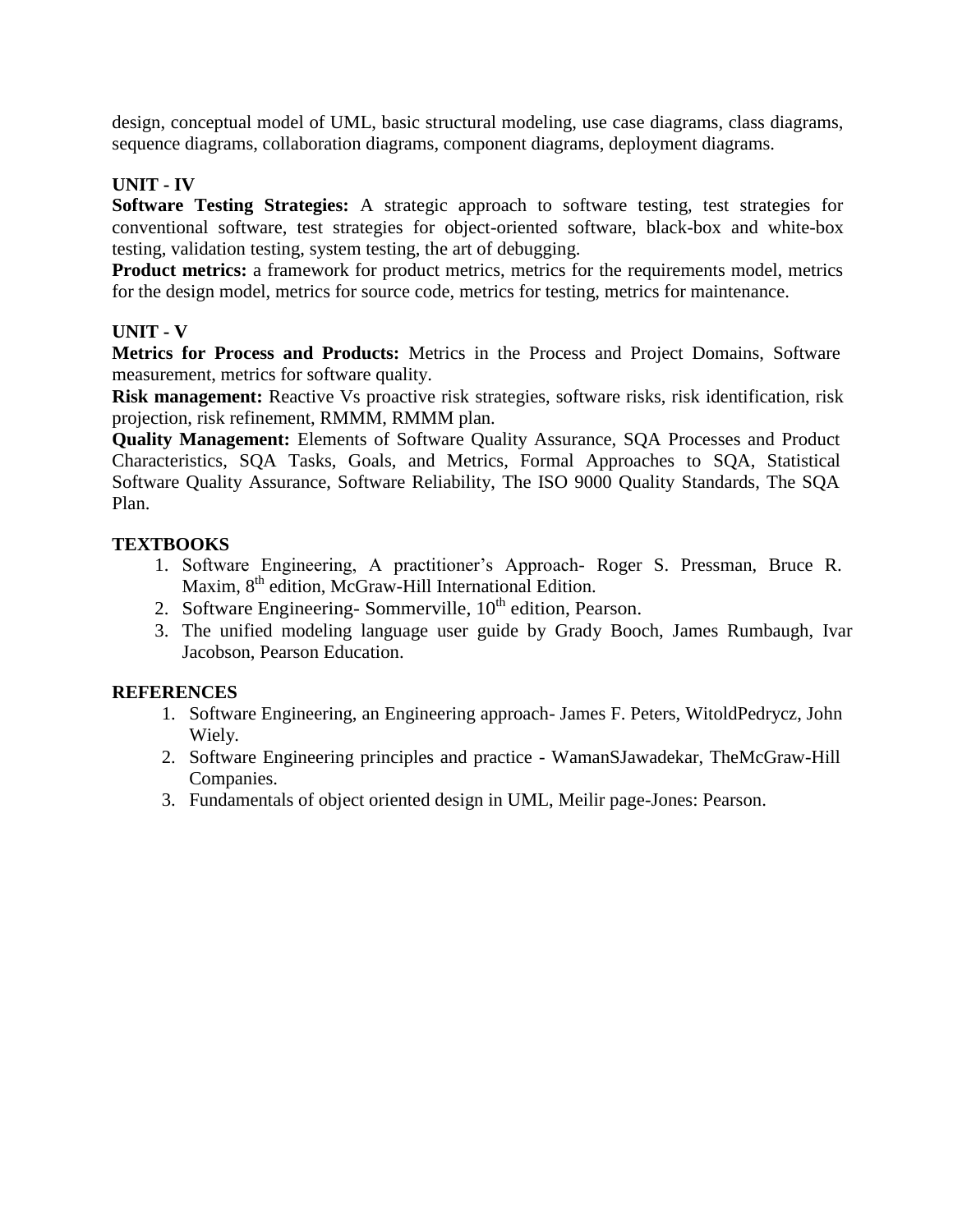## **SOFTWARE ENGINEERING LAB**

#### **MCA I Year II Sem**

#### **Co-requisite:**

1. A Course on "Software Engineering"

## **Objectives**

1. To have hands on experience in developing a software project by using various software engineering principles and methods in each of the phases of software development.

#### **Outcomes**

- 1. Ability to translate end-user requirements into system and software requirements
- 2. Ability to generate a high level design of the system from the software requirements
- 3. Will have experience and/or awareness of testing problems and will be able to develop a simple testing report

#### **Do the following 8 exercises for any two projects in the list of sample projects:**

- 1) Development of problem statement.
- 2) Preparation of Software Requirement Specification Document, Design Documents and Testing Phase related documents.
- 3) Preparation of Software Configuration Management and Risk Management related documents.
- 4) Study and usage of any Design phase CASE tool.
- 5) Performing the Design by using any Design phase CASE tools.
- 6) Develop test cases for unit testing and integration testing.
- 7) Develop test cases for various white box and black box testing techniques.

#### **Sample Projects:**

- 1. Passport automation System
- 2. Book Bank
- 3. Online Exam Registration
- 4. Stock Maintenance System
- 5. Online course reservation system
- 6. E-ticketing
- 7. Software Personnel Management System
- 8. Credit Card Processing
- 9. E-book management System.
- 10. Recruitment system

## **TEXTBOOKS**

- 1. Software Engineering, A practitioner's Approach- Roger S. Pressman, Bruce R. Maxim, 8<sup>th</sup> edition, McGrawHill International Edition.
- 2. Software Engineering-Sommerville,  $10<sup>th</sup>$  edition, Pearson.
- 3. The unified modeling language user guide Grady Booch, James Rumbaugh, Ivar Jacobson, Pearson Education.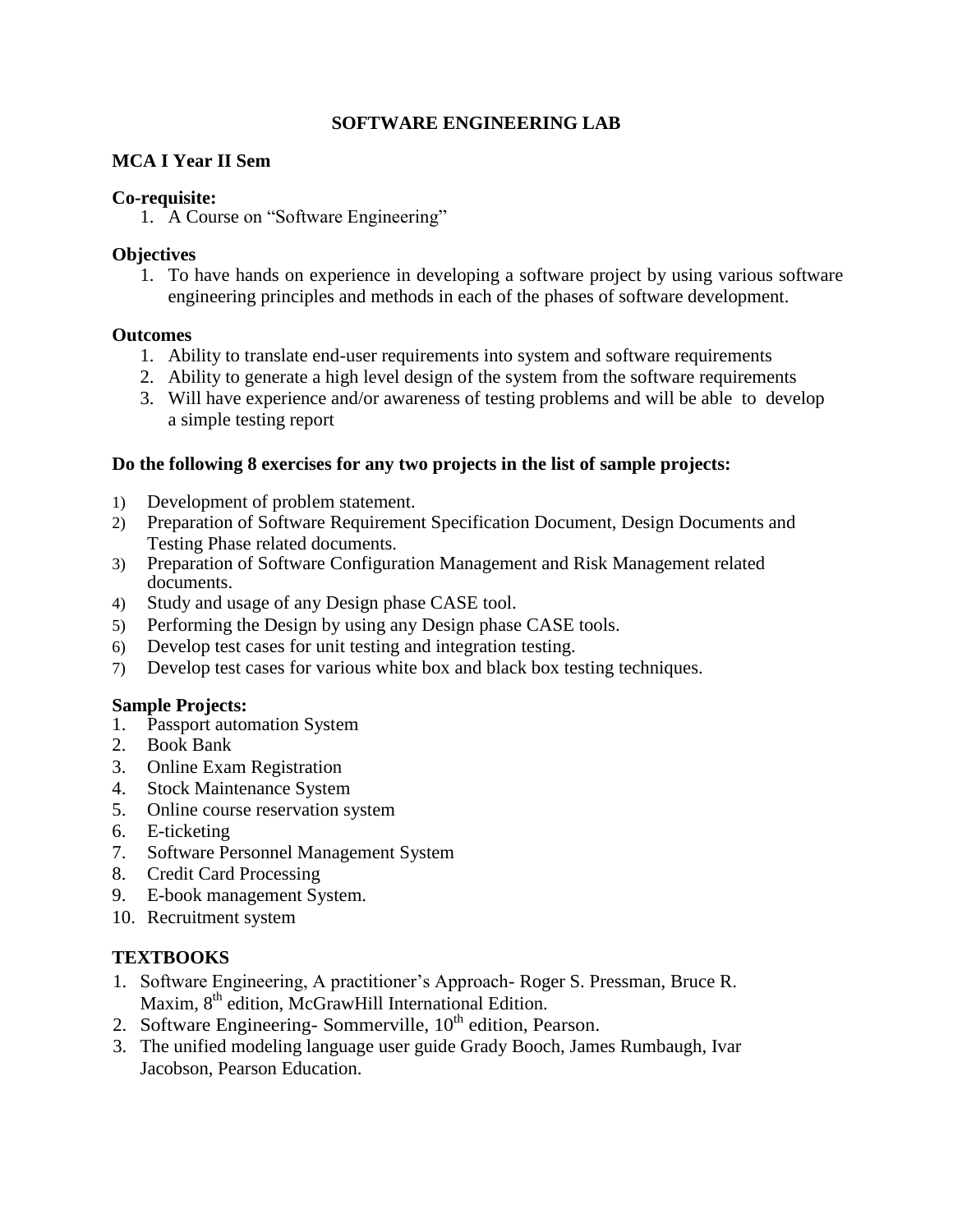## **MOBILE APPLICATION DEVELOPMENT**

## **MCA I Year II Sem L T P C**

# **3 0 0 3**

#### **Prerequisites:**

- 1. Acquaintance with JAVA programming
- 2. A Course on DBMS

## **Objectives:**

- 1. To demonstrate the understanding of the fundamentals of Android operating systems
- 2. To improves the skills of using Android software development tools
- 3. To demonstrate the ability to develop software with reasonable complexity on mobile platform
- 4. To demonstrate the ability to deploy software to mobile devices
- 5. To demonstrate the ability to debug programs running on mobile devices

## **Outcomes:**

- 1. Understand the working of Android OS Practically.
- 2. Acquires the skills to develop Android user interfaces
- 3. Develop, deploy and maintain the Android Applications.

## **UNIT - I**

**Introduction to Android Operating System:** Android OS design and Features – Android development framework, SDK features, Installing and running applications on Android Studio, Creating AVDs, Types of Android applications, Best practices in Android programming, Android tools

Android application components – Android Manifest file, Externalizing resources like values, themes, layouts, Menus etc, Resources for different devices and languages, Runtime Configuration Changes

Android Application Lifecycle – Activities, Activity lifecycle, activity states, monitoring state changes

## **UNIT - II**

**Android User Interface:** Measurements – Device and pixel density independent measuring units Layouts – Linear, Relative, Grid and Table Layouts

User Interface (UI) Components – Editable and non editable TextViews, Buttons, Radio and Toggle Buttons, Checkboxes, Spinners, Dialog and pickers

Event Handling – Handling clicks or changes of various UI components

Fragments – Creating fragments, Lifecycle of fragments, Fragment states, Adding fragments to Activity, adding, removing and replacing fragments with fragment transactions, interfacing between fragments and Activities, Multi-screen Activities

## **UNIT - III**

Intents and Broadcasts: Intent – Using intents to launch Activities, Explicitly starting new Activity, Implicit Intents, Passing data to Intents, Getting results from Activities, Native Actions, using Intent to dial a number or to send SMS

Broadcast Receivers – Using Intent filters to service implicit Intents, Resolving Intent filters, finding and using Intents received within an Activity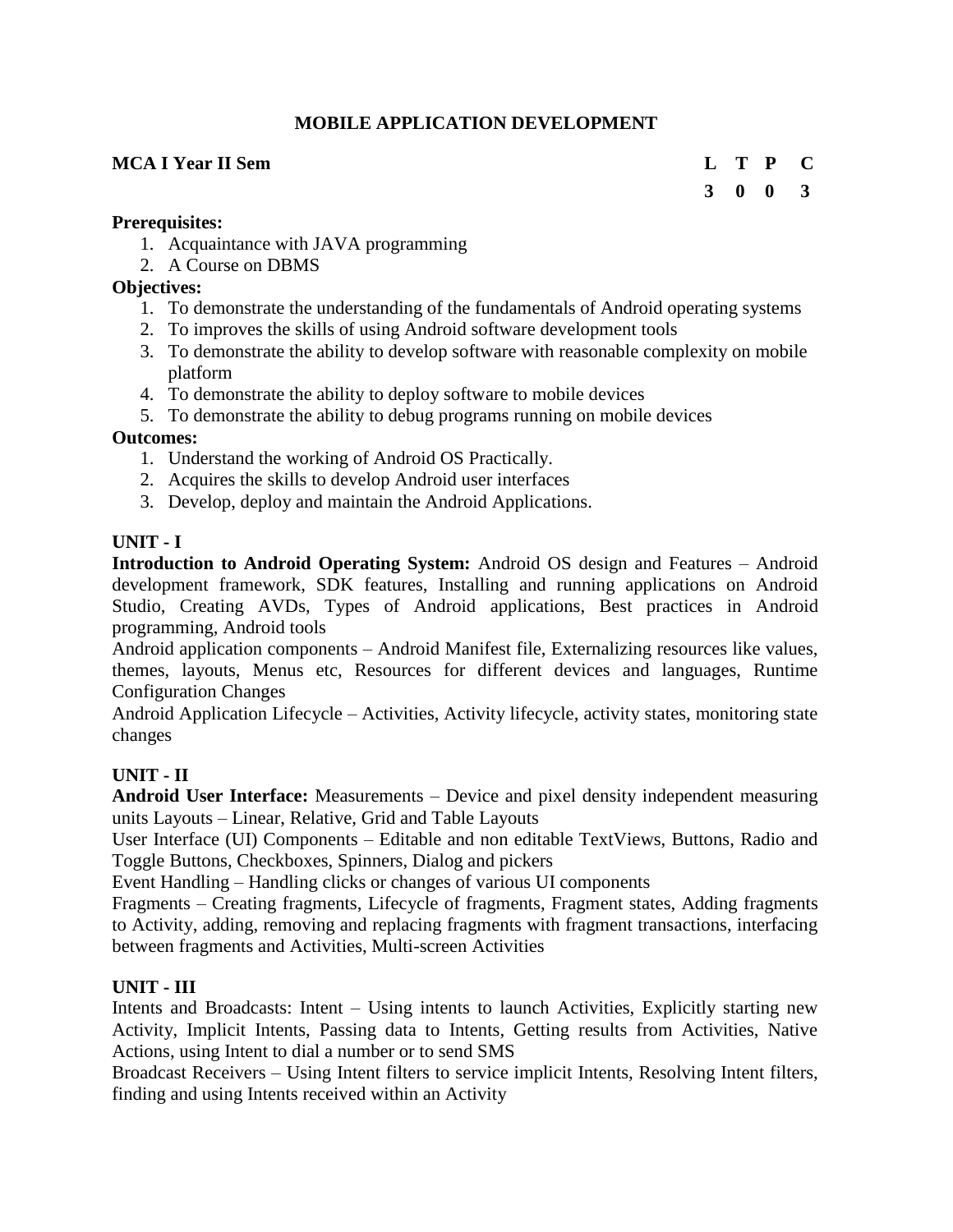Notifications – Creating and Displaying notifications, Displaying Toasts

## **UNIT - IV**

**Persistent Storage:** Files – Using application specific folders and files, creating files, reading data from files, listing contents of a directory Shared Preferences – Creating shared preferences, saving and retrieving data using Shared Preference

## **UNIT - V**

Database – Introduction to SQLite database, creating and opening a database, creating tables, inserting retrieving and etindelg data, Registering Content Providers, Using content Providers (insert, delete, retrieve and update)

## **TEXT BOOKS**

- 1. Professional Android 4 Application Development, Reto Meier, Wiley India, (Wrox) , 2012
- 2. Android Application Development for Java Programmers, James C Sheusi, Cengage Learning, 2013

## **REFERENCE BOOKS**

1. Beginning Android 4 Application Development, Wei-Meng Lee, Wiley India (Wrox), 2013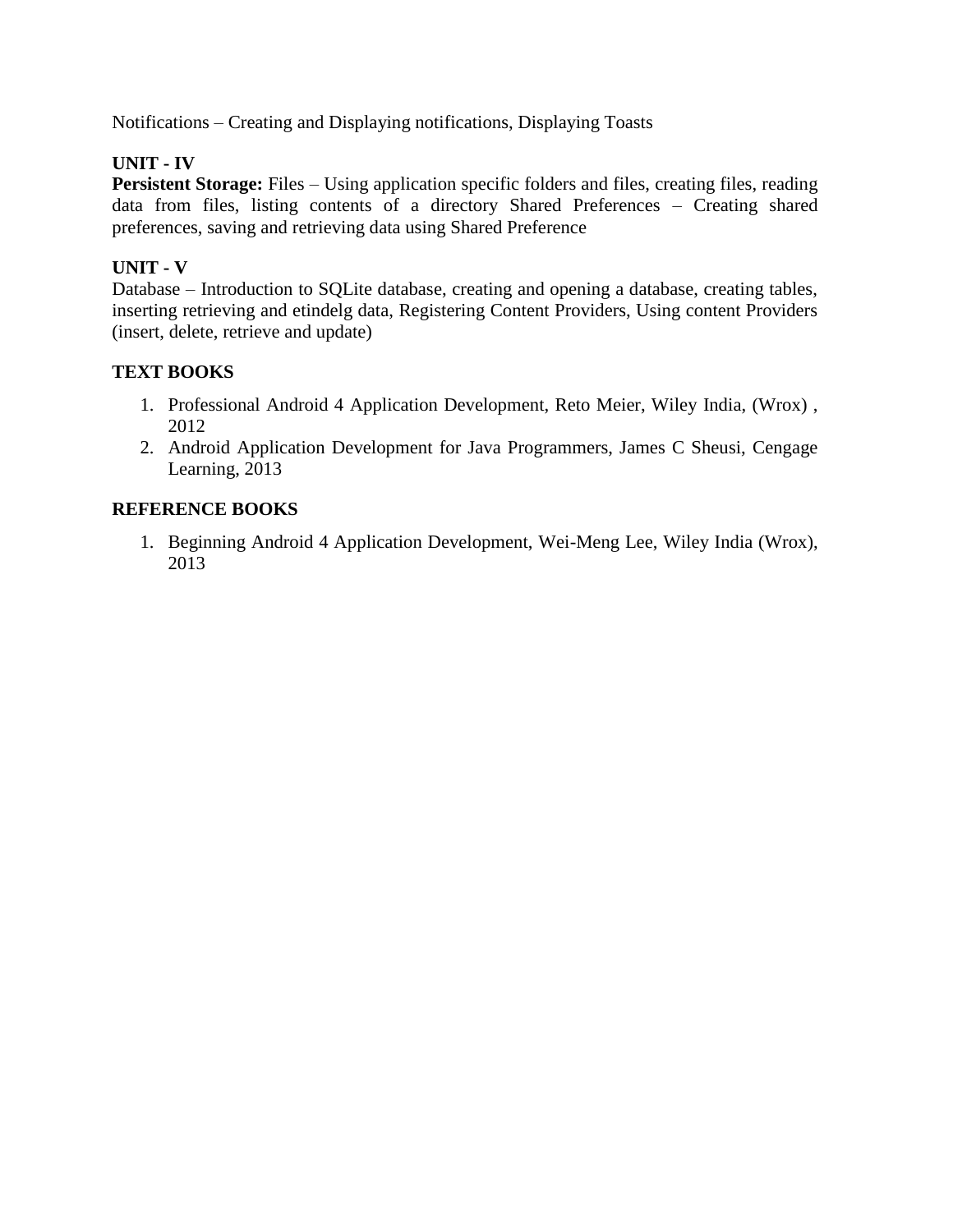## **MOBILE APPLICATION DEVELOPMENT LAB**

#### **MCA I Year II Sem L T P C**

# **0 0 2 1**

## **Objectives**

- 1. To learn how to develop Applications in android environment.
- 2. To learn how to develop user interface applications.
- 3. To learn how to develop URL related applications.

## **Objectives**

- 1. Understands the working of Android OS Practically.
- 2. Acquire the skills to develop user interfaces.
- 3. Develop, deploy and maintain the Android Applications.

The student is expected to be able to do the following problems, though not limited.

- 1. Create an Android application that shows Hello + name of the user and run it on an emulator. (b) Create an application that takes the name from a text box and shows hello message along with the name entered in text box, when the user clicks the OK button.
- 2. Create a screen that has input boxes for User Name, Password, Address, Gender (radio buttons for male and female), Age (numeric), Date of Birth (Date Picket), State (Spinner) and a Submit button. On clicking the submit button, print all the data below the Submit Button. Use (a) Linear Layout (b) Relative Layout and (c) Grid Layout or Table Layout.
- 3. Develop an application that shows names as a list and on selecting a name it should show the details of the candidate on the next screen with a "Back" button. If the screen is rotated to landscape mode (width greater than height), then the screen should show list on left fragment and details on right fragment instead of second screen with back button. Use Fragment transactions and Rotation event listener.
- 4. Develop an application that uses a menu with 3 options for dialling a number, opening a website and to send an SMS. On selecting an option, the appropriate action should be invoked using intents.
- 5. Develop an application that inserts some notifications into Notification area and whenever a notification is inserted, it should show a toast with details of the notification.
- 6. Create an application that uses a text file to store user names and passwords (tab separated fields and one record per line). When the user submits a login name and password through a screen, the details should be verified with the text file data and if they match, show a dialog saying that login is successful. Otherwise, show the dialog with Login Failed message.
- 7. Create a user registration application that stores the user details in a database table.
- 8. Create a database and a user table where the details of login names and passwords are stored. Insert some names and passwords initially. Now the login details entered by the user should be verified with the database and an appropriate dialog should be shown to the user.
- 9. Create an admin application for the user table, which shows all records as a list and the admin can select any record for edit or modify. The results should be reflected in the table.
- 10. Develop an application that shows all contacts of the phone along with details like name, phone number, mobile number etc.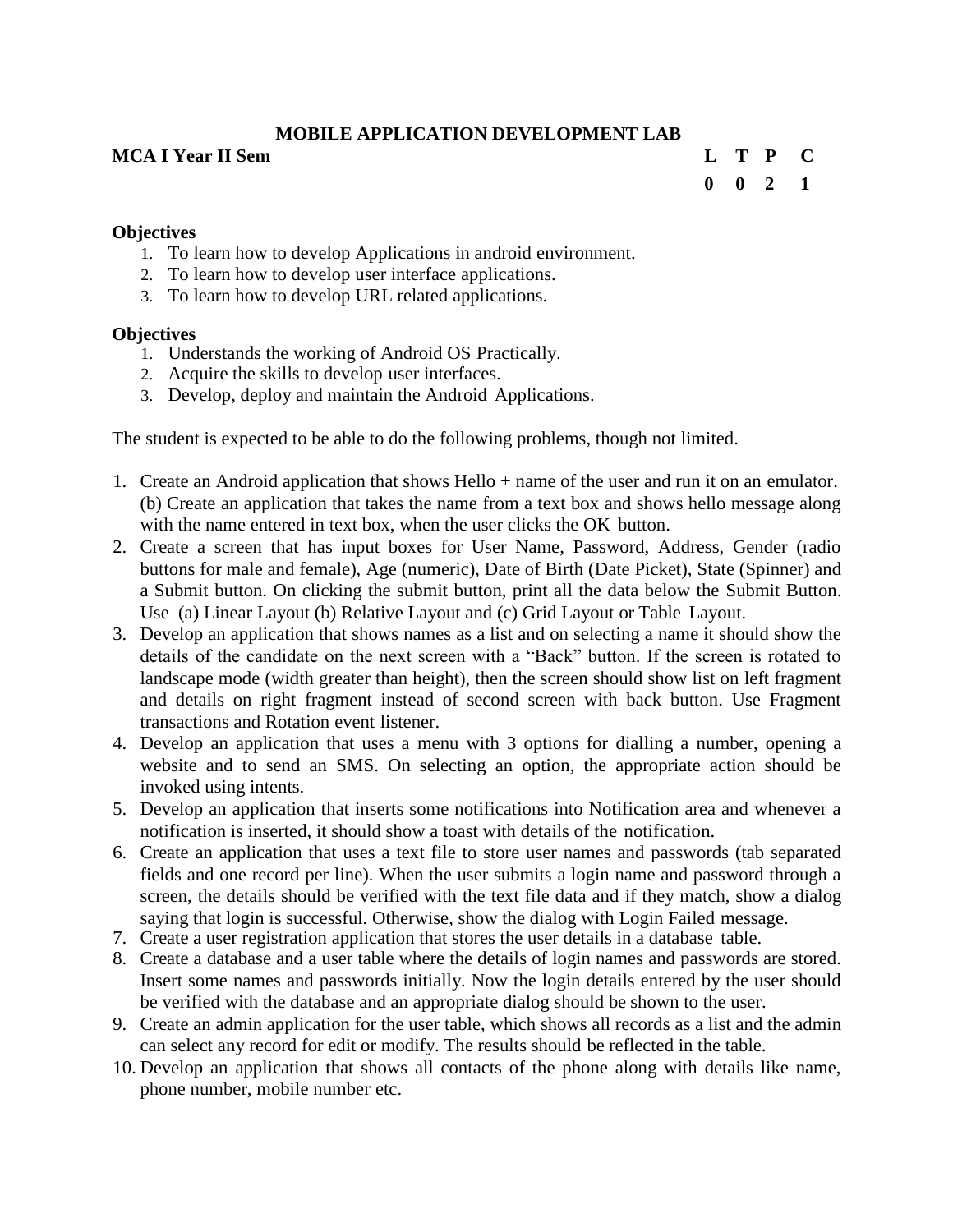- 11. Create an application that saves user information like name, age, gender etc. in shared preference and retrieves them when the program restarts.
- 12. Create an alarm that rings every Sunday at 8:00 AM. Modify it to use a time picker to set alarm time.
- 13. Create an application that shows the given URL (from a text field) in a browser.
- 14. Develop an application that shows the current location's latitude and longitude continuously as the device is moving (tracking).
- 15. Create an application that shows the current location on Google maps.

## **Note:**

Android Application Development with MIT App Inventor: For the first one week, the student is advised to go through the App Inventor from MIT which gives insight into the various properties of each component.

The student should pay attention to the properties of each component, which are used later in Android programming. Following are useful links:

1. [http://ai2.appinventor.mit.edu](http://ai2.appinventor.mit.edu/)

2. https://drive.google.com/file/d/0B8rTtW\_91YclTWF4czdBMEpZcWs/view

## **TEXTBOOKS**

- 1. Professional Android 4 Application Development, Reto Meier, Wiley India, (Wrox) , 2012
- 2. Android Application Development for Java Programmers, James C Sheusi, Cengage Learning, 2013

## **REFERENCES**

1. Beginning Android 4 Application Development, Wei-Meng Lee, Wiley India (Wrox), 2013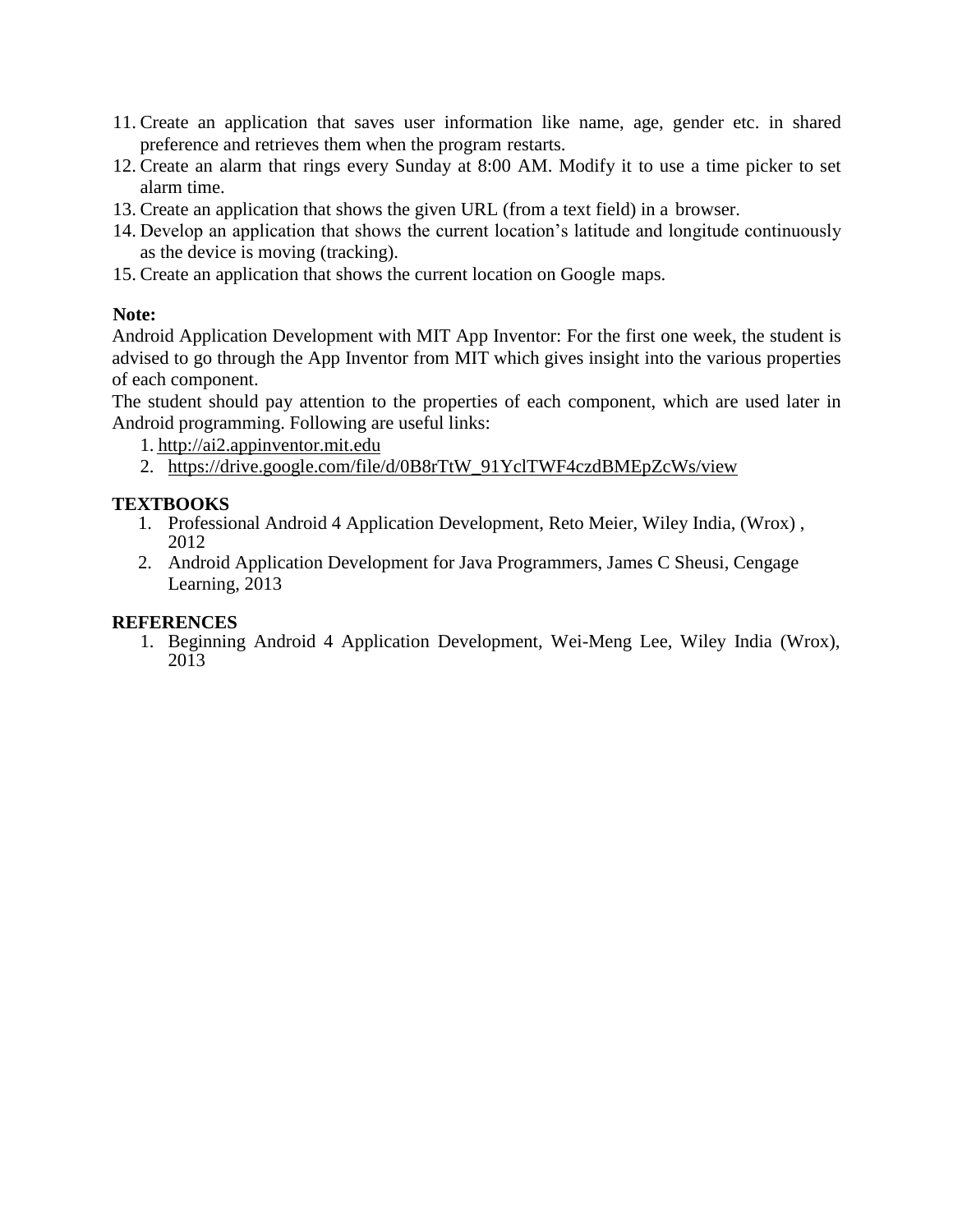## **JAVA PROGRAMMING LAB**

## **MCA I Year II Sem L T P C**

# **0 0 2 1**

## **Prerequisites**

1. A course on "C and Data Structures"

## **Co-requisite:**

1. A Course on "Object-Oriented Programming Through Java"

## **Objectives:**

- 1. Introduces object oriented programming concepts using the Java language.
- 2. Introduces the principles of inheritance and polymorphism; and demonstrates how they relate to the design of abstract classes
- 3. Introduces the implementation of packages and interfaces
- 4. Introduces exception handling, event handling and multithreading
- 5. Introduces the design of Graphical User Interface using applets and swings

## **Outcomes:**

- 1. Develop applications for a range of problems using object-oriented programming techniques
- 2. Design simple Graphical User Interface applications
- 1. Use Eclipse or Netbean platform and get acquainted with the various menus. Create a test project, add a test class and run it. See how you can use auto suggestions, auto fill. Try code formatter and code refactoring like renaming variables, methods and classes. Try debug step by step with a small program of about 10 to 15 lines which contains at least one if else condition and a for loop.
- 2. Write a Java program to create an abstract class named Shape that contains two integers and an empty method named printArea(). Provide three classes named Rectangle, Triangle and Circle such that each one of the classes extends the class Shape. Each one of the classes contains only the method printArea () that prints the area of the given shape.
- 3. Write a Java program that creates a user interface to perform integer divisions. The user enters two numbers in the text fields, Num1 and Num2. The division of Num1 and Num2 is displayed in the Result field when the Divide button is clicked. If Num1 or Num2 were not an integer, the program would throw a Number Format Exception. If Num2 were Zero, the program would throw an Arithmetic Exception. Display the exception in a message dialog box. [Use JOption Pane –Input dialog, Message dialog]
- 4. Write a Java program that implements a multi-thread application that has three threads. First thread generates random integer every 1 second and if the value is even, second thread computes the square of the number and prints. If the value is odd, the third thread will print the value of cube of the number.
- 5. Write a Java program that simulates a traffic light. The program lets the user select one of three lights: red, yellow, or green with radiobuttons. On selecting a button, an appropriate message with "Stop" or "Ready" or "Go" should appear above the buttons in selected color. Initially, there is no message shown.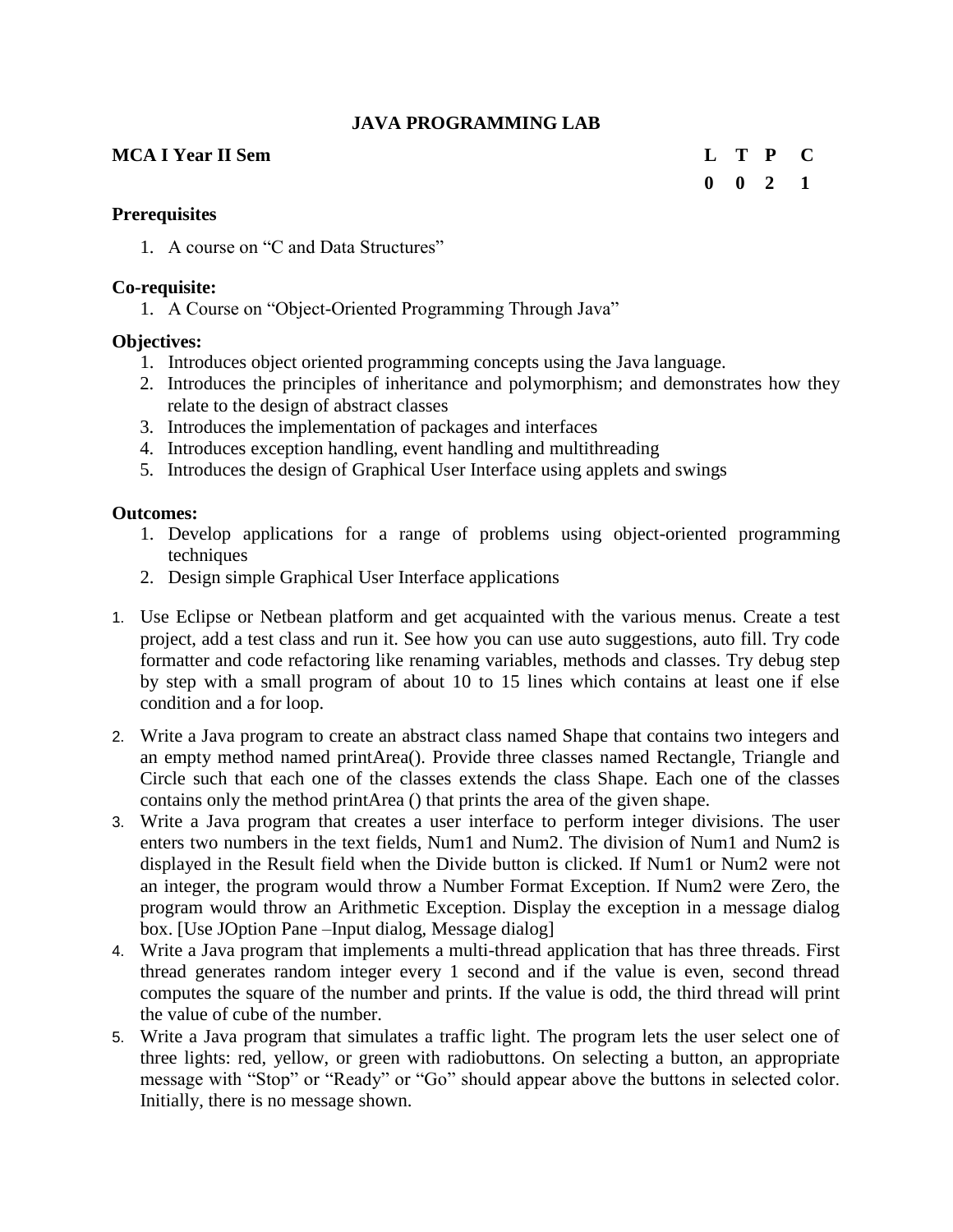- 6. Write a Java program that works as a simple calculator. Use a grid layout to arrange buttons for the digits and for the +, -, \*, % operations. Add a text field to display the result. Handle any possible exceptions like divide by zero
- 7. a. Develop an applet in Java that displays a simple message. b. Develop an applet in Java that receives an integer in one text field, and computes its factorial value and returns it in another text field, when the button named "Compute" is clicked.
- 8. Write a Java program that handles all mouse events and shows the event name at the centre of the window when a mouse event is fired (Using Adapter classes).
- 9. Write a Java program that handles all keyboard events and shows the event name at the centre of the window when a mouse event is fired (Use Adapter classes).

## **TEXTBOOKS**

1. Java Fundamentals – A comprehensive Introduction, Herbert Schildt and Dale Skrien, TMH.

- 1. Java for Programmers, P.J.Deitel and H.M.Deitel, Pearson education (OR) Java: How to Program P.J.Deitel and H.M.Deitel, PHI.
- 2. Object Oriented Programming through Java, P.Radha Krishna, Universities Press.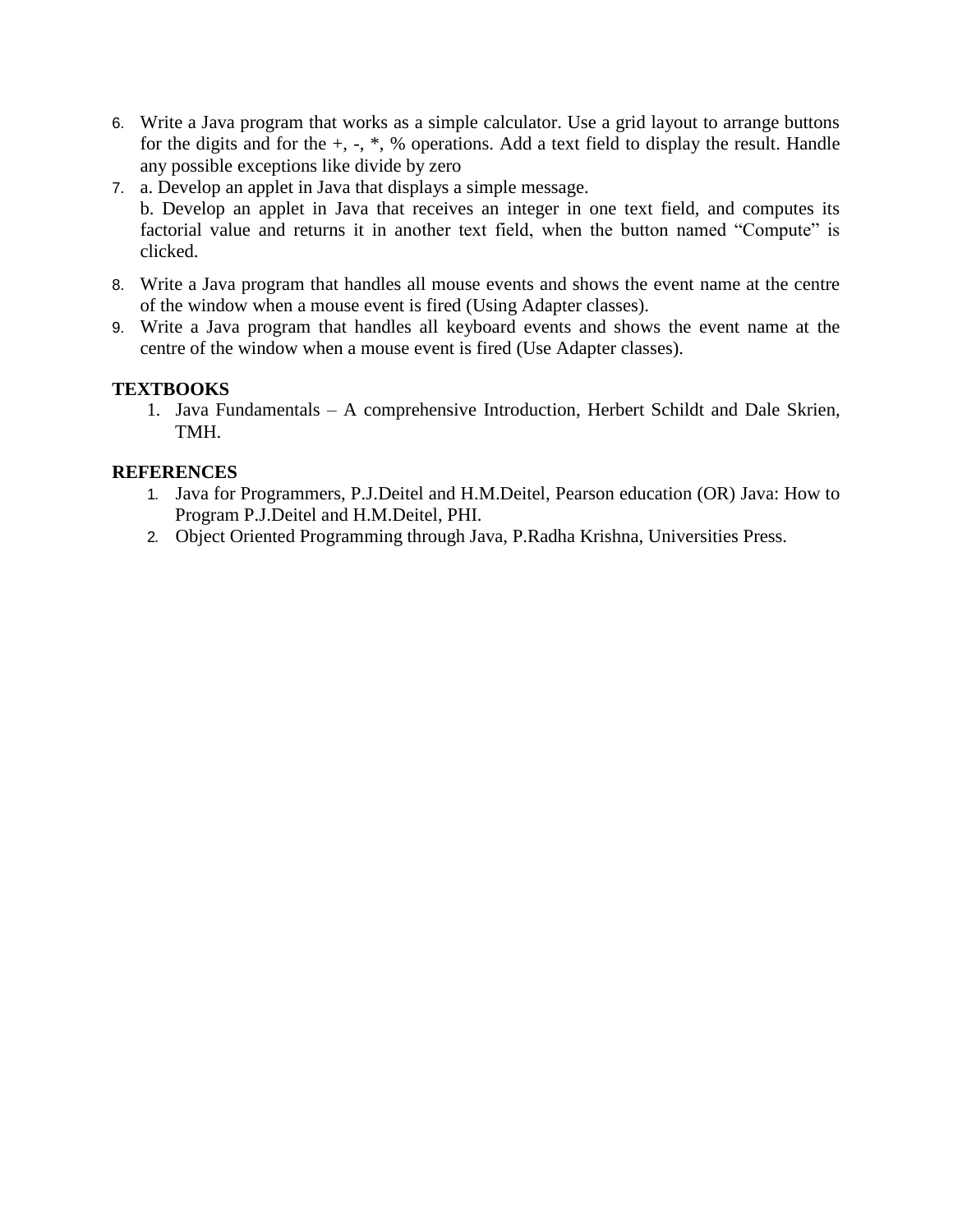## **CYBER SECURITY**

**(Audit Course - I)**

## **MCA I Year II Sem L T P C**

**2 0 0 0**

#### **Prerequisites: NIL**

#### **Objectives:**

- 1. To familiarize various types of cyber-attacks and cyber-crimes.
- 2. To give an overview of the cyber laws
- 3. To study the defensive techniques against these attacks

#### **Outcomes:**

1. The students will be able to understand cyber-attacks, types of cybercrimes, cyber laws and also how to protect them self and ultimately the entire Internet community from such attacks

## **UNIT - I**

**Introduction to Cyber Security:** Basic Cyber Security Concepts, layers of security, Vulnerability, threat, Harmful acts, Internet Governance – Challenges and Constraints, Computer Criminals, CIA Triad, Assets and Threat, motive of attackers, active attacks, passive attacks, Software attacks, hardware attacks, Spectrum of attacks, Taxonomy of various attacks, IP spoofing, Methods of defense, Security Models, risk management, Cyber Threats-Cyber Warfare, Cyber Crime, Cyber terrorism, Cyber Espionage, etc., Comprehensive Cyber Security Policy.

#### **UNIT - II**

**Cyberspace and the Law & Cyber Forensics:** Introduction, Cyber Security Regulations, Roles of International Law. The INDIAN Cyberspace, National Cyber Security Policy.

Introduction, Historical background of Cyber forensics, Digital Forensics Science, The Need for Computer Forensics, Cyber Forensics and Digital evidence, Forensics Analysis of Email, Digital Forensics Lifecycle, Forensics Investigation, Challenges in Computer Forensics, Special Techniques for Forensics Auditing.

## **UNIT - III**

**Cybercrime: Mobile and Wireless Devices:** Introduction, Proliferation of Mobile and Wireless Devices, Trends in Mobility, Credit card Frauds in Mobile and Wireless Computing Era, Security Challenges Posed by Mobile Devices, Registry Settings for Mobile Devices, Authentication service Security, Attacks on Mobile/Cell Phones, Mobile Devices: Security Implications for Organizations, Organizational Measures for Handling Mobile, Organizational Security Policies and Measures in Mobile Computing Era, Laptops.

#### **UNIT - IV**

**Cyber Security: Organizational Implications:** Introduction cost of cyber crimes and IPR issues, web threats for organizations, security and privacy implications, social media marketing: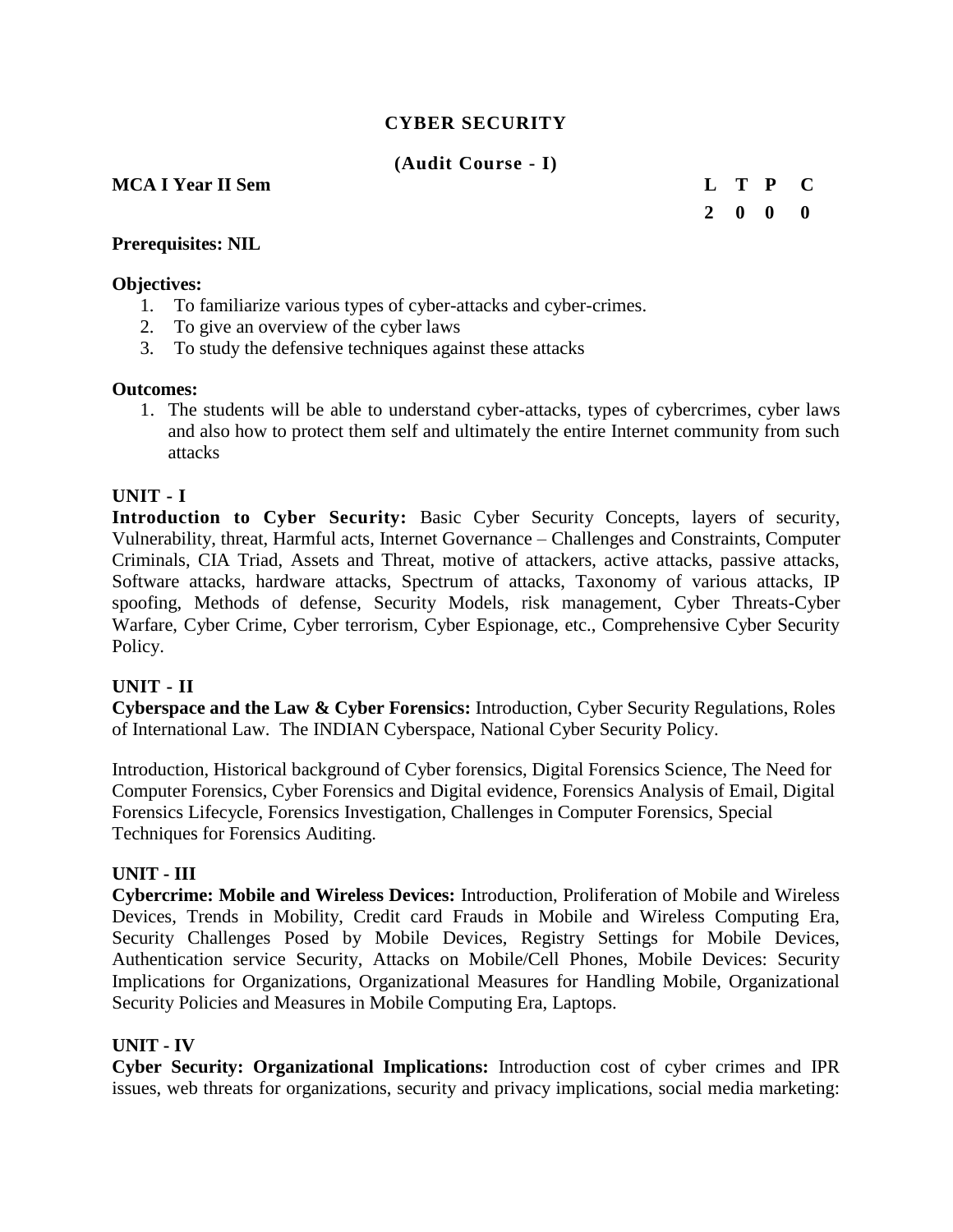security risks and perils for organizations, social computing and the associated challenges for organizations.

**Cybercrime and Cyber terrorism:** Introduction, intellectual property in the cyberspace, the ethical dimensions of cyber crimes the psychology, mindset and skills of hackers and other cyber criminals.

## **UNIT - V**

## **Cybercrime: Examples and Mini-Cases**

**Examples:** Official Website of Maharashtra Government Hacked, Indian Banks Lose Millions of Rupees, Parliament Attack, Pune City Police Bust Nigerian Racket, e-mail spoofing instances. **Mini-Cases:** 

The Indian Case of online Gambling, An Indian Case of Intellectual Property Crime, Financial Frauds in Cyber Domain.

## **TEXT BOOKS**

- 1. Nina Godbole and Sunit Belpure, Cyber Security Understanding Cyber Crimes, Computer Forensics and Legal Perspectives, Wiley.
- 2. B. B. Gupta, D. P. Agrawal, Haoxiang Wang, Computer and Cyber Security: Principles, Algorithm, Applications, and Perspectives, CRC Press, ISBN 9780815371335, 2018.

- 1. Cyber Security Essentials, James Graham, Richard Howard and Ryan Otson, CRC Press.
- 2. Cyber Security Engineering, A pratical approach for systems and software Assurance, Nancy R.Mead, Carol C.Woody, Pearson Education.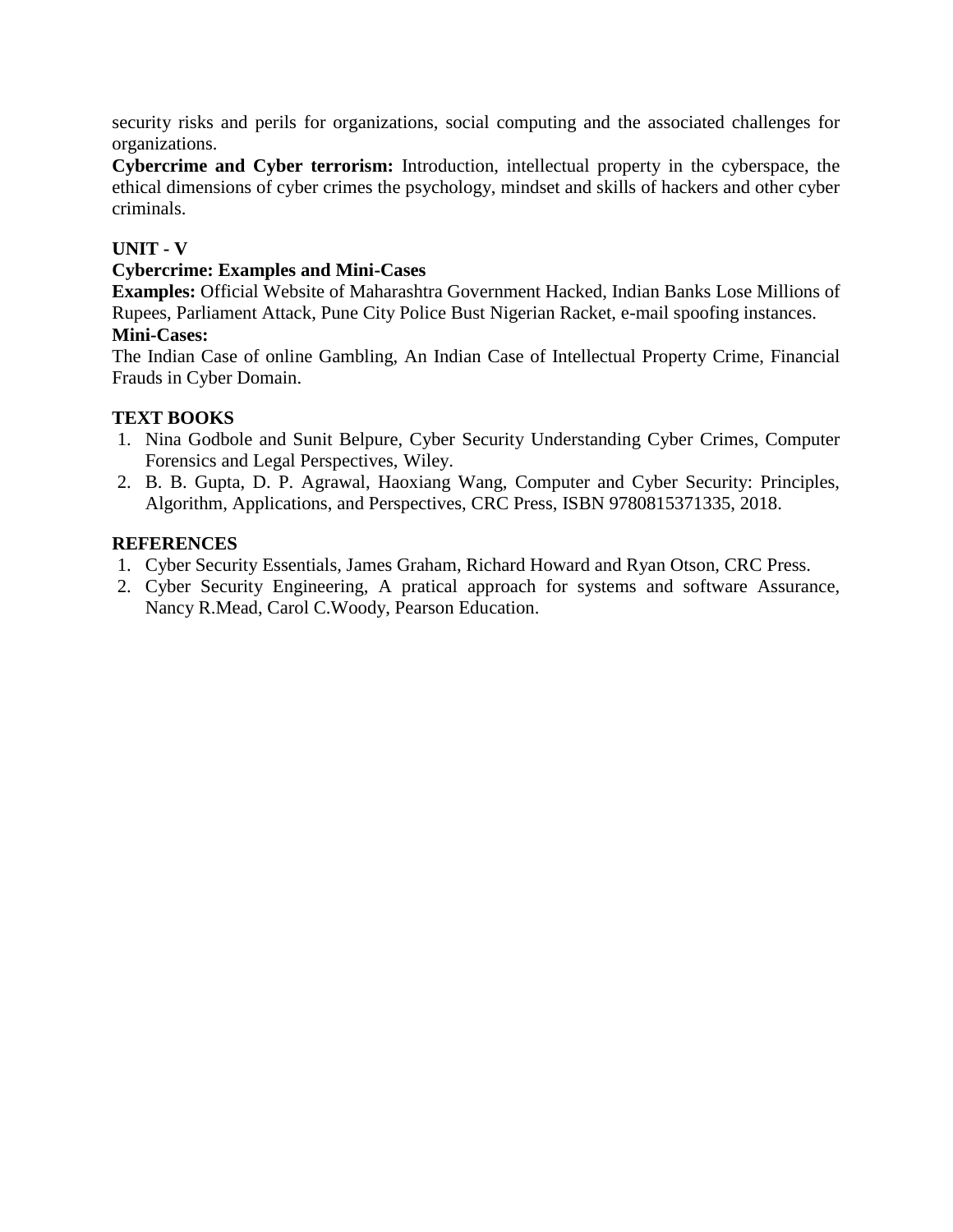## **NETWORK ADMINISTRATION**

## **MCA II Year I Sem L T P C**

**3 0 2\* 4**

#### **Prerequisites**

1. Basic knowledge of computers, Operating System and Networking fundamentals with logical approach

#### **Objectives**

- 1. To train the students in networking, implementation, maintenance and administration
- 2. To provide skills in networking and prepare the students for a career in Network management and administration

#### **Outcomes**

- 1. Learn adding and creating user accounts and rights
- 2. Set-up and configure File servers, Networked nodes and Services
- 3. Troubleshoot Network issues
- 4. Maintain Network, Security and Accounting

## **UNIT - I**

**Setting up Your Environment:** Getting started, Distributions to consider, Physical machines versus virtual machines, Setting up and configuring VirtualBox, Acquiring VirtualBox, Downloading and installing the Extension Pack, Acquiring and installing Debian 8, Acquiring and installing CentOS 7, **Revisiting Linux Network Basics:** Understanding the TCP/IP protocol suite, Naming the network device, Understanding Linux hostname resolution, Understanding the net-tools and iproute2 suites, [Manually managing network interfaces,](https://learning.oreilly.com/library/view/mastering-linux-network/9781784399597/ch02s05.html) [Managing connections](https://learning.oreilly.com/library/view/mastering-linux-network/9781784399597/ch02s06.html)  [with Network Manager](https://learning.oreilly.com/library/view/mastering-linux-network/9781784399597/ch02s06.html)

#### **UNIT - II**

**Communicating Between Nodes via SSH:** [Using OpenSSH,](https://learning.oreilly.com/library/view/mastering-linux-network/9781784399597/ch03.html#ch03lvl1sec22) Installing and configuring OpenSSH , connecting to network hosts via openssh-client, The OpenSSH config file, Understanding and utilizing scp Transferring files to another node via scp, Tunneling traffic via SSH, [Generating public keys,](https://learning.oreilly.com/library/view/mastering-linux-network/9781784399597/ch03s05.html) [Keeping SSH connections](https://learning.oreilly.com/library/view/mastering-linux-network/9781784399597/ch03s06.html) alive, [Exploring an alternative to SSH –](https://learning.oreilly.com/library/view/mastering-linux-network/9781784399597/ch03s07.html) [utilizing Mosh \(mobile shell\),](https://learning.oreilly.com/library/view/mastering-linux-network/9781784399597/ch03s07.html) **Setting up a File Server:** [File server considerations,](https://learning.oreilly.com/library/view/mastering-linux-network/9781784399597/ch04.html#ch04lvl1sec30) [NFS v3](https://learning.oreilly.com/library/view/mastering-linux-network/9781784399597/ch04s02.html)  [versus NFS v4](https://learning.oreilly.com/library/view/mastering-linux-network/9781784399597/ch04s02.html) , [Setting up an NFS server,](https://learning.oreilly.com/library/view/mastering-linux-network/9781784399597/ch04s02.html#ch04lvl2sec13) [Learning the basics of Samba](https://learning.oreilly.com/library/view/mastering-linux-network/9781784399597/ch04s03.html) [Setting up a Samba](https://learning.oreilly.com/library/view/mastering-linux-network/9781784399597/ch04s03.html#ch04lvl2sec14)  [server,](https://learning.oreilly.com/library/view/mastering-linux-network/9781784399597/ch04s03.html#ch04lvl2sec14) [Mounting network shares,](https://learning.oreilly.com/library/view/mastering-linux-network/9781784399597/ch04s04.html) [Automatically mounting network shares via fstab and systemd,](https://learning.oreilly.com/library/view/mastering-linux-network/9781784399597/ch04s05.html) [Creating networked filesystems with SSHFS](https://learning.oreilly.com/library/view/mastering-linux-network/9781784399597/ch04s06.html)

## **UNIT - III**

**[Monitoring System Resources:](https://learning.oreilly.com/library/view/mastering-linux-network/9781784399597/ch05.html)** [Inspecting and managing processes,](https://learning.oreilly.com/library/view/mastering-linux-network/9781784399597/ch05.html#ch05lvl1sec37) [Understanding load](https://learning.oreilly.com/library/view/mastering-linux-network/9781784399597/ch05s02.html)  [average,](https://learning.oreilly.com/library/view/mastering-linux-network/9781784399597/ch05s02.html) [Checking available memory,](https://learning.oreilly.com/library/view/mastering-linux-network/9781784399597/ch05s03.html) [Using shell-based resource monitors,](https://learning.oreilly.com/library/view/mastering-linux-network/9781784399597/ch05s04.html) [Scanning used](https://learning.oreilly.com/library/view/mastering-linux-network/9781784399597/ch05s05.html)  [storage,](https://learning.oreilly.com/library/view/mastering-linux-network/9781784399597/ch05s05.html) [Introduction to logging,](https://learning.oreilly.com/library/view/mastering-linux-network/9781784399597/ch05s06.html) [Maintaining log size with logrotate](https://learning.oreilly.com/library/view/mastering-linux-network/9781784399597/ch05s07.html) , [Understanding the systemd](https://learning.oreilly.com/library/view/mastering-linux-network/9781784399597/ch05s08.html)  [init system,](https://learning.oreilly.com/library/view/mastering-linux-network/9781784399597/ch05s08.html) [Understanding the systemd journal,](https://learning.oreilly.com/library/view/mastering-linux-network/9781784399597/ch05s09.html) **Configuring Network Services:** Planning your IP address layout, Installing and configuring a DHCP server, Installing and configuring a DNS server, Setting up an internal NTP server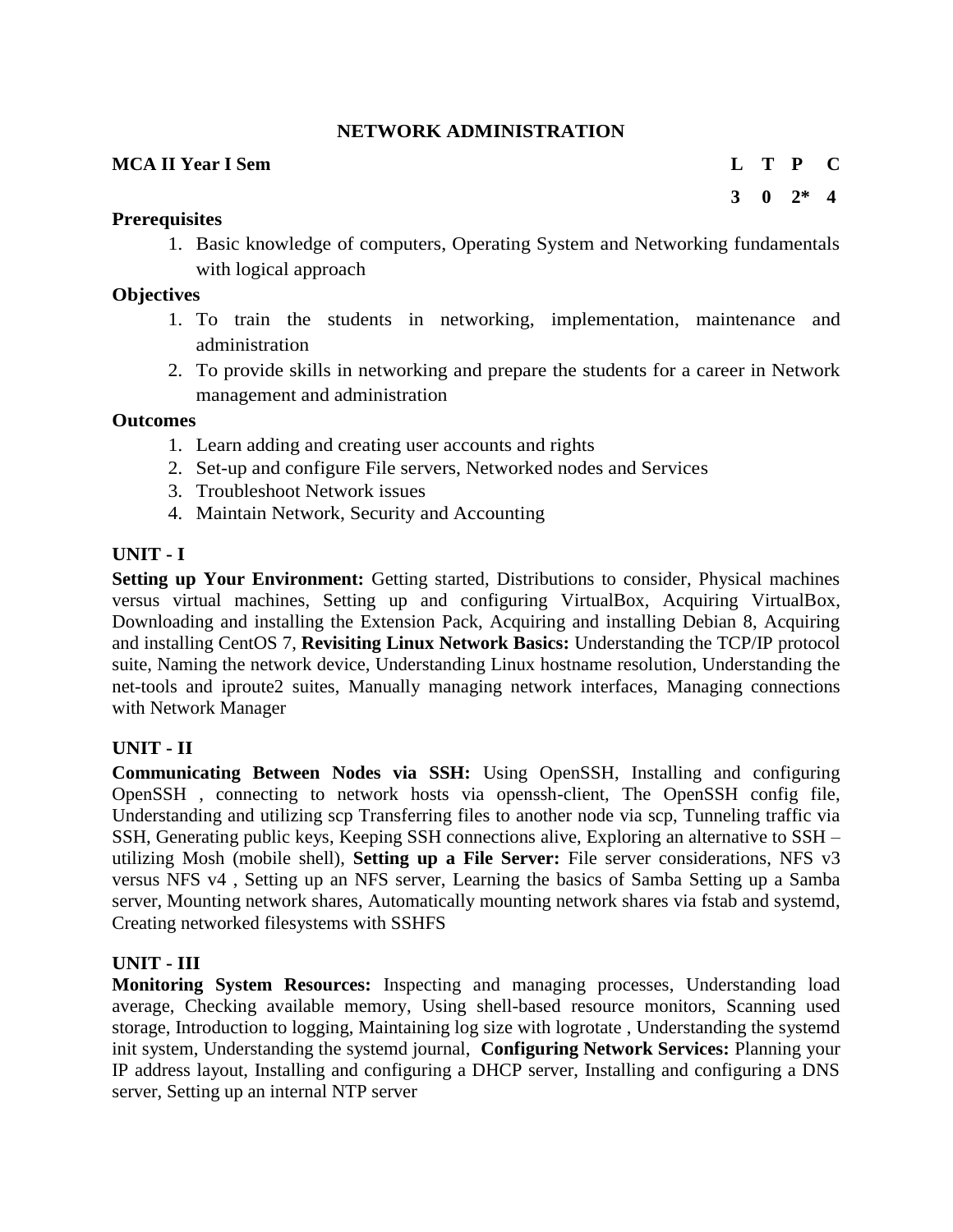## **UNIT - IV**

**Hosting HTTP Content via Apache:** Installing Apache, Configuring Apache, [Adding modules,](https://learning.oreilly.com/library/view/mastering-linux-network/9781784399597/ch07s03.html) Setting up virtual hosts, **Understanding Advanced Networking Concepts:** Dividing your network into subnets, Understanding the CIDR notation, Implementing Quality of Service, Routing TCP/IP traffic, Creating redundant DHCP and DNS servers

## **UNIT - V**

**Securing Your Network:** Limiting the attack surface , Securing OpenSSH , Configuring the iptables firewall Protecting system services with fail2ban, Understanding SELinux, Configuring Apache to utilize SSL, Deploying security updates, **Troubleshooting Network Issues:** Tracing routing issues, Troubleshooting DHCP issues, Troubleshooting DNS issues, [Displaying](https://learning.oreilly.com/library/view/mastering-linux-network/9781784399597/ch10s04.html)  [connection statistics with netstat,](https://learning.oreilly.com/library/view/mastering-linux-network/9781784399597/ch10s04.html) Scanning your network with Nmap and Zenmap, Installing missing firmware on Debian systems, Troubleshooting issues with Network Manager

## **TEXTBOOKS**

- 1. Mastering Linux Network Administration, 2015 Packt Publishing, Packt Publishing,
- 2. Linux Network Administrator's Guide, 2nd Edition By Olaf Kirch & Terry Dawson 2nd Edition June 2000, Oreilly Publishers.
- 3. Unix the ultimate guide, sumithabha Das, TMH
- 4. Microsoft® Windows Server® 2008 Administration, STEVE SEGUIS, Mc Graw Hill.
- 5. Red Hat Enterprise Linux 6 Administration, Sander van Vugt, John wiley &sons.

- 1. The Complete Reference Linux, Richard Petersen, Mc GrawHill.
- 2. Maurice J. Bach, "Design of UNIX Operating System", PHI.
- 3. Linux system Administration, Tom Adelstein & Bill Lubanovic, Oreilly.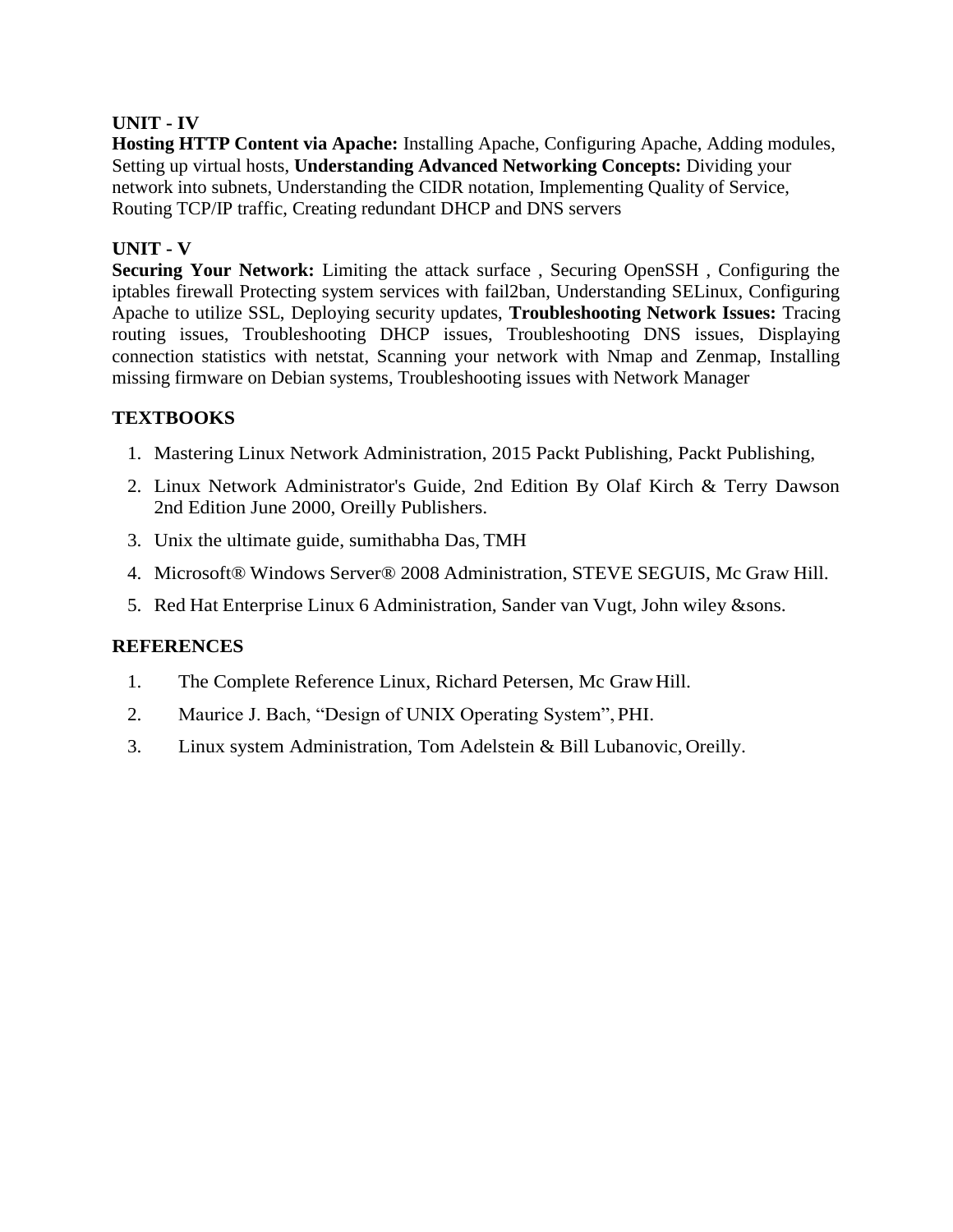## **NETWORK ADMINISTRATION LAB**

## **MCA II Year I Sem**

## **Prerequisites:**

1. Basic knowledge of computers, Operating System and Networking Fundamentals with logical approach

## **Objectives:**

- 1. To train the students in networking, its implementation and administration
- 2. To provide skills in networking and its maintenance and equip the students to seek career in Network management and administration

## **Outcomes**

- 1. Learn adding and creating user accounts and rights
- 2. Set-up and configure File servers, Networked nodes and Services
- 3. Troubleshoot Network issues
- 4. Maintain Network, security and accounting

## **Tasks:**

- 1. Set-up and Configure a Virtual Machine and list out the specifications of various nodes in your machine.
- 2. Download and Install Linux OS (Ubuntu) and explore the details of disk configuration.
- 3. Study different network cables and practically implement the cross-wired cable and straight through cable using clamping tool.
- 4. Study different network devices(Repeater, Hub, Switch, Bridge, Router and Gateway) and do installation and configurations of network devices.
- 5. Study the following networking and configuration commands: (Ping, TraceRoute, IPconfig, nslookup, wireshark, netstat)
- 6. Study various types of networks and connect two or more machines in LAN and Configure Host IP, Subnet Mask and Default Gateway in a System in LAN (TCP/IP Configuration).
- 7. Study various network topologies and configure a Network topology using packet tracer software.
- 8. Study the basics of TCP/IP networking and configurations.
- 9. Install and configure OpenSSH and transfer files using scp.
- 10. Learn and practice the following commands: ps, top, htop, du, df
- 11. Learn IP addressing and install, configure the following servers: DHCP, DNS and explore the details practically.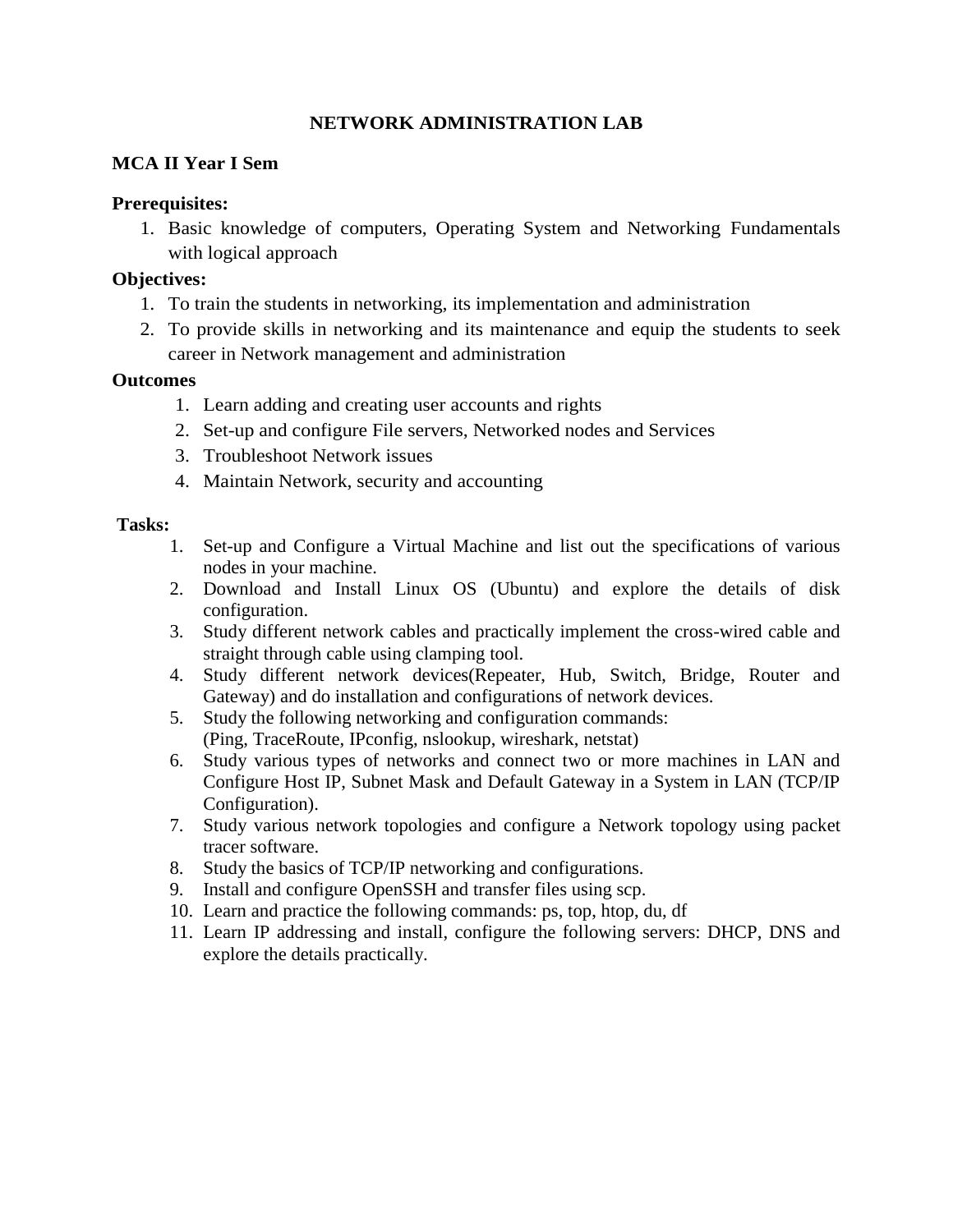## **WEB TECHNOLOGIES**

## **MCA II Year I Sem L T P C**

#### **Objectives:**

- 1. To introduce PHP language for server side scripting
- 2. To introduce XML and processing of XML Data with Java
- 3. To introduce Server side programming with Java Servlets and JSP
- 4. To introduce Client side scripting with JavaScript

#### **Outcomes:**

- 1. Create dynamic web documents and implement and execute program
- 2. Implement an appropriate planning strategy for developing websites
- 3. Parse and use **XML** Data with Java
- 4. Implement Server side programming with Java Servlets and JSP

## **UNIT - I**

**HTML Common tags**- List, Tables, images, forms, Frames; Cascading Style sheets;

**XML:** Introduction to XML, Defining XML tags, their attributes and values, Document Type Definition, XML Schemes, Document Object Model, XHTML Parsing XML Data **–** DOM and SAX Parsers in java.

## **UNIT - II**

**Client side Scripting:** Introduction to Javascript, Javascript language – declaring variables, scope of variables, functions, event handlers (onclick, onsubmit, etc.), Document Object Model, Form validation.

## **UNIT – III**

Introduction to PHP: Declaring variables, data types, arrays, strings, operators, expressions, control structures, functions, Reading data from web form controls like text boxes, radio buttons, and lists etc., Handling File Uploads. Connecting to database (MySQL as reference), executing simple queries, handling results, Handling sessions and cookies

File Handling in PHP: File operations like opening, closing, reading, writing, appending, deleting etc. on text and binary files, listing directories.

## **UNIT – IV**

**Introduction to Servlets:** Common Gateway Interface (CGI), Life cycle of a Servlet, deploying a servlet, The Servlet API, Reading Servlet parameters, Reading Initialization parameters, Handling Http Request & Responses, Using Cookies and Sessions, connecting to a database using JDBC.

## **3 0 0 3**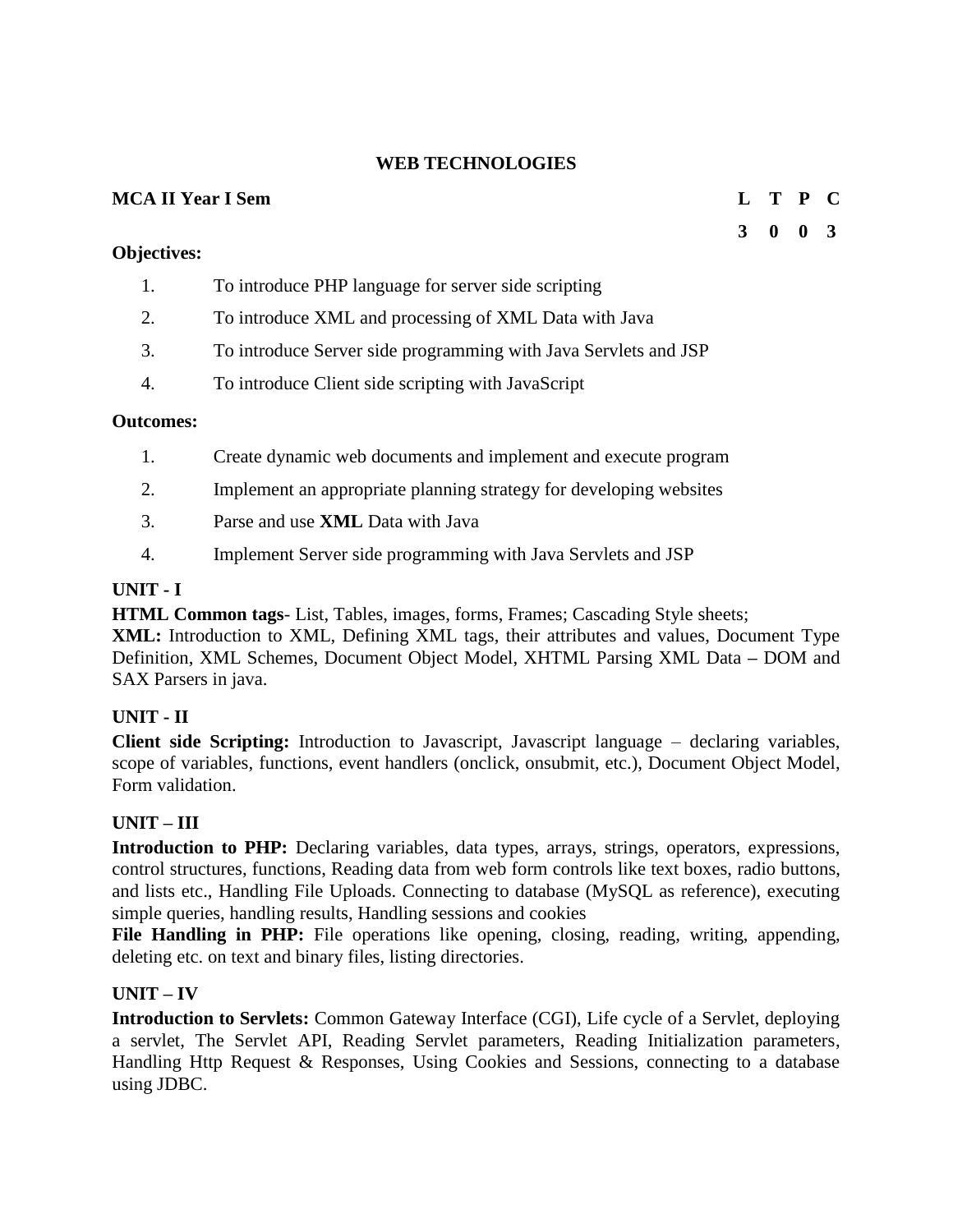#### **UNIT – V**

Introduction to JSP: The Anatomy of a JSP Page, JSP Processing, Declarations, Directives, Expressions, Code Snippets, implicit objects, Using Beans in JSP Pages, Using Cookies and session for session tracking, connecting to database in JSP.

#### **TEXTBOOKS**

- 1. Web Technologies, Uttam K Roy, Oxford University Press
- 2. The Complete Reference PHP Steven Holzner, TataMcGraw-Hill

- 1. Web Programming, building internet applications, Chris Bates,  $2<sup>nd</sup>$  Edition, Wiley Dreamtech
- 2. Java Server Pages, Hans Bergsten, SPDO'Reilly,
- 3. Java Script, D. Flanagan, 6<sup>th</sup> Edition, O'ReillyMedia.
- 4. Beginning Web Programming-Jon DuckettWROX.
- 5. Programming World Wide Web, R.W.Sebesta, 4<sup>th</sup> Edition, Pearson.
- 6. Internet and World Wide Web How to program, Dietel and Nieto, Pearson.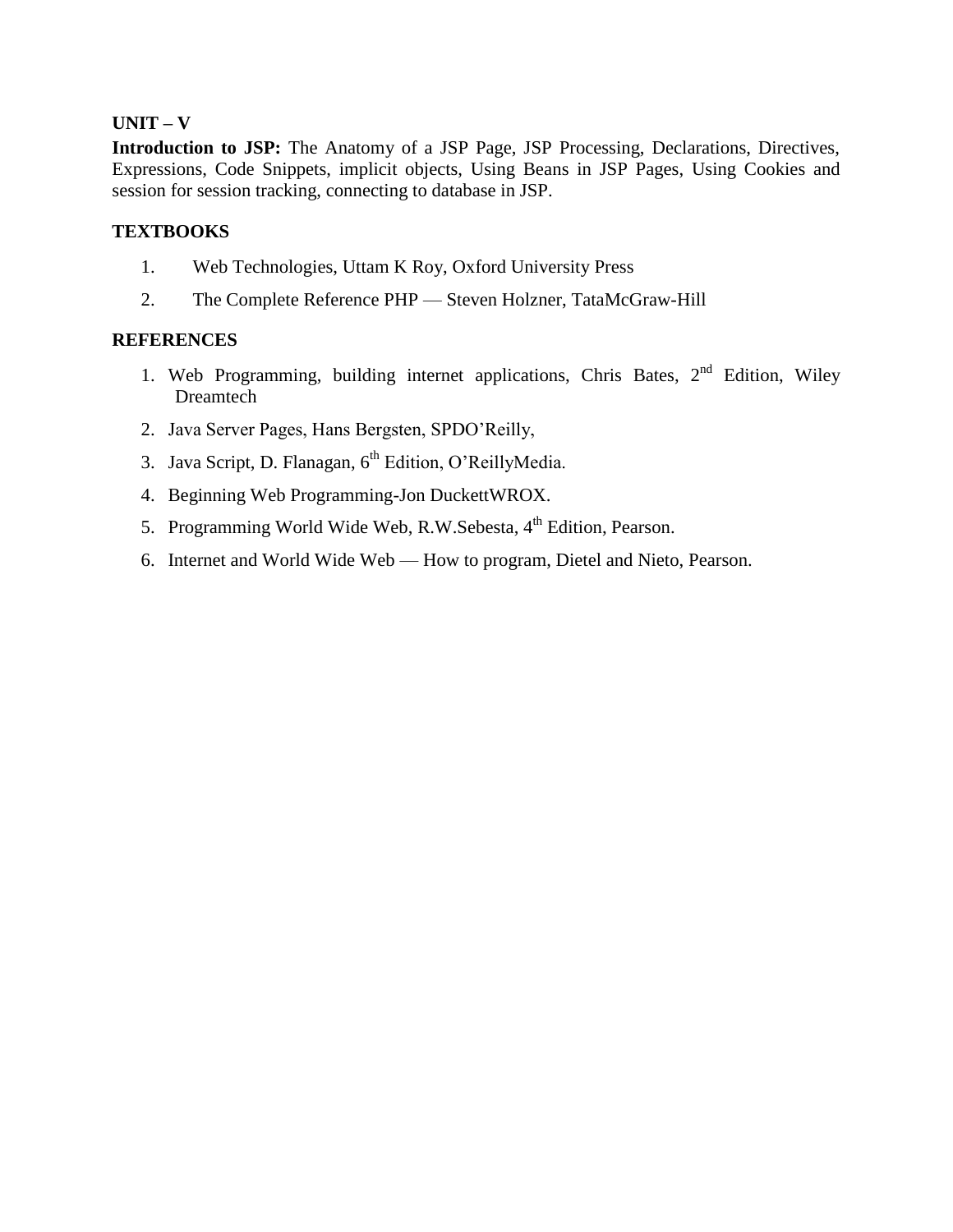## **INTERNET OF THINGS**

## **MCA II Year I Sem L T P C**

## **Objectives:**

- 1. To introduce the terminology, technology and applications of Internet of Things
- 2. To introduce the concept of M2M (machine to machine) with necessary protocols
- 3. To introduce the Python Scripting Language used in many IoT devices
- 4. To introduce the Raspberry PI platform, widely used in IoT applications
- 5. To introduce the implementation of web based services on IoT devices

## **Outcomes:**

- 1. Interpret the impact and challenges posed by IoT networks leading to new architectural models.
- 2. Compare and contrast the deployment of smart objects and the technologies to connect them to network.
- 3. Appraise the role of IoT protocols for efficient network communication.
- 4. Elaborate the need for Data Analytics and Security in IoT.
- 5. Illustrate different sensor technologies for sensing real world entities and identify the applications of IoT in Industry.

## **UNIT - I**

**Introduction to IOT:** Introduction to Internet of Things –Definition and Characteristics of IoT, Physical Design of IoT – IoT Protocols, Logical Design of IoT- IoT Functional Blocks, communication models and Communication APIs IoT enabling Technologies – Wireless Sensor Networks, Cloud Computing, Big data analytics, Communication protocols, Embedded Systems, IoT Levels and Templates, Domain Specific IoTs – Home Automation, Cities, Environment, Retail, Agriculture, Industry, Health and Lifestyle

## **UNIT - II**

**IoT and M2M** – Software defined networks, Network Function Virtualization, Simple Network Management Protocol (SNMP), Network Operator requirements, NETCOZF, YANG-NETCONF, YANG, SNMP and Network Operator Requirements.

## **UNIT - III**

**Developing IOT:** IoT Platforms Design Methodology, Case Study on IOT system for Weather Monitoring

**Introduction to Python** - Data types, data structures, Control of flow, functions, modules, packaging, file handling, data/time operations, classes, Exception handling Python packages: JSON, XML, HTTP Lib, URL Lib & SMTP Lib

## **UNIT - IV**

**IoT Physical Devices and Endpoints** - Introduction to Raspberry PI, Raspberry PI Interfaces (serial, SPI & I2C), Programming Raspberry PI with Python – Controlling LED with Raspberry PI , Interfacing an LED & switch and a Light sensor with Raspberry PI.

# **3 0 2\* 4**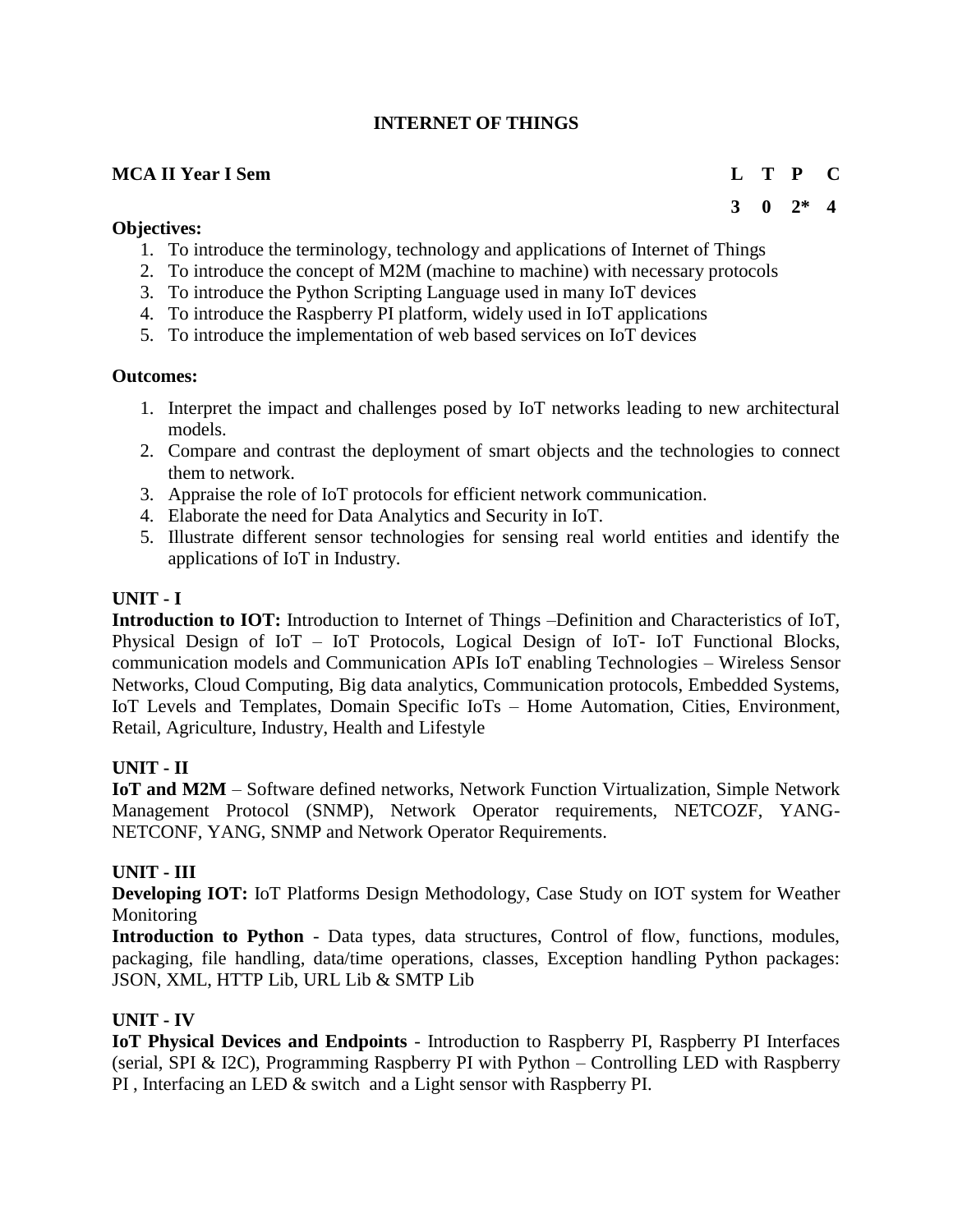## **UNIT - V**

**IoT Physical Servers and Cloud Offerings** – Introduction to Cloud Storage models and communication APIs, Cloud for IoT, Python web application framework Designing a RESTful web API and Amazon Web services for IOT. **Case studies illustrating IOT design**- Home Automation, Agriculture

## **TEXTBOOKS**

1. Internet of Things - A Hands-on Approach, Arshdeep Bahga and Vijay Madisetti, Universities Press, 2015, ISBN: 9788173719547

- 1. Internet of Things: Architecture, Implementation and Security, Mayur Ramgir, Pearson India Education Services Pvt.Ltd, 2020, ISBN 978-93-534-3894-4
- 2. Getting Started with Raspberry Pi, Matt Richardson & Shawn Wallace, O'Reilly (SPD), 2014, ISBN: 9789350239759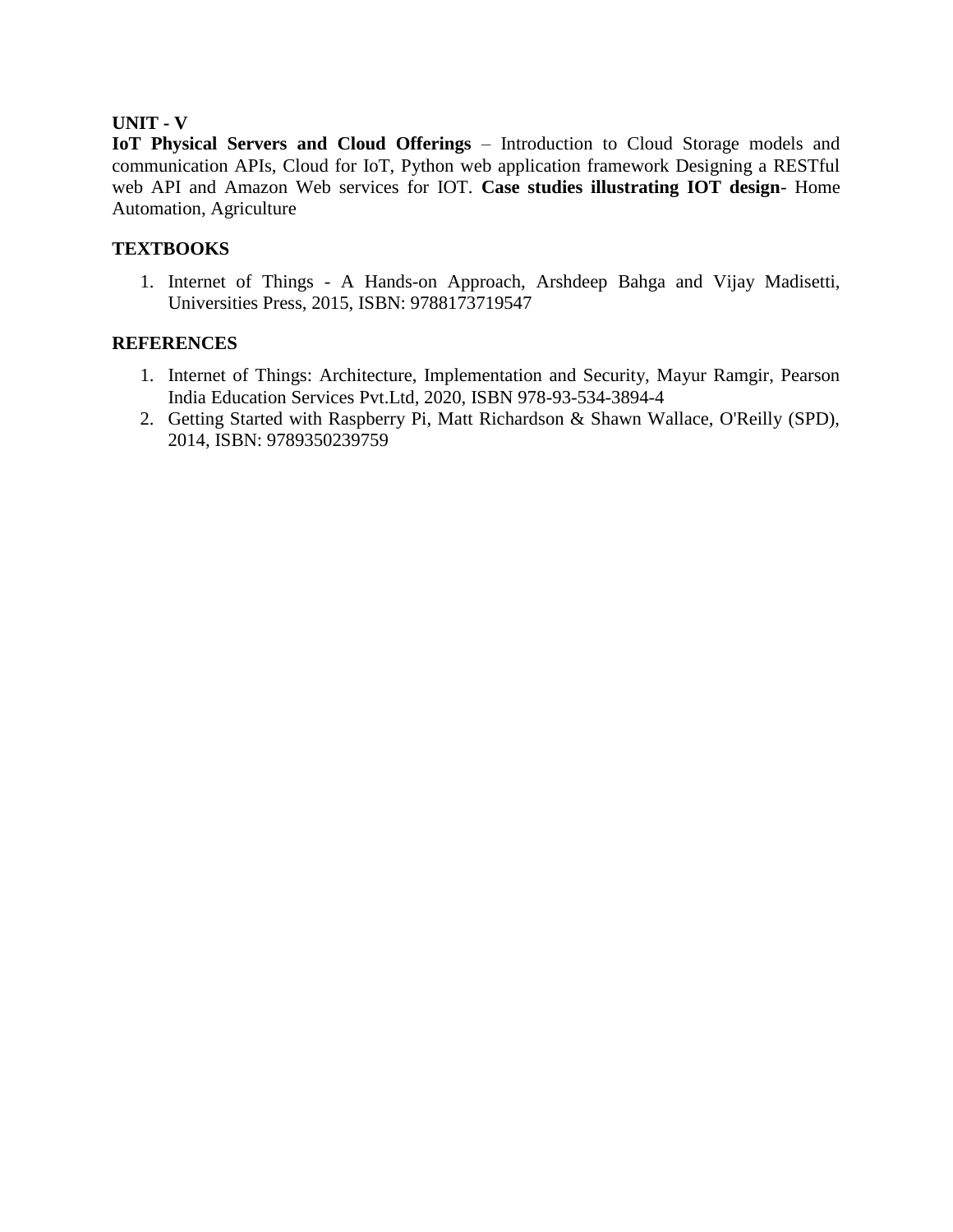## **INTERNET OF THINGS (IoT) LAB**

## **MCA II Year I Sem**

## **Objectives**

- 1. To introduce the raspberry PI platform, that is widely used in IoT applications
- 2. To introduce the implementation of distance sensor on IoT devices
- 3. To introduce how to use IOT in different domains like Home Automation, Agriculture etc.

## **Outcomes**

- 1. Implement M2M (machine to machine) protocols and get awareness in implementation of distance sensor
- 2. Program using python scripting language used in many IoT devices
- 3. Do Home Automation, Smart Irrigation and detecting Fire accidents in Forests and Air pollution.

## **List of Experiments**

- 1. Using raspberry pi
	- a) Calculate the distance using distance sensor.
	- b) Implement basic LED functionality.
- 2. Using Arduino
	- a) Calculate the distance using distance sensor.
	- b) Implement basic LED functionality.
	- c) Calculate temperature using temperature sensor.
- 3. Home Automation
	- a) Smart Lighting
	- b) Home Intrusion Detection
- 4. Smart Irrigation in Agriculture Domain
- 5. Forest fire detection
- 6. Air pollution Detection

## **TEXTBOOKS**

- 1. Internet of Things A Hands-on Approach, Arshdeep Bahga and Vijay Madisetti, Universities Press, 2015, ISBN: 9788173719547
- 2. Internet of Things: Architecture, Implementation and Security, Mayur Ramgir, Pearson India Education Services Pvt.Ltd, 2020, ISBN 978-93-534-3894-4
- 3. Getting Started with Raspberry Pi, Matt Richardson & Shawn Wallace, O'Reilly (SPD), 2014, ISBN: 9789350239759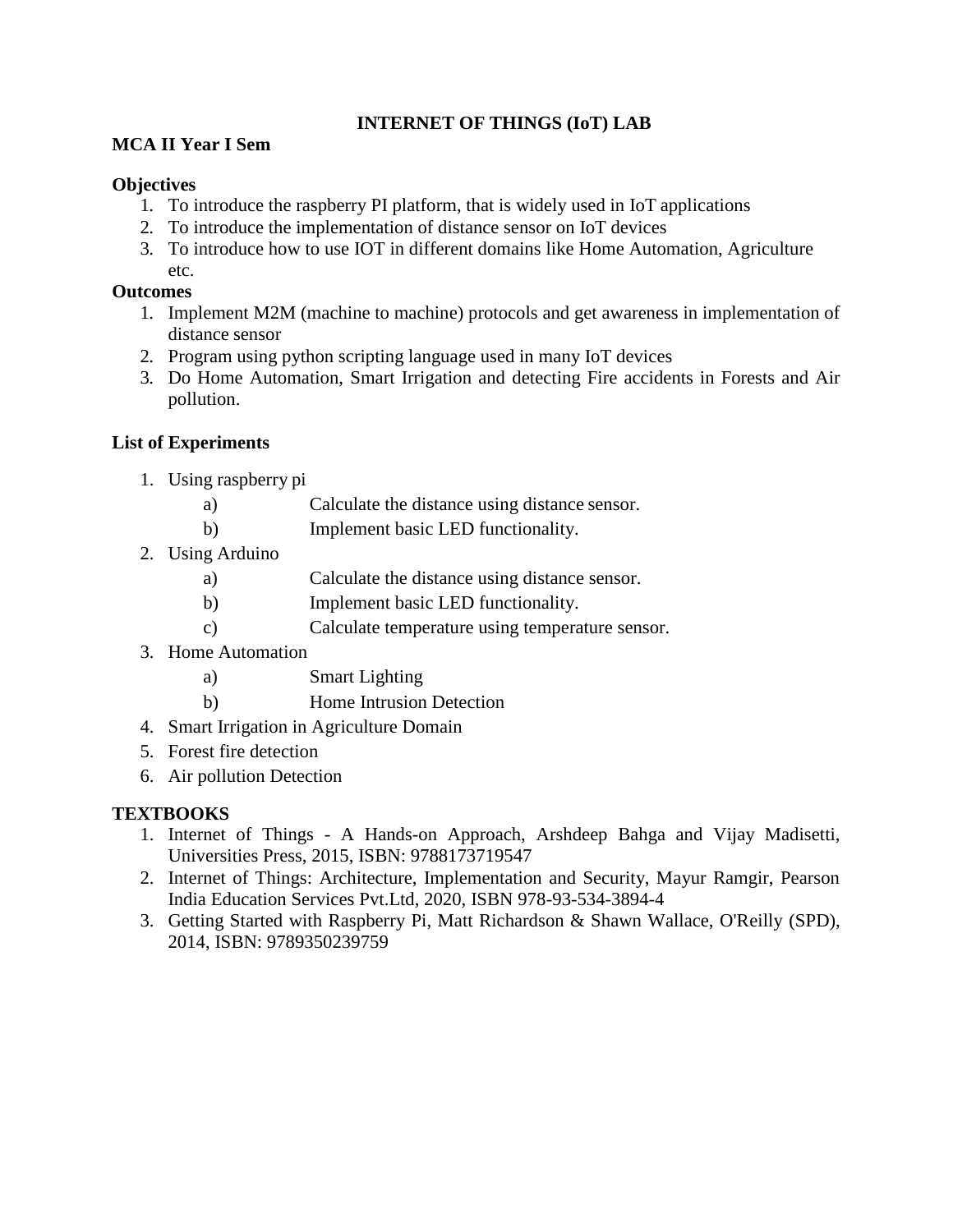## **CLOUD APPLICATIONS (Professional Elective- I)**

## **MCA II Year I Sem L T P C**

**3 0 0 3**

## **Prerequisites**

1. A course on "Computer Networks"

## **Objectives**

- 1. This course provides an insight into cloud computing applications
- 2. This course provides a step-by-step approach to understand, design, develop, test and deploy the applications for cloud

## **Outcomes**

- 1. Understand various service delivery models, services in Cloud computing
- 2. Understand the ways in which the cloud applications can be designed, developed, tested and deployed.

## **UNIT- I**

Introduction to Cloud: Definition of Cloud computing, Four Cloud Deployment Models, Cloud Services (IaaS, SaaS, PaaS)

Cloud Native- Cloud Native applications, drivers moving to cloud applications, Cloud development and deployment, 12-factor app, Micro service adoption

## **UNIT - II**

Cloud Native applications – Core concepts using Micro services, Spring boot for Micro service application development, Designing Cloud Native applications- Role of API gateways, Micro service design guidelines, Design and Development patterns

## **UNIT - III**

Testing Cloud Native applications – Test cases before development, Testing patterns, Types of Testing, Testing the product service

## **UNIT - IV**

CLOUD Native application Deployment - Deployment models, Deployment Patterns Cloud Native application runtime – The need for a runtime, Implementing runtime reference architecture, Container orchestration, Platform as a Service(PaaS)

## **UNIT – V**

Platform Deployment – AWS platform, AWS platform Deployment options, Azure platform, Azure platform deployment options

## **TEXTBOOKS**

- 1. Cloud-Native Applications in Java Shyam Sundar & Munish Kumar Gupta & Ajay Mahajan Shyam Sundar
- 2. Cloud Computing: Principles and Paradigms by Rajkumar Buyya, James Broberg and Andrzej M. Goscinski, Wiley, 2011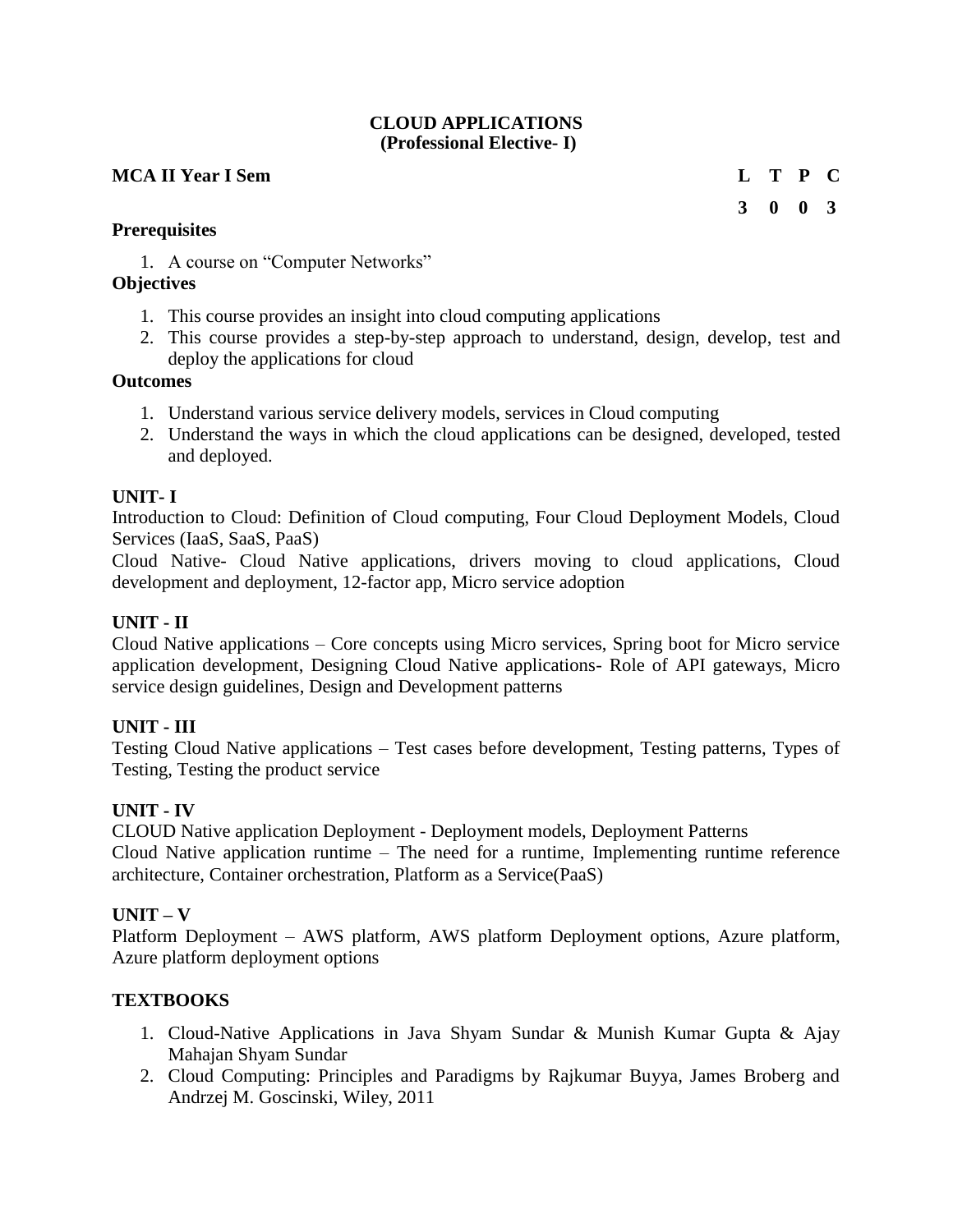3. Essentials of cloud Computing: K. Chandrasekhran, CRC press, 2014

- 1. Distributed and Cloud Computing, Kai Hwang, Geoffery C. Fox, Jack J. Dongarra, Elsevier, 2012.
- 2. Cloud Security and Privacy: An Enterprise Perspective on Risks and Compliance, Tim Mather, Subra Kumaraswamy, Shahed Latif, O'Reilly, SPD, rp2011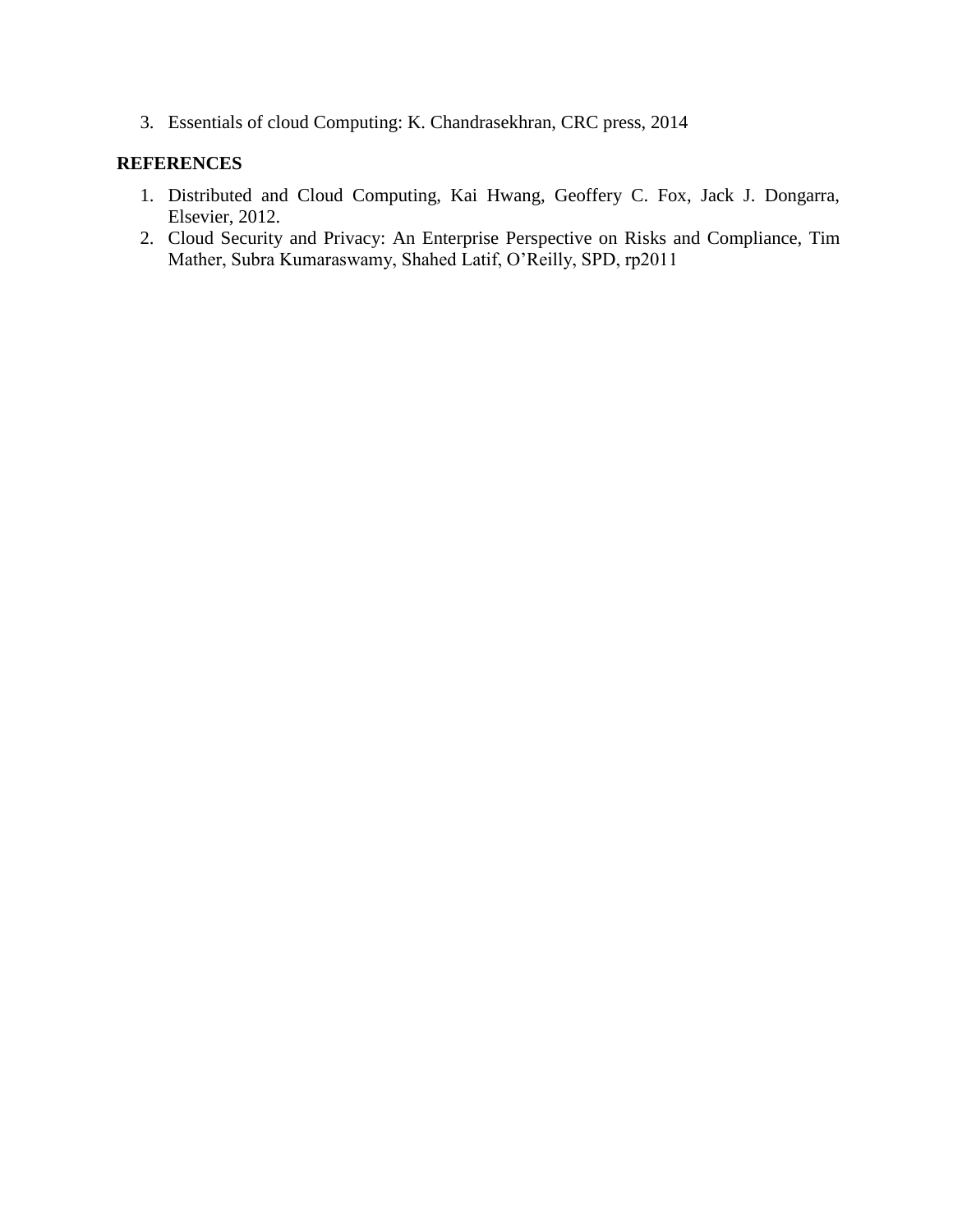#### **INFORMATION RETRIEVAL SYSTEMS (Professional Elective - I)**

## **MCA II Year I Sem L T P C**

## **Prerequisites:**

1. Data Structures

## **Objectives:**

- 1. To learn the important concepts and algorithms in IRS
- 2. To understand the data/file structures that are necessary to design, and implement information retrieval (IR) systems

#### **Outcomes:**

- 1. Apply IR principles to locate relevant information in large collections of data
- 2. Design different document clustering algorithms
- 3. Implement retrieval systems for web search tasks.
- 4. Design an Information Retrieval System for web search tasks.

#### **UNIT - I**

**Introduction:** Motivation, Basic Concepts, Past-Present and Future, the Retrieval Process Modelling: Introduction, A Taxonomy of Information retrieval Models, Retrieval: Ad hoc and Filtering, A Formal Characteristics of IR Models, Classic Information Retrieval, Alternative Set Theory Models, Alternative Probabilistic Models, Structured Text Retrieval Models, Model for Browsing

## **UNIT - II**

**Retrieval Evaluation:** Introduction, retrieval Performance Evaluation, Reference Collections

Query languages: Introduction, Keyword-Based Querying, Pattern Matching, Structural Queries, Query Protocols

Query Operations: Introduction, User Relevance Feedback, Automatic Local Analysis, Automatic global Analysis

Text Operations: Introduction, Document Preprocessing, Document Clustering, Text Compression, Comparing text Compression Techniques

## **UNIT - III**

**Indexing and Searching:** Introduction, Inverted Files, Other Indices for Text, Boolean queries, Sequential Searching, pattern Matching, Structural Queries, Compression

**Searching the Web:** Introduction, Challenges, Characterizing the Web, Search Engines, Browsing, Metasearches, Finding the Needle in the Haystack, Searching using Hyperlinks

**3 0 0 3**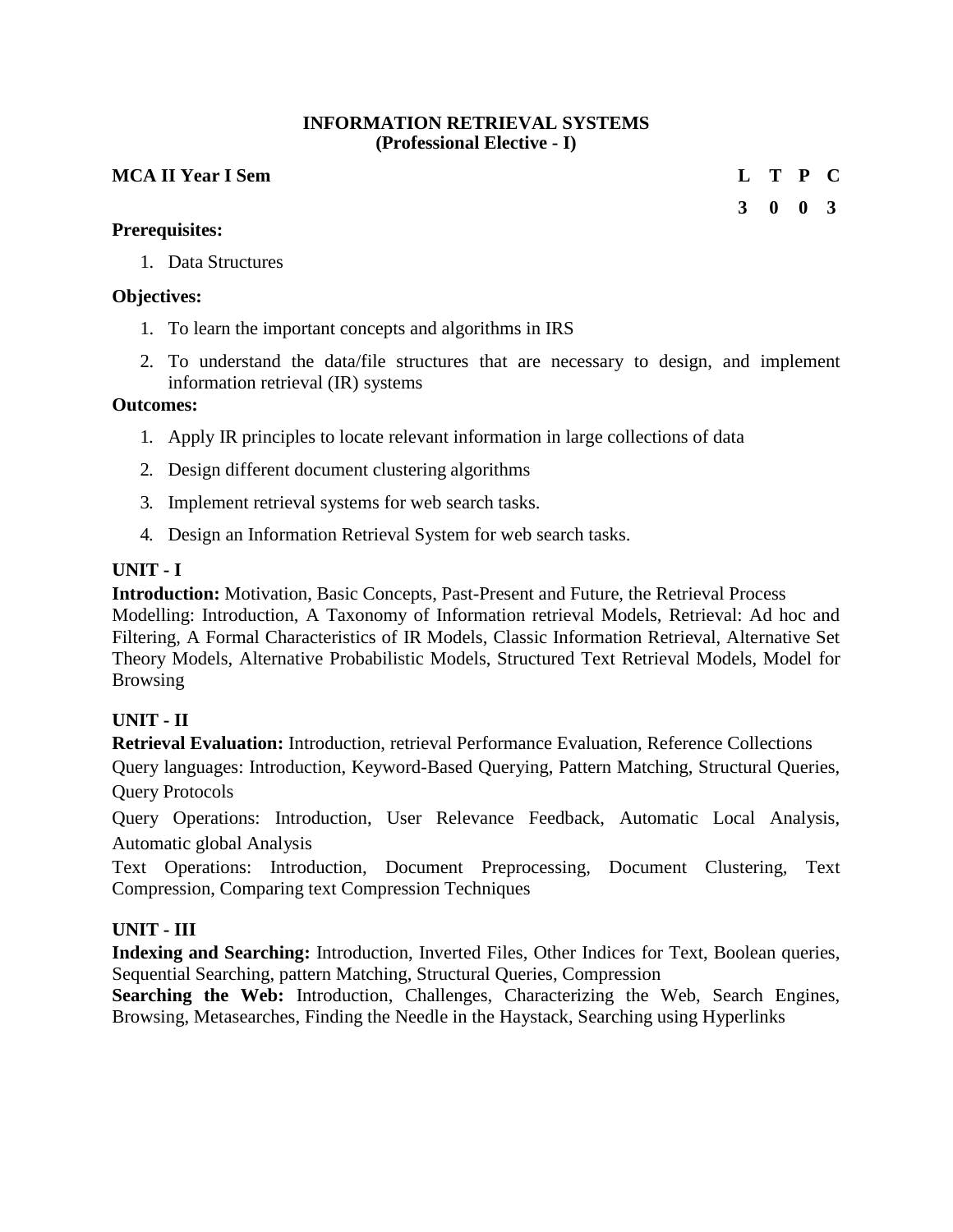## **UNIT - IV**

**User Interfaces and Visualization:** Introduction, human-Computer Interaction, The Information Access Process, Starting Points, Query Specification, Context, User Relevance Judgments, Interface Support for the Search Process

## **UNIT - V**

Multimedia IR: Models and Languages Introduction, Data Modeling, Query Languages Multimedia IR: Indexing and Searching.

Introduction, Background-Spatial Access Methods, A Generic Multimedia Indexing Approach, One Dimensional Time Series, two dimensional Color Images, Automatic Feature Extraction

#### **TEXT BOOKS**

1. Modern Information Retrieval, Yates and Neto, 1<sup>st</sup> Edition, Pearson Education.

- 1. Information Retrieval Systems: Theory and Implementation, Kowalski, Gerald, Mark T Maybury, Kluwer Academic Press, 1997.
- 2. Information Retrieval Data Structures and Algorithms, Frakes, W.B., Ricardo Baeza-Yates, Prentice Hall, 1992.
- 3. Information Storage & Retieval, Robert Korfhage John Wiley & Sons.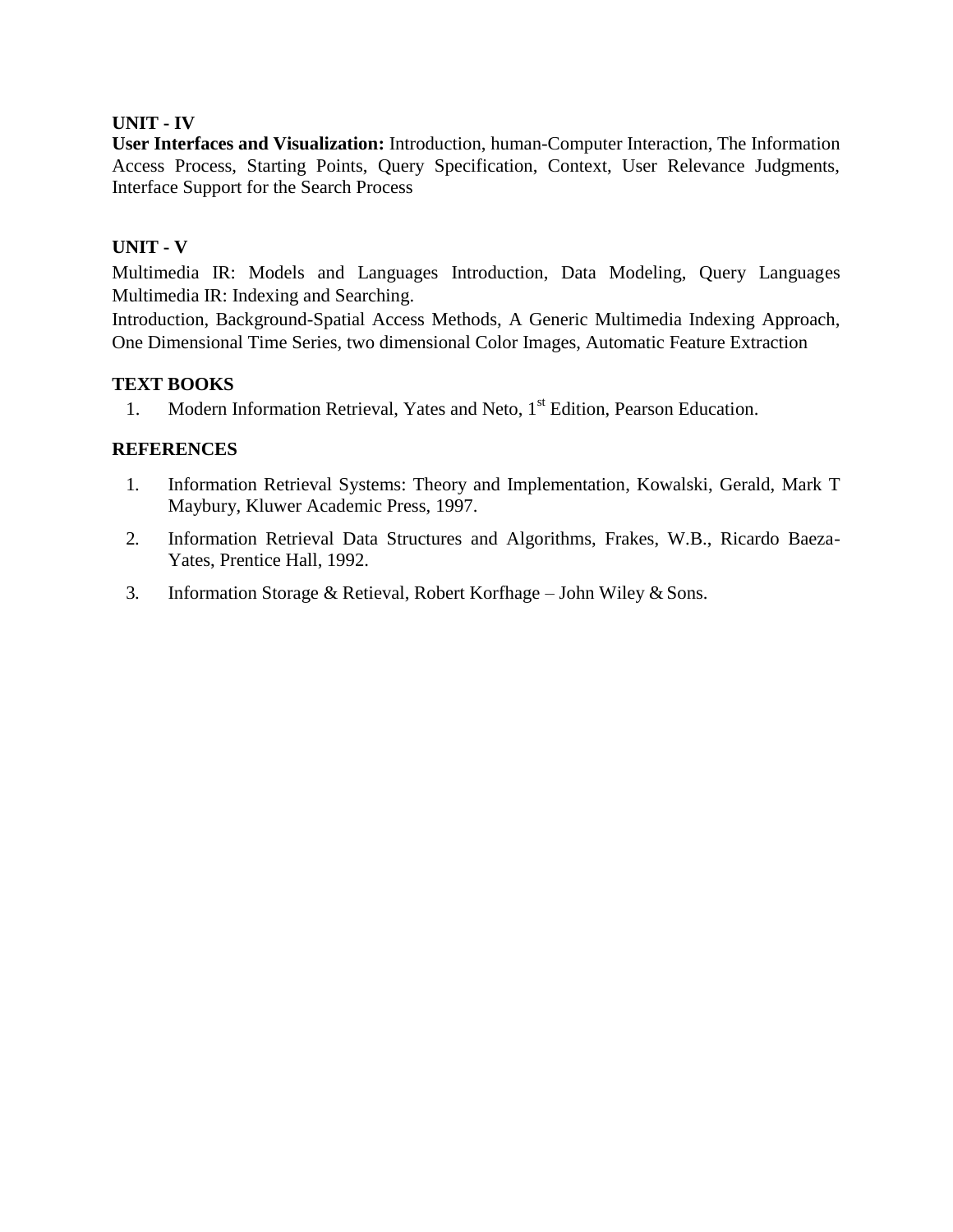#### **INFORMATION SYSTEMS AUDIT AND CONTROL (Professional Elective – I)**

## **MCA II Year I Sem L T P C**

**3 0 0 3**

#### **Objectives:**

- 4. To train the students in the areas of Information systems
- 5. To train the students in the procedures adopted for control and audit applied in information systems
- 6. To train the students in IS Audit Management

#### **Outcomes:**

- 2. Appreciate the concepts related to information systems.
- 3. Appreciates various frameworks in information systems.
- 4. Understand concepts of IS Audit Management.

## **UNIT - I**

**The Management Control Framework:** Overview of Information Systems and Auditing, Top Management controls, Systems Development Management controls, Programming Management controls, Concepts of Data Resource management controls, security Management controls and quality Assurance Management controls.

#### **UNIT - II**

**The Application control Framework:** Boundary Controls, Input controls, communication controls, concepts of Processing controls, data base Controls and Output controls.

#### **UNIT - III**

**Evidence Collection:** Audit software, Code Review, Test Data and Code comparison. Concurrent Auditing Techniques

#### **UNIT - IV**

**Evidence evaluation:** Evaluating Asset Safeguarding and Data integrity, Evaluating System Effectiveness, Evaluating System Efficiency.

#### **UNIT - V**

**Information Systems Audit Management:** Managing the Information Systems Audit Functions

#### **TEXTBOOKS**

1. Information Systems Control and Audit **–** Ron Weber – Pearson Education Inc. ISBN 978-81-317-0472-1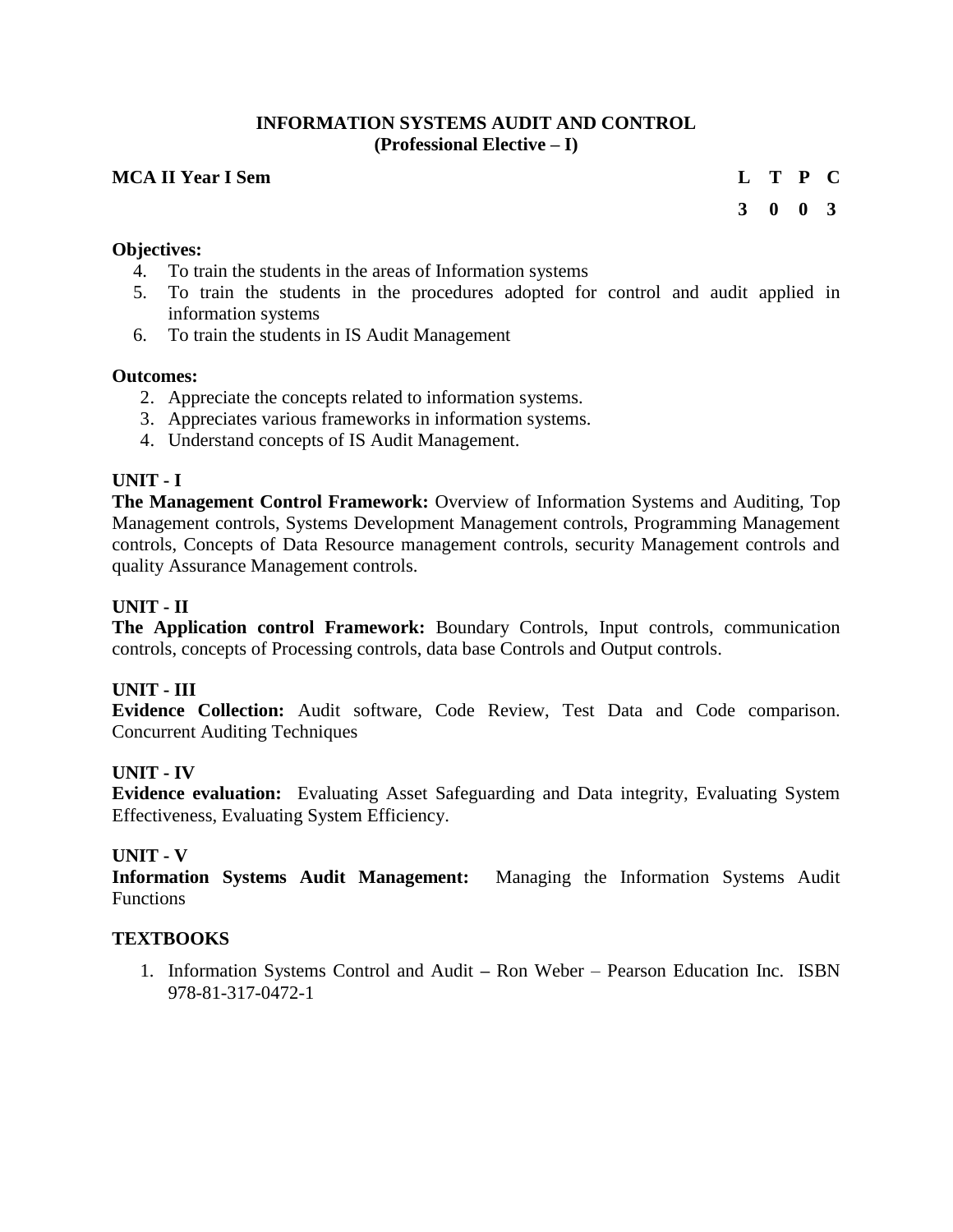## **DESIGN AND ANALYSIS OF ALGORITHMS (Professional Elective - I)**

## **MCA II Year I Sem L T P C**

## **Prerequisites:**

- 1. A course on "Computer Programming and Data Structures"
- 2. A course on "Advanced Data Structures"

## **Objectives:**

- 1. Introduces the notations for analysis of the performance of algorithms.
- 2. Introduces the data structure disjoint sets.
- 3. Describes major algorithmic techniques (divide-and-conquer, backtracking, dynamic programming, greedy, branch and bound methods) and mention problems for which each technique is appropriate;
- 4. Describes how to evaluate and compare different algorithms using worst-, average-, and best-case analysis.
- 5. Explains the difference between tractable and intractable problems, and introduces the problems that are P, NP and NP complete.

## **Outcomes**

- 1. Analyze the performance of algorithms
- 2. Choose appropriate data structures and algorithm design methods for a specified application
- 3. Understand how the choice of data structures and the algorithm design methods impact the performance of programs

## **UNIT – I**

Introduction: Algorithm, Performance Analysis-Space complexity, Time complexity, Asymptotic Notations- Big oh notation, Omega notation, Theta notation and little oh notation. Divide and conquer: General method, applications-Binary search, Quick sort, Merge sort, Strassen's matrix multiplication.

## **UNIT - II**

Disjoint Sets: Disjoint set operations, union and find algorithms Backtracking: General method, applications, n-queen's problem, sum of subsets problem, graph coloring

## **UNIT – III**

Dynamic Programming: General method, applications- Optimal binary search trees, 0/1 knapsack problem, All pairs shortest path problem, Traveling sales person problem, Reliability design.

#### **UNIT – IV**

Greedy method: General method, applications-Job sequencing with deadlines, knapsack problem, Minimum cost spanning trees, Single source shortest path problem.

#### **UNIT – V**

**3 0 0 3**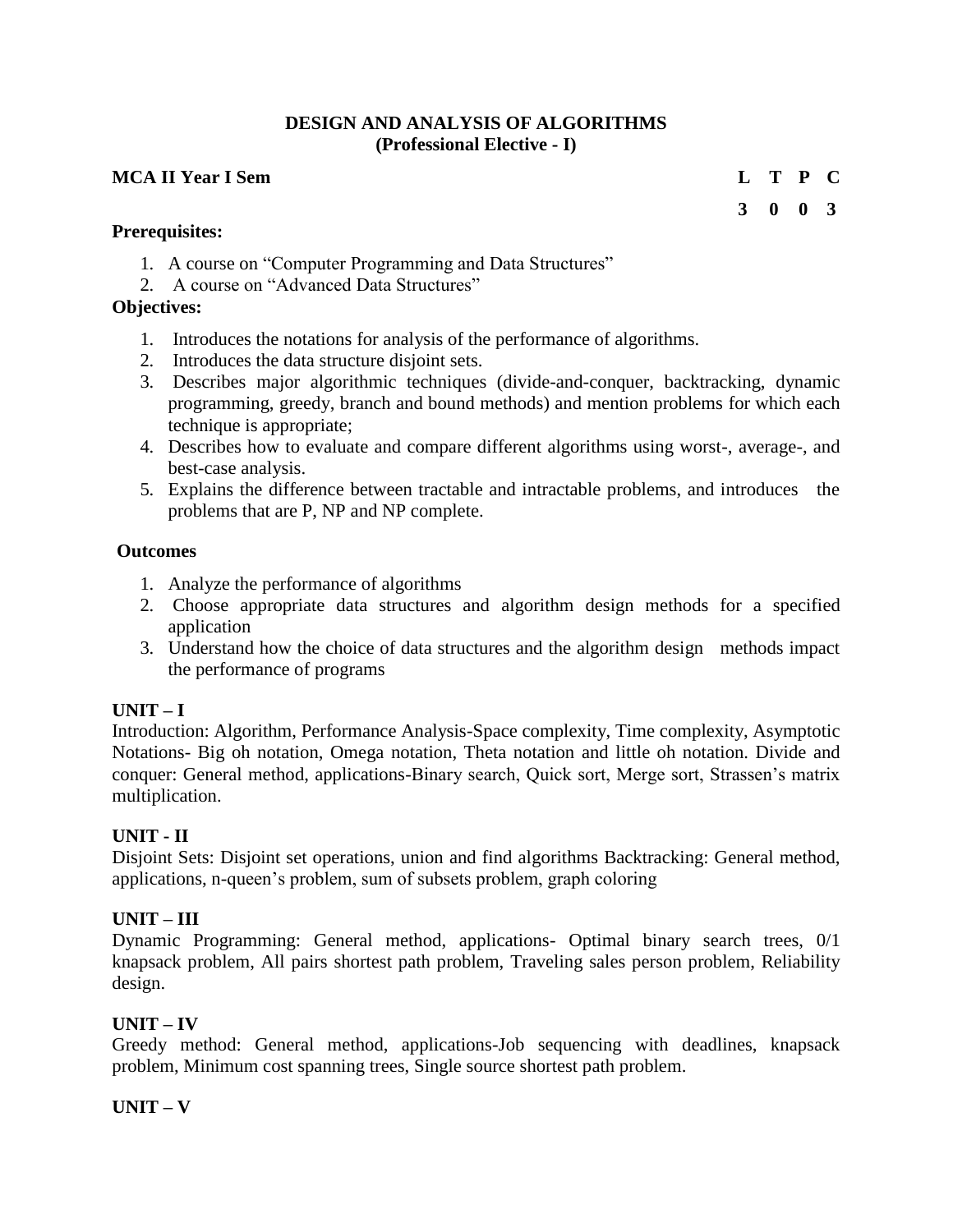Branch and Bound: General method, applications - Travelling sales person problem, 0/1 knapsack problem - LC Branch and Bound solution, FIFO Branch and Bound solution. NP-Hard and NP-Complete problems: Basic concepts, non deterministic algorithms, NP - Hard and NP-Complete classes, Cook's theorem.

## **TEXTBOOKS**

1. Fundamentals of Computer Algorithms, Ellis Horowitz,Satraj Sahni and Rajasekharan, University Press.

- 1. Design and Analysis of algorithms, Aho, Ullman and Hopcroft,Pearson education.
- 2. Introduction to Algorithms, second edition,T.H.Cormen, C.E.Leiserson, R.L.Rivest, and C.Stein, PHI Pvt. Ltd./ Pearson Education.
- 3. Algorithm Design: Foundations, Analysis and Internet Examples, M.T. Goodrich and R. Tamassia, John Wiley and sons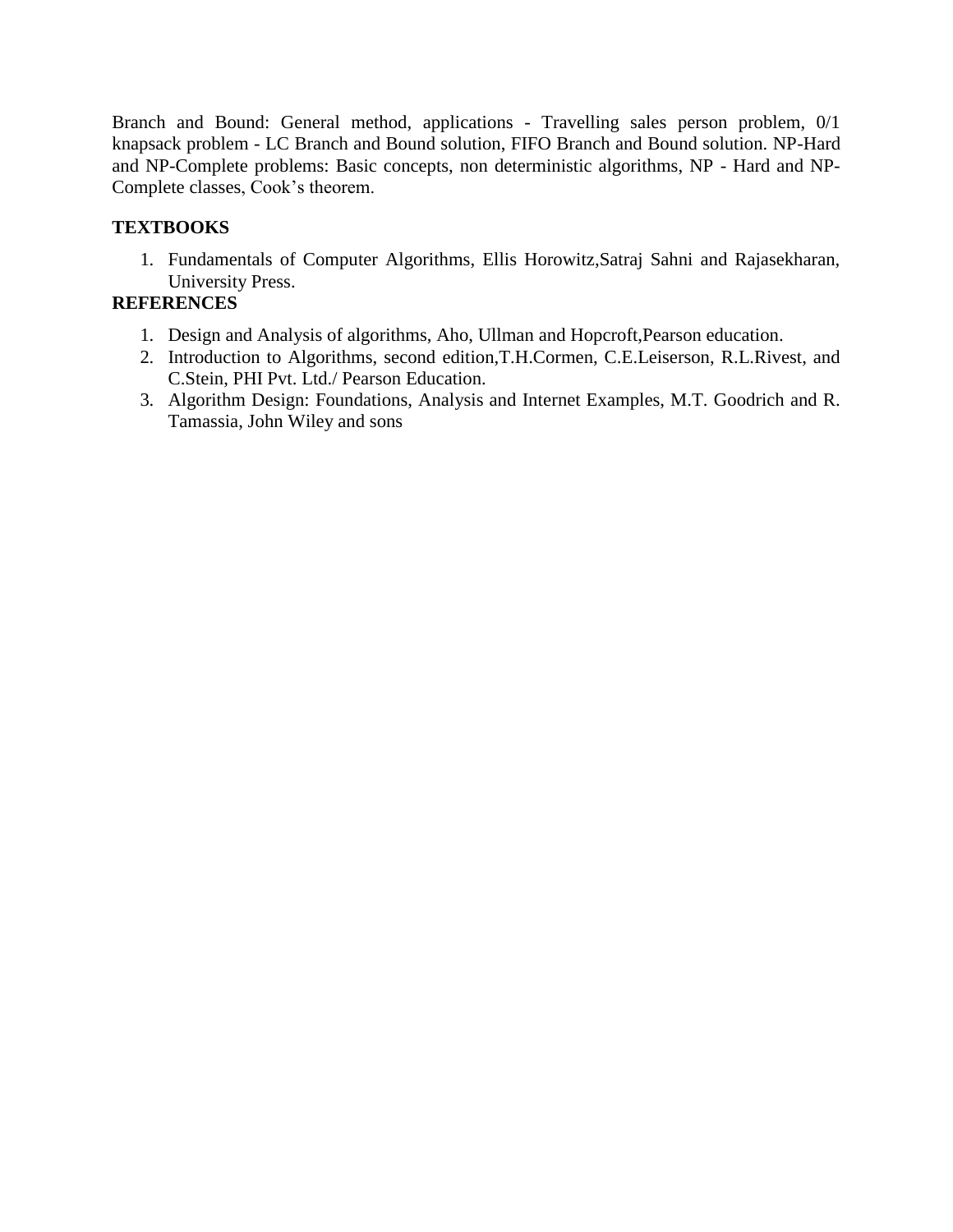## **MOBILE COMPUTING (Professional Elective - II)**

## **MCA II Year I Sem L T P C**

**Prerequisites:**

**3 0 0 3**

1. A course on Computer Networks

## **Objectives:**

- 1. To make the student understand the concept of mobile computing paradigm, its novel applications and limitations.
- 2. To understand the typical mobile networking infrastructure through a popular GSM protocol
- 3. To understand the issues and solutions of various layers of mobile networks, namely MAC layer, Network Layer & Transport Layer
- 4. To understand the database issues in mobile environments & data delivery models.
- 5. To understand the ad hoc networks and related concepts.
- 6. To understand the platforms and protocols used in the mobile environment.

#### **Outcomes:**

- 1. Develop new mobile application.
- 2. Give solutions to any technical issue related to mobile computing paradigm
- 3. Develop new ad hoc network applications and/or algorithms/protocols.
- 4. Understand & develop any existing or new protocol related to the mobile environment

## **UNIT - I**

#### **Introduction**

Mobile Communications, Mobile Computing – Paradigm, Promises/Novel Applications and Impediments and Architecture; Mobile and Handheld Devices, Limitations of Mobile and Handheld Devices.

GSM – Services, System Architecture, Radio Interfaces, Protocols, Localization, Calling, Handover, Security, New Data Services, GPRS

## **UNIT - II**

## **(Wireless) Medium Access Control (MAC)**

Motivation for a specialized MAC (Hidden and exposed terminals), SDMA, FDMA, TDMA, CDMA, Wireless LAN/(IEEE 802.11)

#### **Mobile Network Layer**

IP and Mobile IP Network Layers, Packet Delivery and Handover Management, Location Management, Registration, Tunneling and Encapsulation, Route Optimization, DHCP.

## **UNIT - III**

## **Mobile Transport Layer**

Conventional TCP/IP Protocols, Indirect TCP, Snooping TCP, Mobile TCP, Other Transport Layer Protocols for Mobile Networks.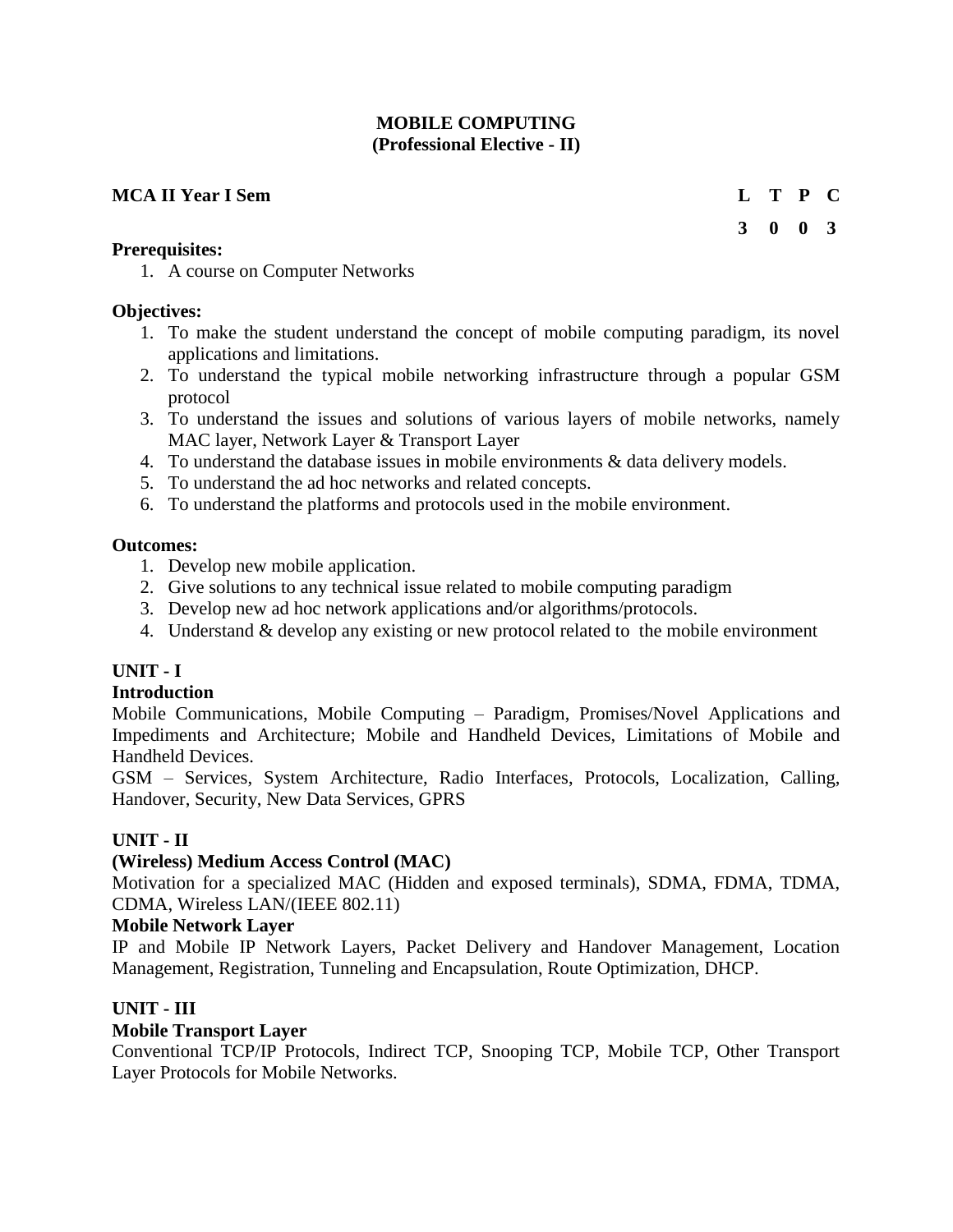#### **Database Issues**

Database Hoarding & Caching Techniques, Client-Server Computing & Adaptation, Transactional Models

#### **UNIT - IV**

#### **Data Dissemination and Synchronization**

Communications Asymmetry, Classification of Data Delivery Mechanisms, Data Dissemination, Broadcast Models, Selective Tuning and Indexing Methods.

#### **UNIT - V**

#### **Mobile Ad hoc Networks (MANETs)**

Introduction, Applications & Challenges of a MANET, Routing, Classification of Routing Algorithms, Algorithms such as DSR, AODV, DSDV, Mobile Agents, Service Discovery.

#### **TEXT BOOKS**

- 1. Jochen Schiller, "Mobile Communications", Addison-Wesley, 2<sup>nd</sup> Edition, 2009.
- 2. Raj Kamal, "Mobile Computing", Oxford University Press, 2007, ISBN: 0195686772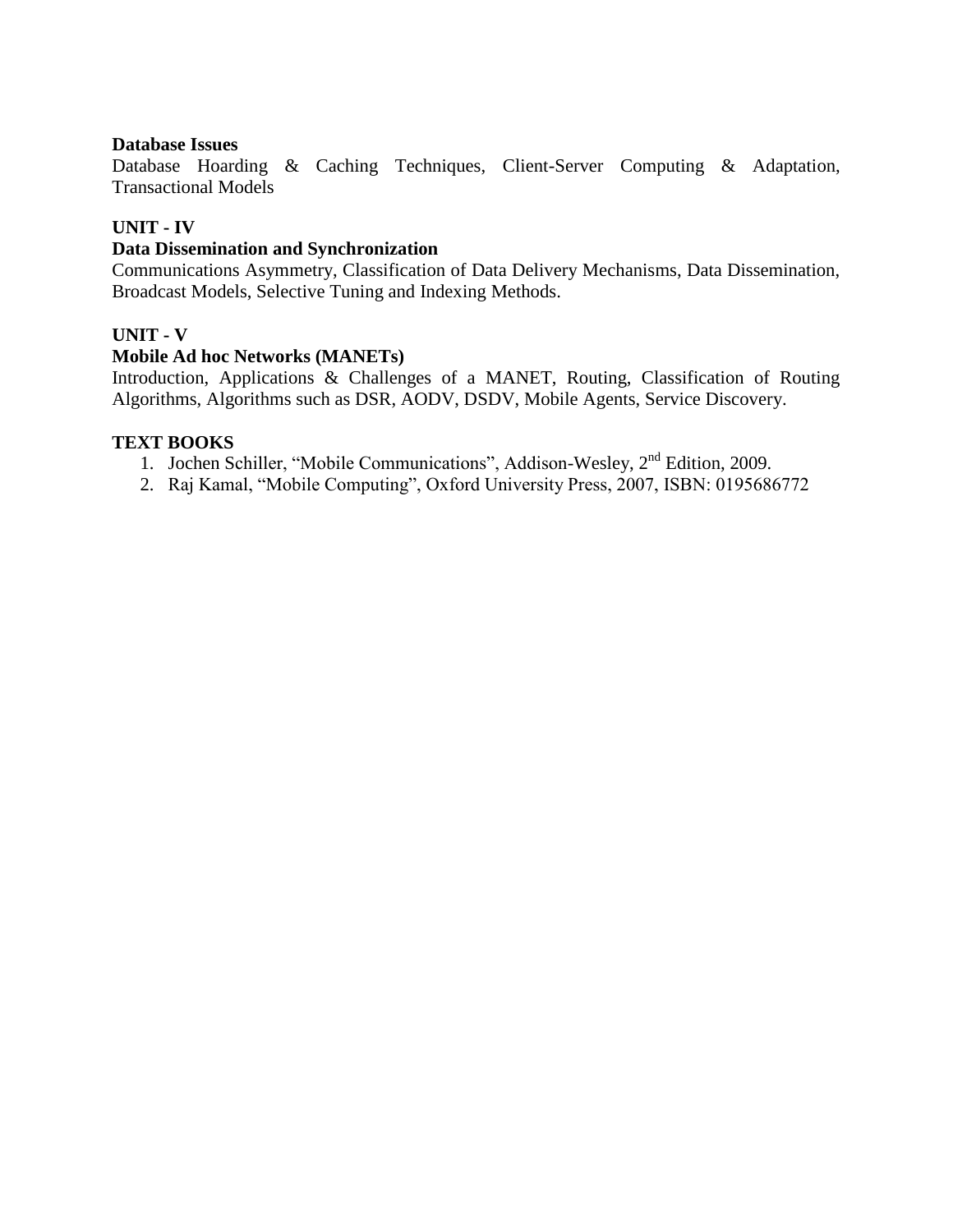#### **SOFTWARE TESTING METHODOLOGIES (Professional Elective - II)**

## **MCA II Year I Sem L T P C**

#### **Prerequisites**

**3 0 0 3**

1. A course on "Software Engineering"

#### **Objectives**

- 1. To provide knowledge about various concepts in software test planning, test cases design, test execution and various testing methodologies.
- 2. To develop skills in software test automation and management using latest tools.

#### **Outcomes**

1. Design and develop the best testing strategies in accordance to the development model.

## **UNIT - I**

**Introduction**: Purpose of testing, Dichotomies, model for testing, consequences of bugs, taxonomy of bugs.

**Flow graphs and Path testing:** Basics concepts of path testing, predicates, path predicates and achievable paths, path sensitizing, path instrumentation, application of path testing.

## **UNIT - II**

**Transaction Flow Testing**: transaction flows, transaction flow testing techniques. Dataflow testing: Basics of dataflow testing, strategies in dataflow testing, application of dataflow testing. **Domain Testing**: domains and paths, Nice & ugly domains, domain testing, domains and interfaces testing, domain and interface testing, domains and testability.

#### **UNIT - III**

Paths, Path products and Regular expressions: path products & path expression, reduction procedure, applications, regular expressions & flow anomaly detection.

**Logic Based Testing:** overview, decision tables, path expressions, kv charts, specifications.

#### **UNIT - IV**

**State, State Graphs and Transition testing**: state graphs, good & bad state graphs, state testing, Testability tips.

## **UNIT - V**

**Graph Matrices and Application**: Motivational overview, matrix of graph, relations, power of a matrix, node reduction algorithm, building tools. (Student should be given an exposure to a tool like JMeter or Win-runner).

#### **TEXTBOOKS**

- 1. Software testing techniques BarisBeizer,  $2<sup>nd</sup>$ edition, Dreamtech.
- 2. Software Testing Tools Dr.K.V.K.K.Prasad, Dreamtech.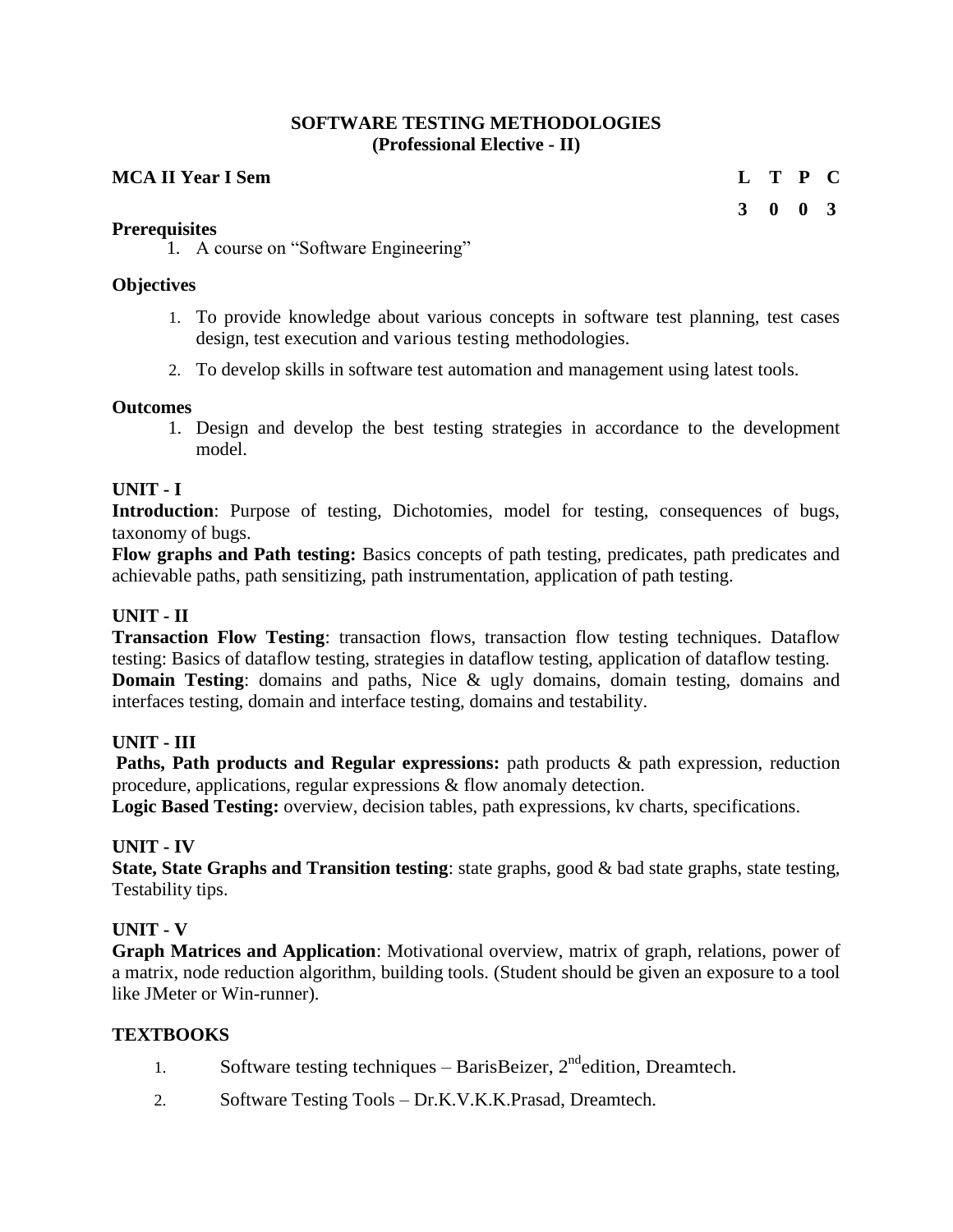- 1.The craft of software testing Brian Marick, Pearson Education.
- 2.Software Testing Techniques –SPD(Oreille)
- 3.Software Testing in the Real World Edward Kit, Pearson.
- 4.Effective methods of Software Testing, Perry, JohnWiley.
- 5.Art of Software Testing Meyers, JohnWiley.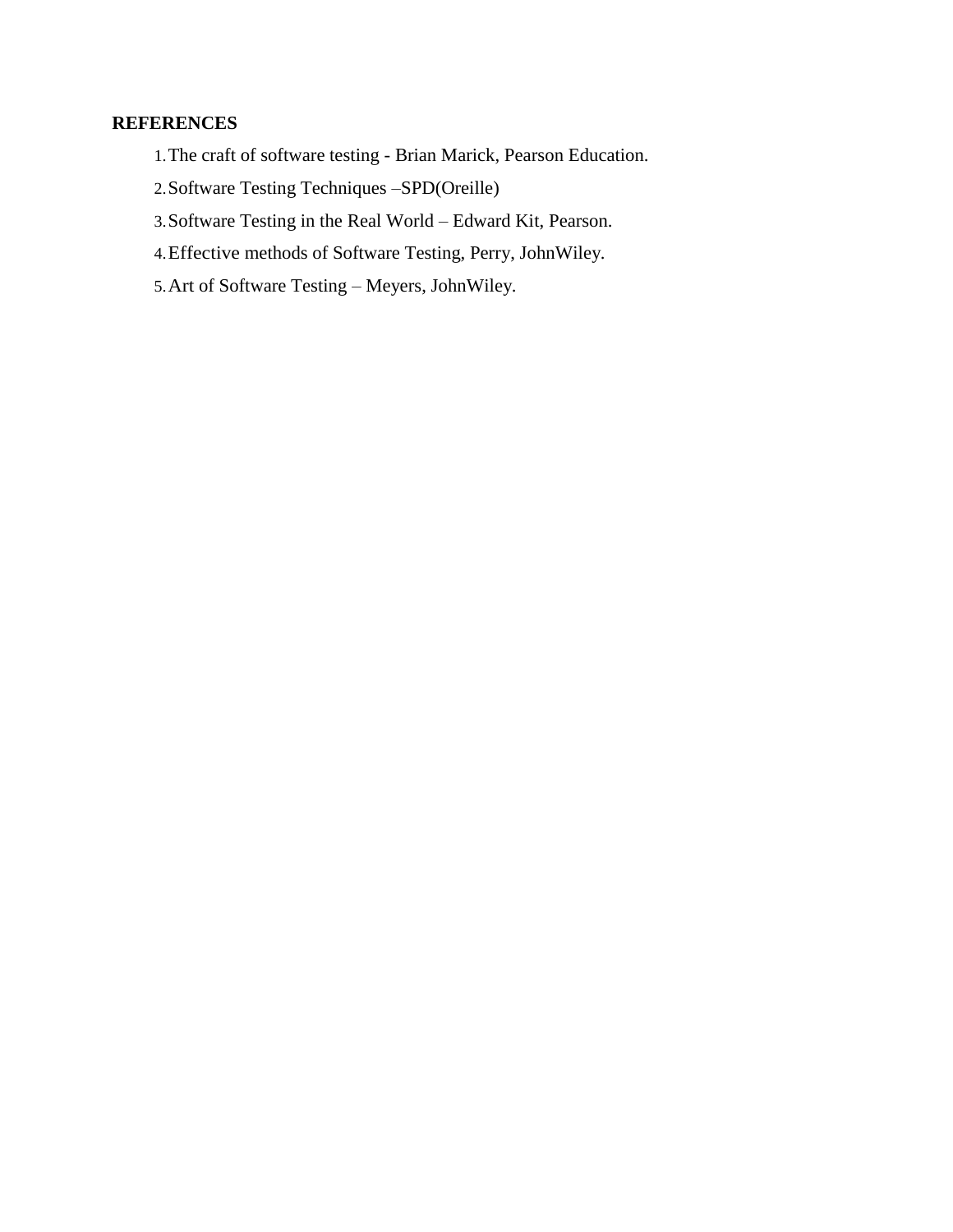## **BIOMETRICS (Professional Elective - II)**

#### **MCA II Year I Sem L T P C**

**Objectives:**

1. To learn the face, fingerprint, iris, hand, gait, voice recognition techniques in biometric technologies.

**3 0 0 3**

2. To learn the feature extraction techniques in biometric systems.

#### **Outcomes:**

- 1. Understand the biometric technologies of Face recognition, Retina, Iris.
- 2. Understand gait recognition, voice recognition technologies
- 3. Understand and extract biometric features using feature extraction, tokenization techniques

#### **UNIT – I**

Introduction to Biometrics, operation of a biometric system, verification vs identification, Applications, biometric characteristics

Fingerprint recognition – sensing, feature extraction, matching

#### **UNIT - II**

Face recognition – eigen faces, fisherfaces, LDA, DLDA, EBGM, tensorfaces, Advanced correlation features, Active appearance models for face recognition, face super resolution using locality preserving projections.

#### **UNIT - III**

Iris recognition – Active contours, flexible generalized embedded coordinates, fourier-based trigonometry, detecting and excluding eyelashes.

Hand geometry recognition – introduction, applications, processing steps, challenges.

#### **UNIT - IV**

Gait recognition – the HumanID gait challenge problem, Baseline gait algorithm, recognition approaches

The ear as a biometric – evidences and support to ear as a biometric, forensic ears, PCA, force field transform, acoustic ear recognition.

#### **UNIT - V**

Voice biometrics – technology, identity information in the speech signal, feature extraction and tokenization, text-dependent speaker recognition, text-independent speaker recognition

#### **TEXTBOOKS**

1. Anil.K.Jain, Arun. A.Ross and Patric Flynn, "Handbook of biometrics", Springer, 2008.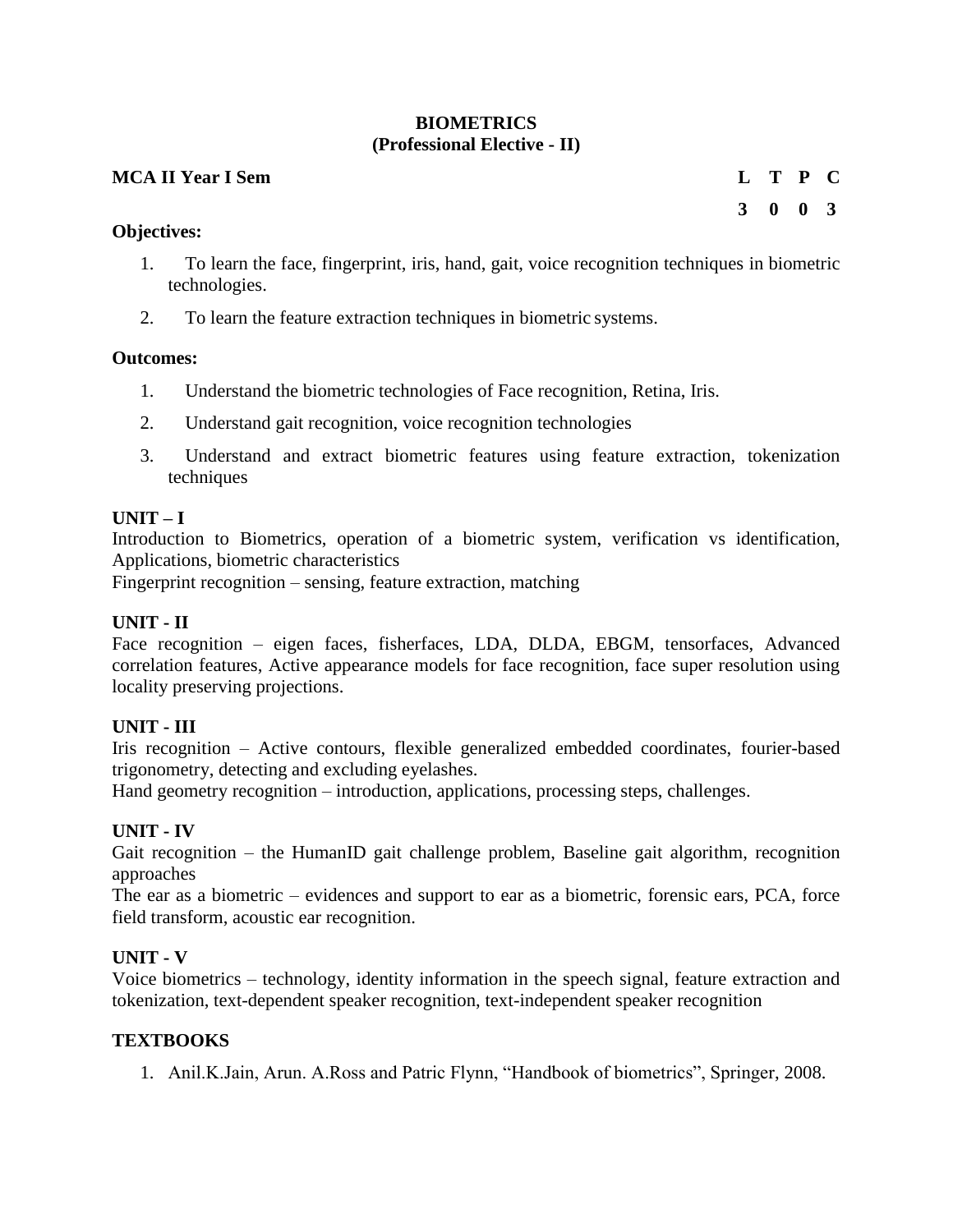2. Anil.K.Jain, Arun A.Ross, Karthik Nandanavanam, "Introduction to biometrics", Springer, 2011.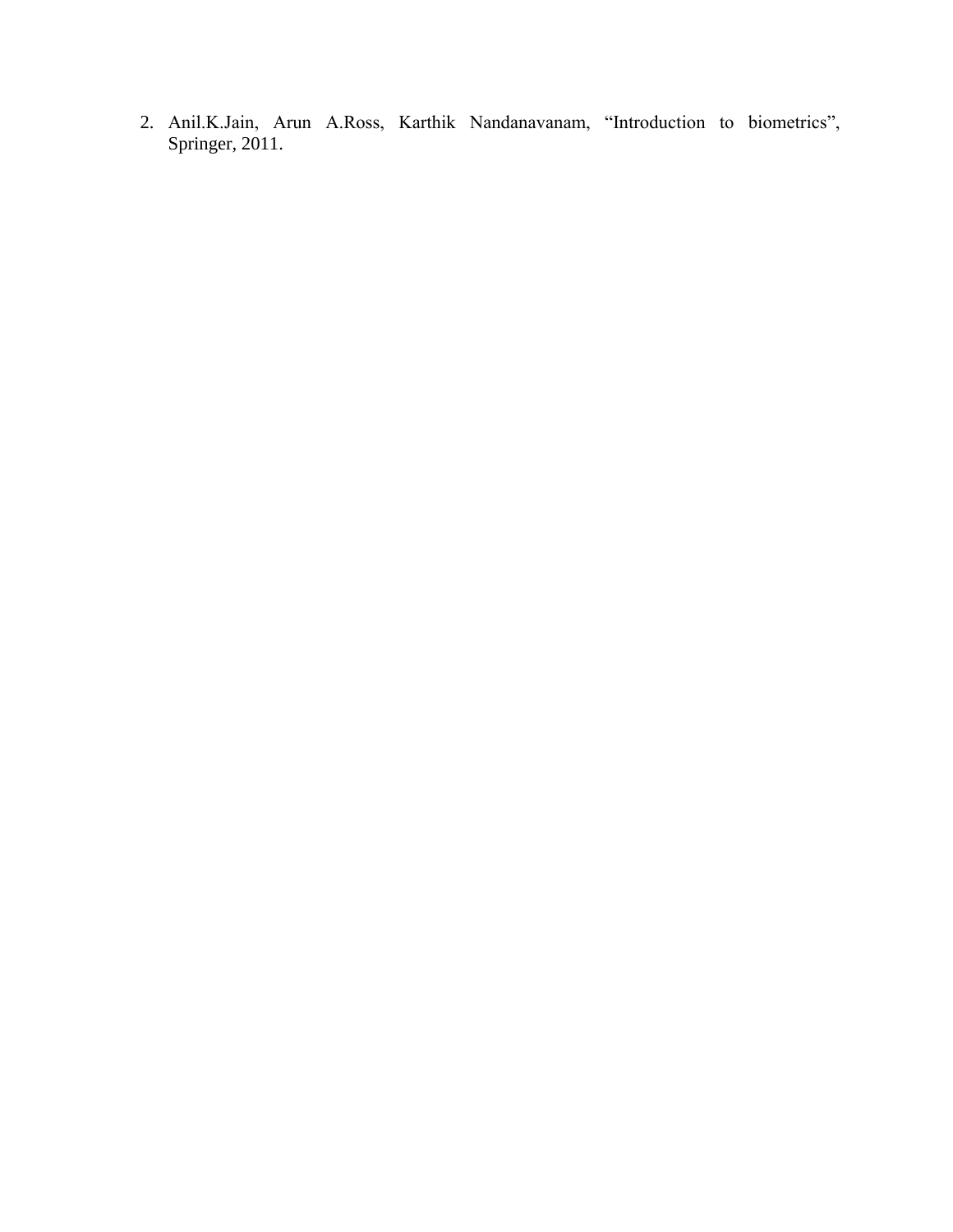## **E-COMMERCE**

## **(Professional Elective – II)**

#### **MCA II Year I Sem L T P C**

#### **Objectives:**

- 1. Identify the major categories and trends of e-commerce applications.
- 2. Identify the essential processes of an e-commerce system.
- 3. Identify several factors and web store requirements needed to succeed in e-commerce.
- 4. Discuss the benefits and trade-offs of various e-commerce clicks andbricks alternatives.
- 5. Understand the main technologies behind e-commerce systems and how these technologies interact.
- 6. Discuss the various marketing strategies for an online business.
- 7. Define various electronic payment types and associated security risks and the ways to protect against them.

#### **Outcomes:**

- 1. Identify the business relationships between the organizations and their customers
- 2. Perform various transactions like payment, data transfer and etc.

#### **UNIT - I**

Electronic Commerce-Frame work, anatomy of E-Commerce applications, E-Commerce Consumer applications, E-Commerce organization applications Consumer Oriented Electronic commerce - Mercantile Process models

#### **UNIT - II**

Electronic payment systems - Digital Token-Based, Smart Cards, Credit Cards, Risks in Electronic Payment systems

Inter Organizational Commerce - EDI, EDI Implementation, Value added networks

Intra Organizational Commerce - work Flow, Automation Customization and internal Commerce, Supply chain Management

#### **UNIT - III**

Corporate Digital Library - Document Library, digital Document types, corporate Data Warehouses. Advertising and Marketing - Information based marketing, Advertising on Internet, on-line marketing process, market research

Consumer Search and Resource Discovery - Information search and Retrieval, Commerce Catalogue, Information Filtering

Multimedia - key multimedia concepts, Digital Video and electronic Commerce, Desktop video processing's, Desktop video conferencing

#### **UNIT – IV**

## **3 0 0 3**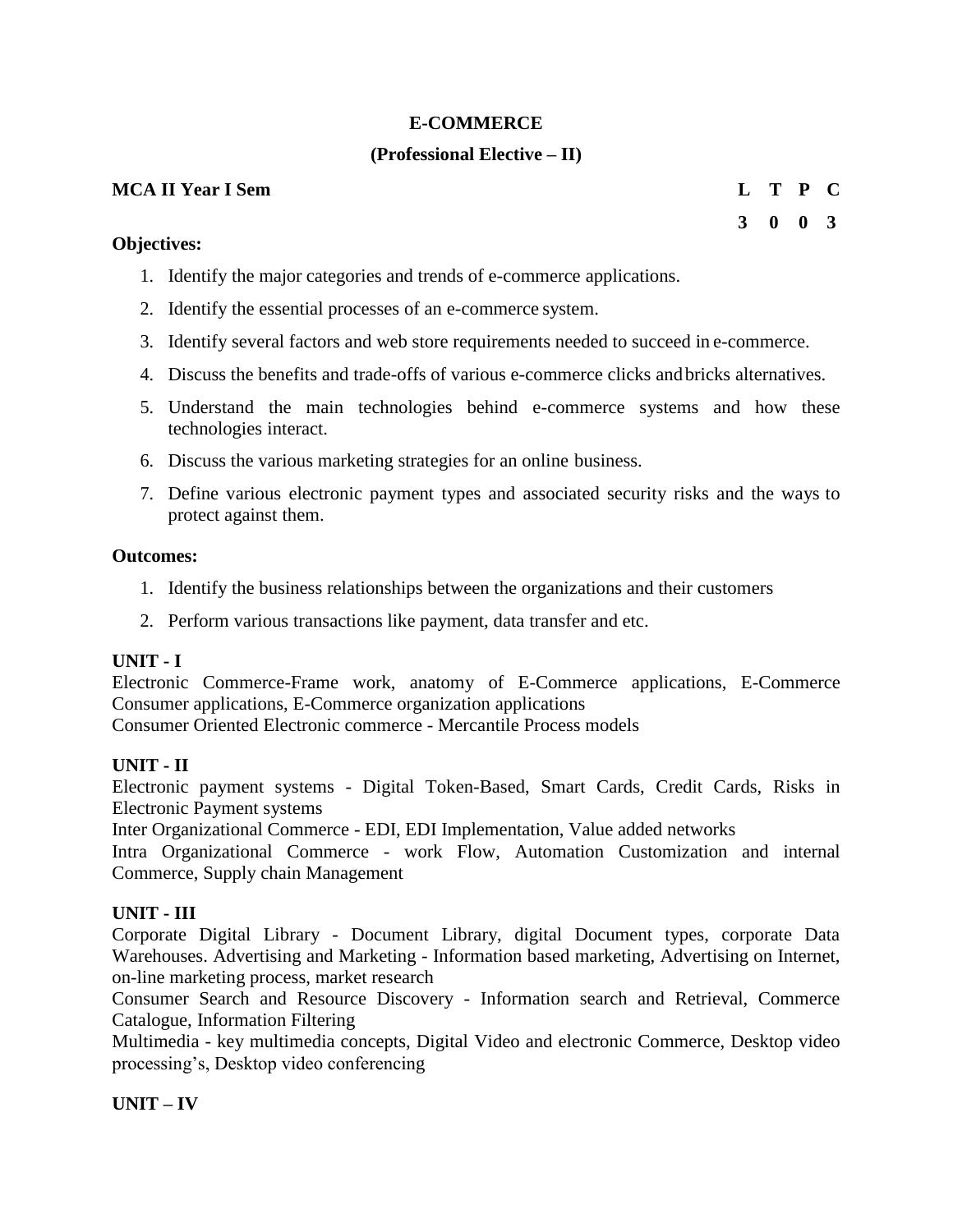Web Marketing Strategies, Communicating with Different Market Segments, Beyond Market Segmentation: Customer Behavior and Relationship Intensity, Advertising on the Web, E- Mail Marketing, Search Engine Positioning and Domain Names, Selling to Businesses Online, Electronic Data Interchange, Supply Chain Management Using Internet Technologies, Electronic Marketplaces and Portals

## **UNIT - V**

E-Business Revenue Models, Revenue Models for Online Business, Changing Strategies: Revenue Models in Transition, Revenue Strategy Issues for Online Businesses, Creating an Effective Business Presence Online, Web Site Usability, Virtual Communities, Mobile Commerce, Online Auctions

## **TEXTBOOK**

- 1. Frontiers of electronic commerce Kalakata, Whinston, Pearson. (UNITS 1, 2, 3)
- 2. E-Business by Gary P. Schneider, Cengage India Learning (UNITS 4, 5)

- 1. E-Commerce fundamentals and applications Hendry Chan, Raymond Lee, Tharam Dillon, Elizabeth Chang, John Wiley.
- 2. E-Commerce, S. Jaiswal Galgotia.
- 3. E-Commerce, Efrain Turbon, Jae Lee, David King, H. Michael Chang.
- 4. Electronic Commerce Gary P. Schneider Thomson.
- 5. E-Commerce Business, Technology, Society, Kenneth C. Taudon, Carol Guyerico Traver.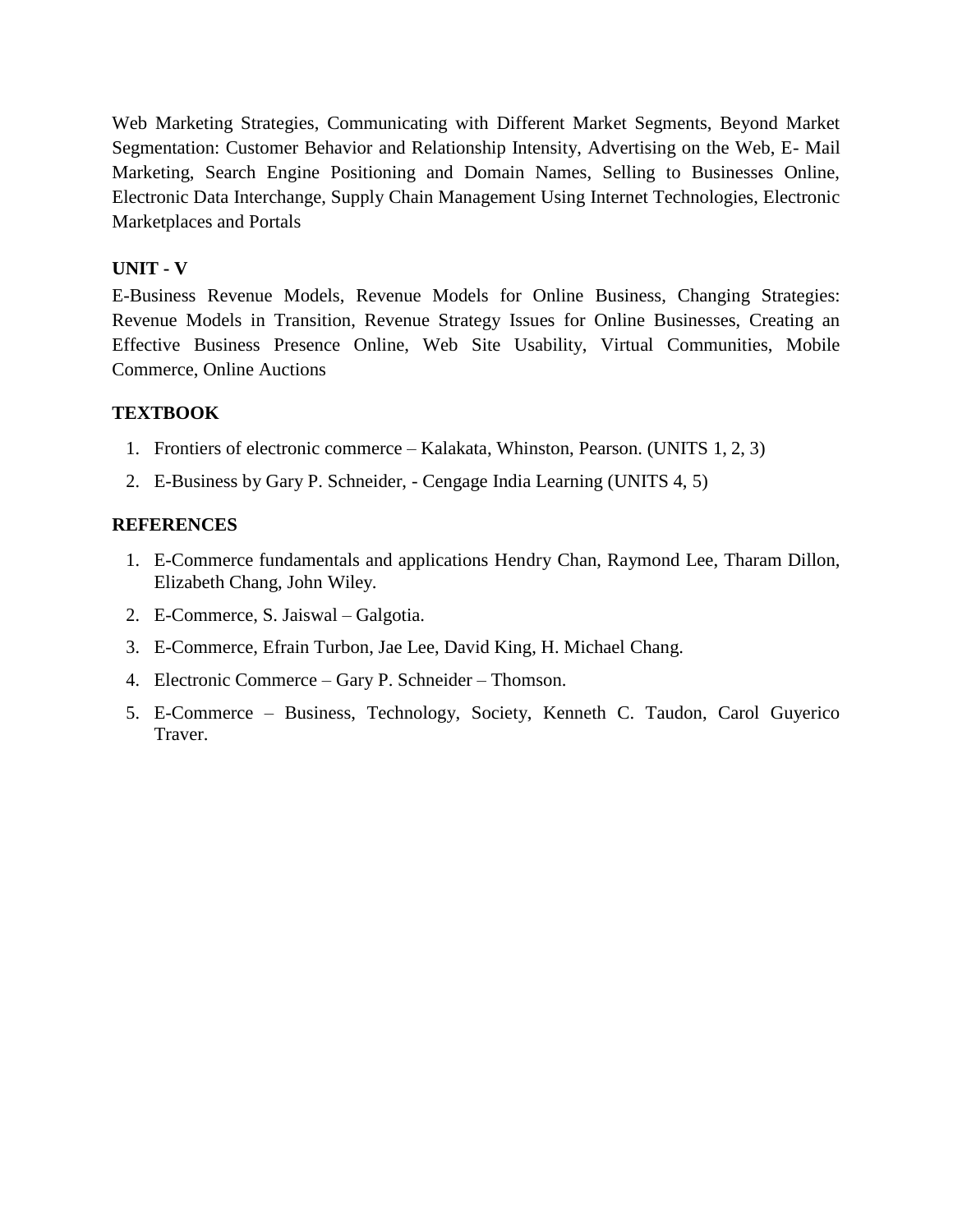## **WEB TECHNOLOGIES LAB**

## **MCA II Year I Sem L T P C**

## **0 0 2 1**

## **Co-requisites:**

1. A course on "Web Technologies"

## **Objectives:**

- 1. To provide hands-on experience on web technologies
- 2. To introduce client-server application development using web technologies
- 3. To give exposure to Client side programming using HTML,CSS and Java Script
- 4. To introduce server side programming with Java servlets and JSP

#### **Outcomes**

- 1. Design and develop interactive and dynamic web applications using HTML, CSS, JavaScript and XML
- 2. Create websites with static and dynamic web pages.
- 3. Apply client-server principles to develop scalable and enterprise web applications.

#### **List of Experiments:**

- 1. Write a PHP script to print prime numbers between 1-50.
- 2. PHP script to
	- a. Find the length of a string.
	- b. Count no of words in a string.
	- c. Reverse a string.
	- d. Search for a specific string.
- 3. Write a PHP script to merge two arrays and sort them as numbers, in descending order.
- 4. Write a PHP script that reads data from one file and write into another file.
- 5. Develop static pages (using Only HTML) of an online book store. The pages should resemble: www.amazon.com. The website should consist the following pages.
	- a. Home page
	- b. Registration and user Login
	- c. User Profile Page
	- d. Books catalog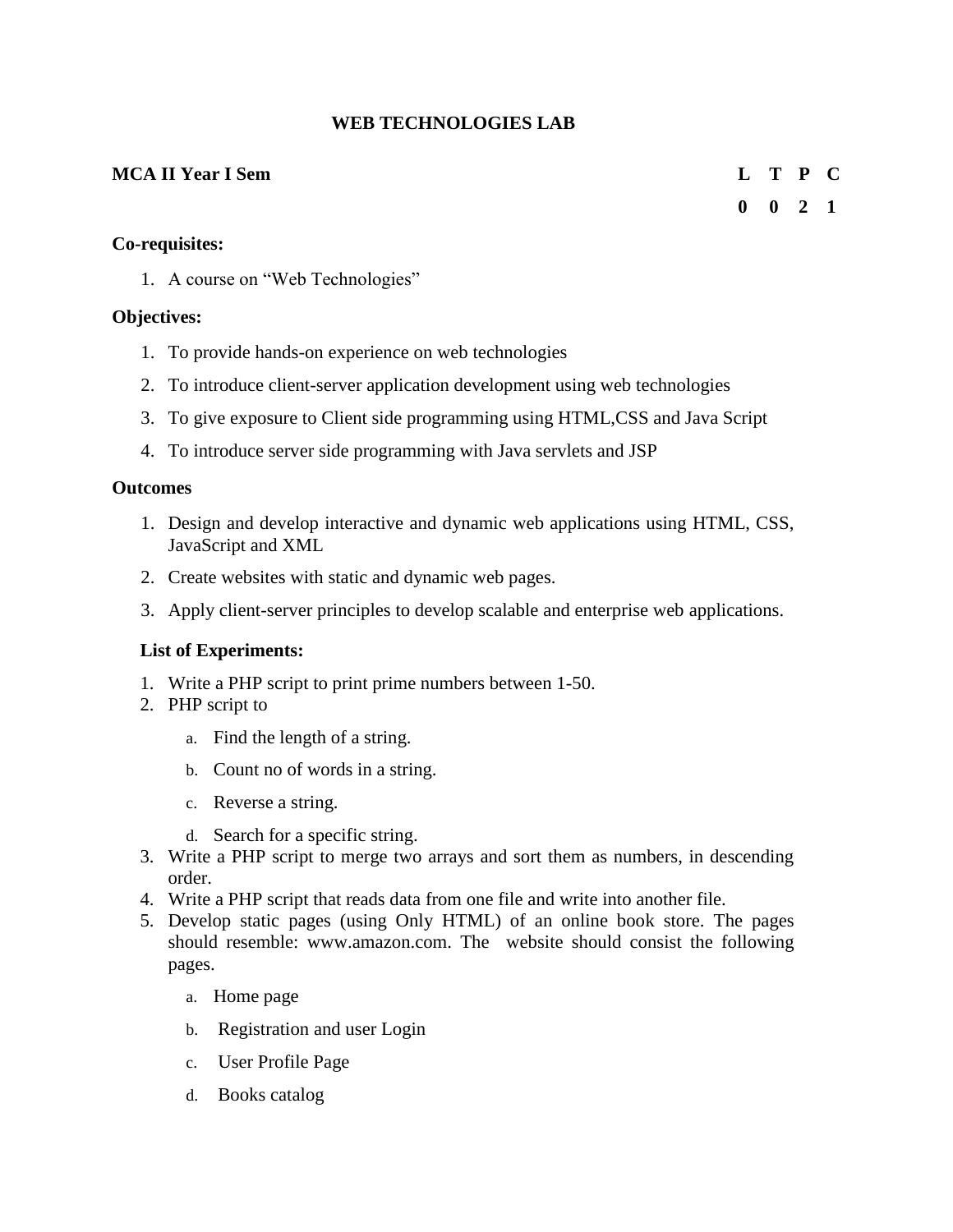- e. Shopping Cart
- f. Payment By credit card
- g. Order Conformation
- 6. Validate the Registration, user login, user profile and payment by credit card pages using JavaScript.
- 7. Create and save an XML document on the server, which contains 10 users information. Write a program, which takes User Id as an input and returns the user details by taking the user information from the XML document.
- 8. Install TOMCAT web server. Convert the static web pages of assignments 2 into dynamic web pages using servlets and cookies. Hint: Users information (user id, password, credit card number) would be stored in web.xml. Each user should have a separate Shopping Cart.
- 9. Redo the previous task using JSP by converting the static web pages of assignments 2 into dynamic web pages. Create a database with user information and books information. The books catalogue should be dynamically loaded from the database. Follow the MVC architecture while doing the website.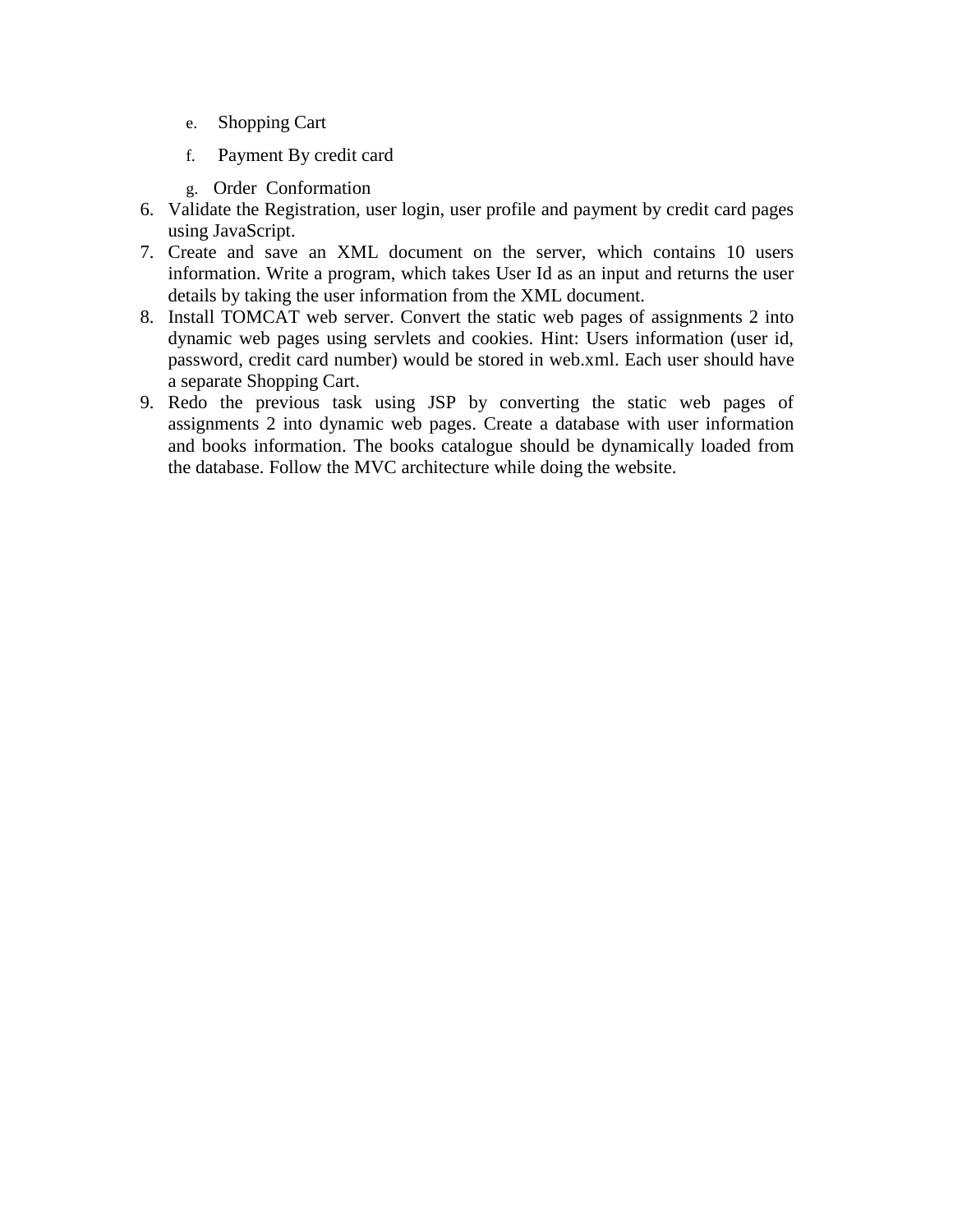## **ARTIFICIAL INTELLIGENCE (Audit Course - II)**

## **MCA II Year I Sem L T P C**

## **Objectives:**

- 1. To learn the distinction between optimal reasoning Vs. human like reasoning
- 2. To understand the concepts of state space representation, solving problems by searching
- 3. To learn different knowledge representation techniques.
- 4. To understand the applications of AI, namely theorem proving, and machine learning.

#### **Outcomes:**

- 1. Possess the skill for solving problems by searching.
- 2. Possess the skill for representing knowledge using the appropriate technique for a given problem.
- 3. Ability to represent knowledge in uncertain domains.
- 4. Possess the ability to apply AI techniques to solve problems of theorem proving, and machine learning.

#### **UNIT –I**

Introduction: Introduction to AI, Intelligent Agents

**Problem Solving by Searching-I:** Problem-Solving Agents, Searching for Solutions, Uninformed Search Strategies: Breadth-first search, Uniform cost search, Depth-first search

## **UNIT – II**

Problem Solving by Searching-II

Informed (Heuristic) Search Strategies: Hill-climbing search, A\* search, Heuristic Functions.

Constraint Satisfaction Problems:

Defining Constraint Satisfaction Problems, Constraint Propagation, Backtracking Search for CSPs.

## **UNIT - III**

## **Logic and Knowledge Representation**

Propositional Logic:

Knowledge-Based Agents, The Wumpus World, Propositional Logic, Inference and proofs, Horn clauses and definite clauses, Forward and backward chaining , Agents Based on Propositional Logic.

**First-Order Logic:** Representation, Syntax and Semantics of First-Order Logic, Knowledge Engineering in First-Order Logic. Inference in First-Order Logic

## **2 0 0 0**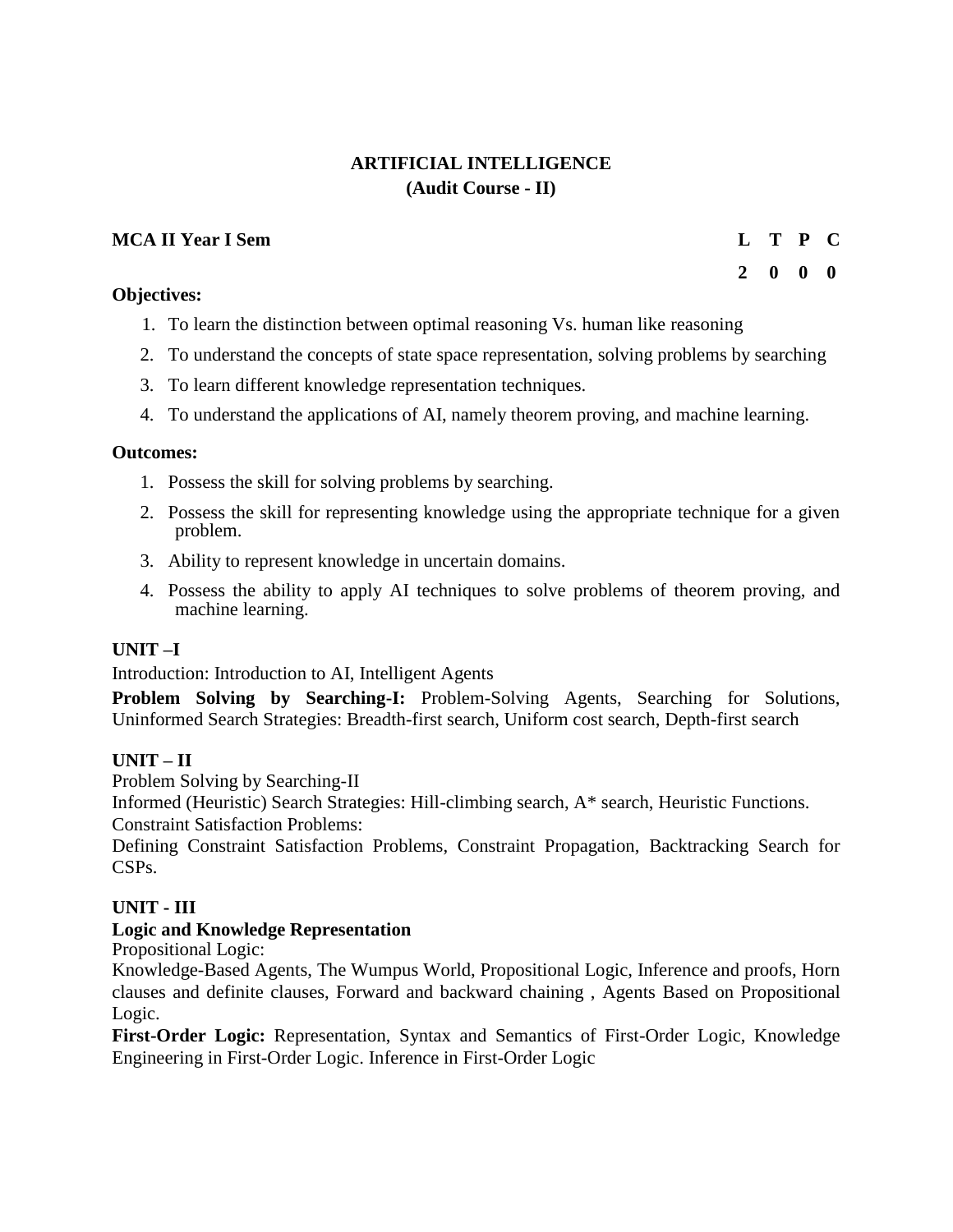Knowledge Representation:

Ontological Engineering, Categories and Objects, Events, Mental Events and Mental Objects, Reasoning Systems for Categories

## **UNIT - IV**

Uncertain knowledge and Learning Uncertainty Quantifying Uncertainty: Acting under Uncertainty, Basic Probability Notation, Inference Using Full Joint Distributions, Baye's Rule and Its Use Probabilistic Reasoning: Representing Knowledge in an Uncertain Domain, the Semantics of Bayesian Networks

## **UNIT - V**

Learning

Learning from Examples: Forms of Learning, Supervised Learning, Learning Decision Trees. **Knowledge in Learning**: Logical Formulation of Learning, Knowledge in Learning.

## **TEXTBOOKS**

1. Artificial Intelligence A Modern Approach, Stuart Russell and Peter Norvig, 3rd Edition, Pearson Education.

- 1. Artificial Intelligence,  $3^{rd}$ Edn., E.Rich and K.Knight(TMH)
- 2. Artificial Intelligence, 3<sup>rd</sup>Edn. Patrick Henny Winston, Pearson Education.
- 3. Artificial Intelligence, Shivani Goel, Pearson Education.
- 4. Artificial Intelligence and Expert systems Patterson, Pearson Education.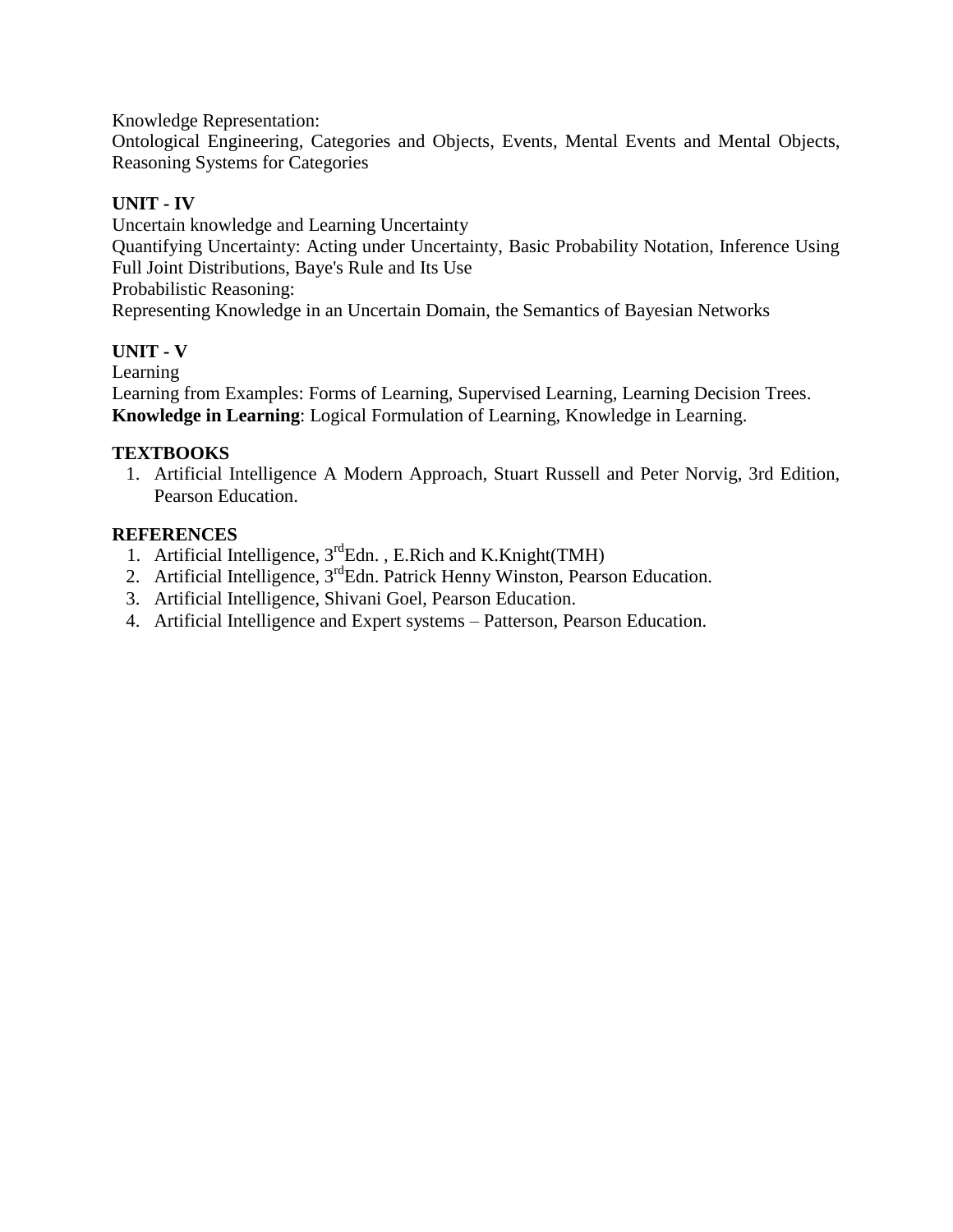#### **MACHINE LEARNING (Professional Elective - III)**

#### **MCA II Year II Sem L T P C**

**3 0 0 3**

## **Prerequisites:**

1. Students are expected to have knowledge in linear signals and systems, Fourier Transform, basic linear algebra, basic probability theory and basic programming techniques; knowledge of Digital Signal Processing is desirable.

## **Objectives:**

- 1. This course introduces fundamental concepts, theories, and algorithms for pattern recognition and machine learning.
- 2. Topics include: Pattern Representation, Nearest Neighbor Based Classifier, Bayes Classifier, Hidden Markov Models, Decision Trees, Support Vector Machines, Clustering, and an application of hand-written digit recognition.

## **Outcomes:**

- 1. Understand the theory, benefits, inadequacies and possible applications of various machine learning and pattern recognition algorithms
- 2. Identify and employ suitable machine learning techniques in classification, pattern recognition, clustering and decision problems

## **UNIT - I**

Introduction: What is Pattern Recognition, Data Sets for Pattern Recognition, and Different Paradigms for Pattern Recognition

Representation: Data Structures for Pattern Representation, Representation of Clusters, Proximity Measures, Size of Patterns, Abstractions of the Data Set, Feature Extraction, Feature Selection, Evaluation of Classifier, Evaluation of Clustering

## **UNIT - II**

Nearest Neighbor Based Classifier: Nearest Neighbor Algorithm, Variants of the NN Algorithm use of the Nearest Neighbor Algorithm for Transaction Databases, Efficient Algorithms, Data Reduction, Prototype Selection. Bayes Classifier: Bayes Theorem, Minimum Error Rate Classifier, Estimation of Probabilities, Comparison with the NNC, Naïve Bayes Classifier, Bayesian Belief Network.

## **UNIT - III**

Hidden Markov Models: Markov Models for Classification, Hidden Morkov Models, Classification using HMMs. Decision Trees: Introduction, Decision Tree for Pattern Classification, Construction of Decision Trees, Splitting at the Nodes, Overfitting and Pruning, Examples of Decision Tree Induction.

## **UNIT - IV**

Support Vector Machines: Introduction, Learning the Linear Discriminant Functions, Neural Networks, SVM for Classification. Combination of Classifiers: Introduction, Methods for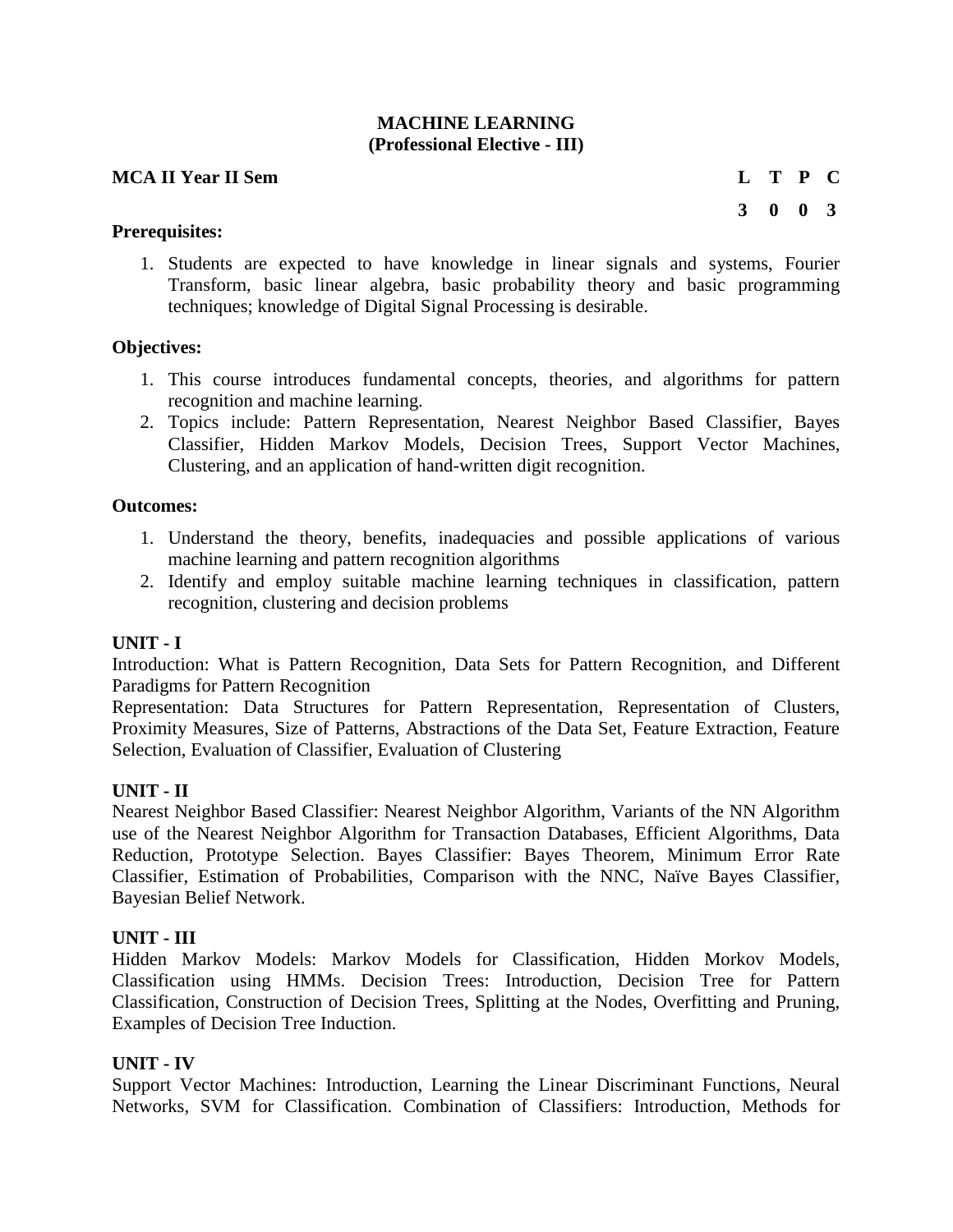Constructing Ensembles of Classifiers, Methods for Combining Classifiers.

## **UNIT - V**

Clustering: Why is Clustering Important, Hierarchical Algorithms, Partitional Clustering, Clustering Large Data Sets. An Application-Hand Written Digit Recognition: Description of the Digit Data, Preprocessing of Data, Classification Algorithms, Selection of Representative Patterns, Results.

#### **TEXTBOOK**

1. Pattern Recognition: An Algorithmic Approach: Murty, M. Narasimha, Devi, V. Susheela, Spinger Pub,1st Ed.

- 1. Machine Learning Mc Graw Hill, Tom M. Mitchell.
- 2. Fundamentals of Speech Recognition: Lawrence Rabiner and Biing- Hwang Juang. Prentice-Hall Pub.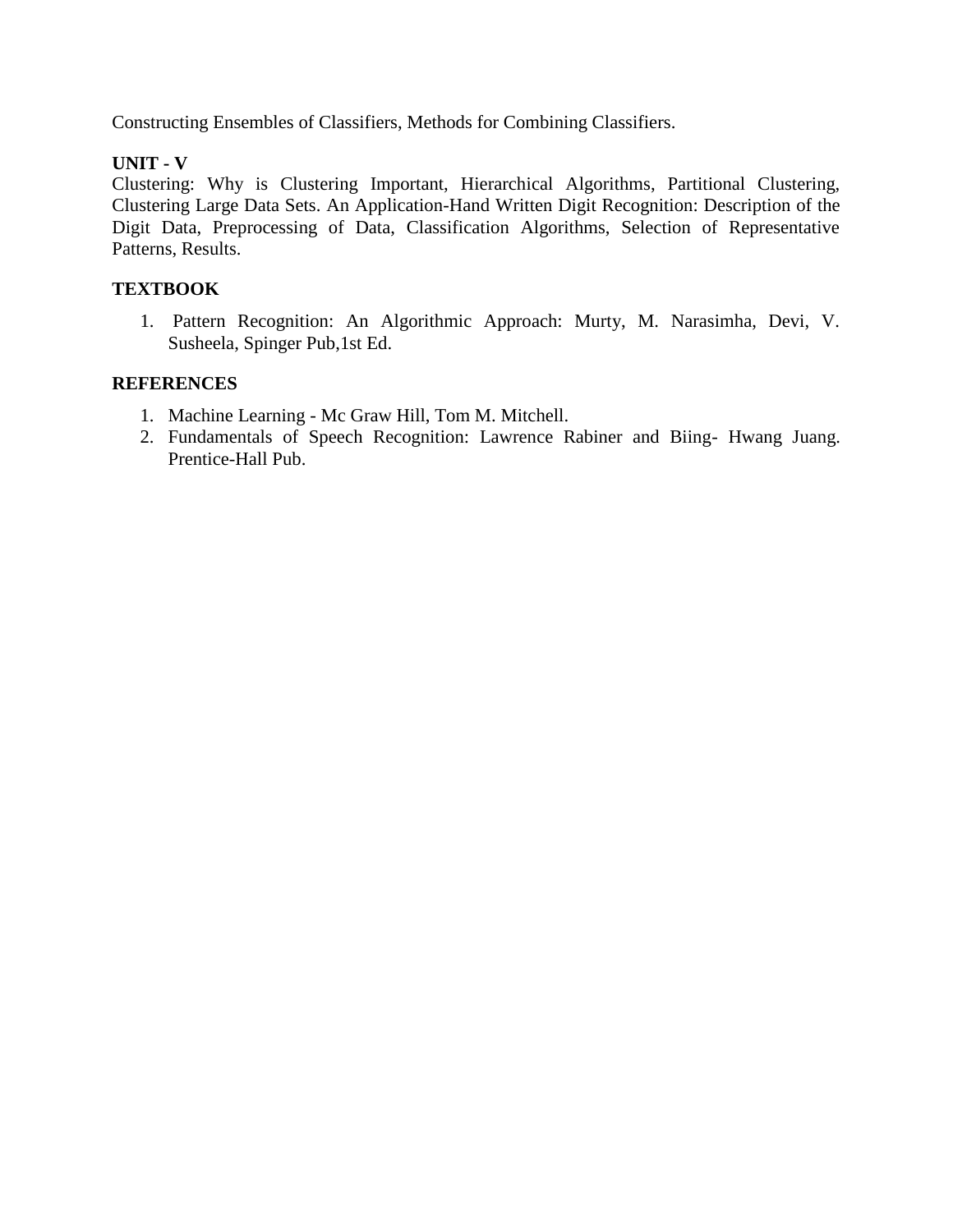## **BLOCKCHAIN TECHNOLOGY (Professional Elective - III)**

## **MCA II Year II Sem L T P C**

## **3 0 0 3**

#### **Objectives:**

1. Give an introduction to block chain technology and Cryptocurrency

#### **Outcomes:**

1. Learn about research advances related to one of the most popular technological areas today.

#### **UNIT- I**

#### **Introduction**

Block chain or distributed trust, Protocol, Currency, Cryptocurrency, How a Cryptocurrency works, Crowd funding

## **UNIT- II**

## **Extensibility of Blockchain concepts**

Digital Identity verification, Block chain Neutrality, Digital art, Blockchain Environment

## **UNIT- III**

## **Blockchain Science**

Grid coin, Folding coin, Blockchain Genomics, Bitcoin MOOCs

## **UNIT - IV**

#### **Currency**

Token, Tokenizing, Campus coin, Coin drop as a strategy for Public adoption, Currency Multiplicity, Demurrage currency

#### **UNIT - V**

## **Technical challenges**

Business model challenges, Scandals and Public perception, Government Regulations

#### **TEXTBOOKS**

1. Blockchain Blue Print for Economy by Melanie Swan, O'REILLY publications.

## **REFERENCES**

1. Blockchain Basics: A Non-Technical Introduction in 25 Steps, 1st ed. by Daniel Drescher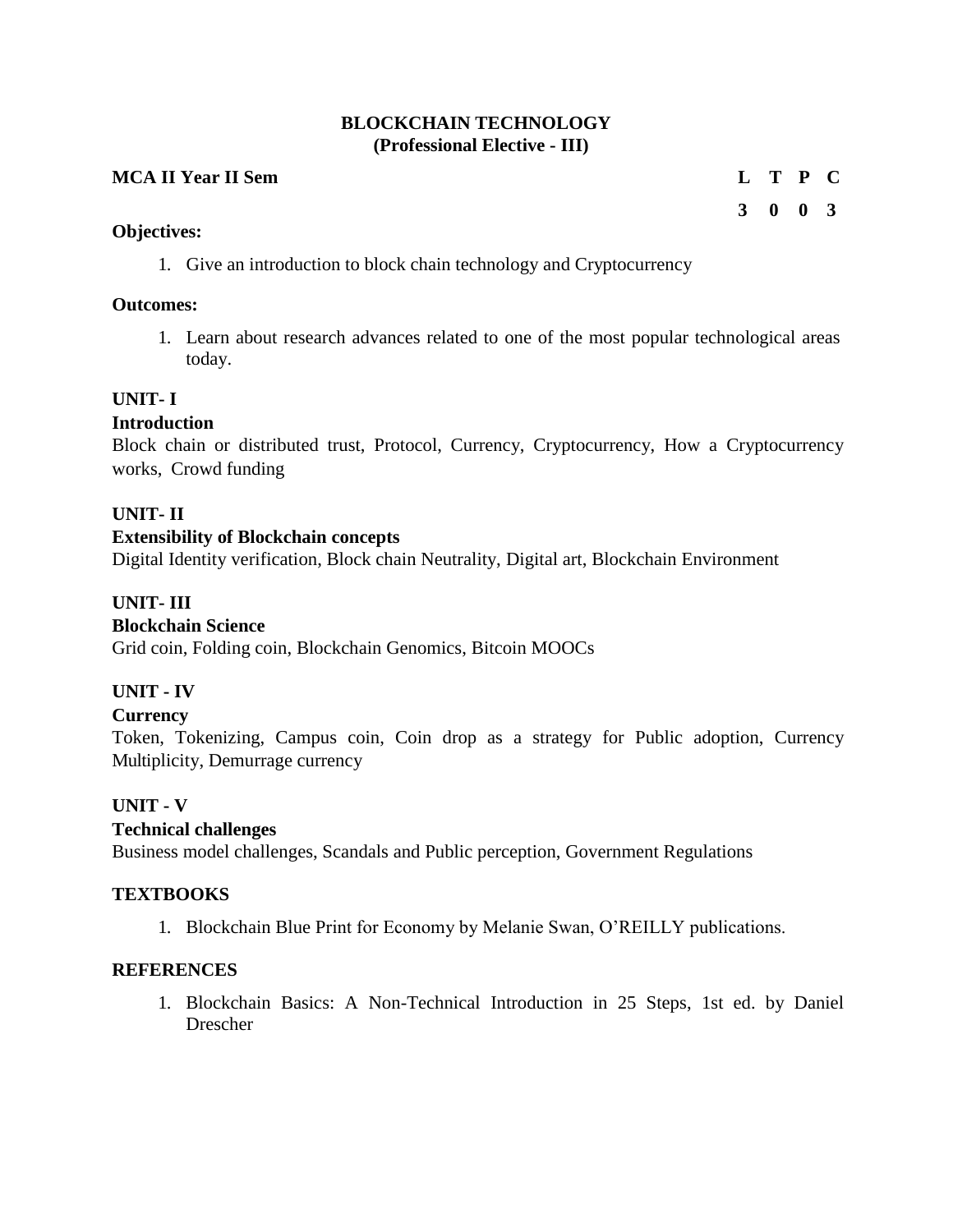## **BIG DATA ANALYTICS (Professional Elective - III)**

#### **MCA II Year II Sem L T P C**

#### **Objectives:**

- 1. To provide an understanding of the core concepts in Big Data
- 2. To introduce common Big Data technologies

#### **Outcomes:**

1. Understand frameworks such as Hadoop, MapReduce, Apache Spark and NoSQL distributed databases.

#### **UNIT - I**

Types of Digital Data-Classification of Digital Data, Introduction to Big Data, Big Data Analytics

## **UNIT - II**

The Big Data Technology Landscape, Introduction to Hadoop

## **UNIT - III**

Introduction to MongoDB, Introduction to MaP Reduce programming

#### **UNIT - IV**

Introduction to Hive, Introduction to Pig

#### **UNIT - V**

Introduction to Machine Learning, Overview of Spark-How Spark fits into the Big Data Ecosystem, Spark Model of Parallel Computing, Spark Job Scheduling, and The Anatomy of a Spark Job (Text Book 2)

#### **TEXTBOOKS**

- 1. Big Data and Analytics, 2ed by Seema Acharya & Subhashini Chellappan, Wiley, 2019
- 2. High Performance Spark: Best Practices for Scaling and Optimizing Apache Spark, Holden Karau & Rachel Warren, O'REILLY, 2017

## **REFERENCES**

- 1. Understanding Big Data: Analytics for Enterprise Class Hadoop and Streaming Data, Chris Eaton, Dirk deroos et al., McGraw Hill, 2017
- 2. Taming the Big Data Tidal Wave: Finding Opportunities in Huge Data Streams with Advanced Analytics, Bill Franks, Wiley, 2012.

**3 0 0 3**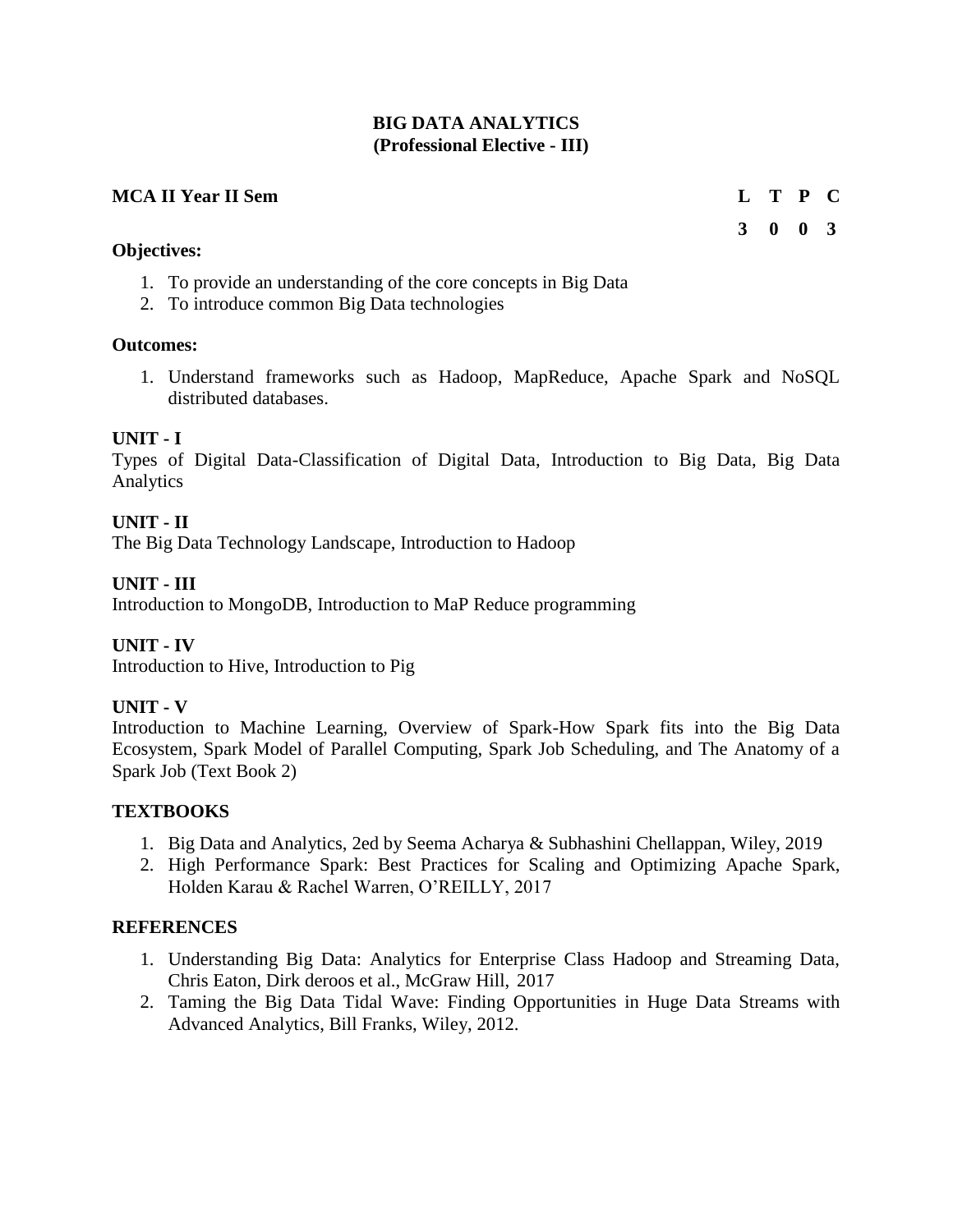# **VIRTUAL AND AUGMENTED REALITY (Professional Elective - III)**

# **MCA II Year II Sem L T P C**

## **UNIT - I**

VIRTUAL REALITY AND VIRTUAL ENVIRONMENTS: The historical development of VR: Scientific landmarks Computer Graphics, Real-time computer graphics, Flight simulation, Virtual environments, Requirements for VR, benefits of Virtual reality. HARDWARE TECHNOLOGIES FOR 3D USER INTERFACES: Visual Displays Auditory Displays, Haptic Displays, Choosing Output Devices for 3D User Interfaces.

## **UNIT - II**

3D USER INTERFACE INPUT HARDWARE: Input device characteristics, Desktop input devices, Tracking Devices, 3D Mice, Special Purpose Input Devices, Direct Human Input, Home - Brewed Input Devices, Choosing Input Devices for 3D Interfaces.

## **UNIT- III**

SOFTWARE TECHNOLOGIES: Database - World Space, World Coordinate, World Environment, Objects - Geometry, Position / Orientation, Hierarchy, Bounding Volume, Scripts and other attributes, VR Environment - VR Database, Tessellated Data, LODs, Cullers and Occluders, Lights and Cameras, Scripts, Interaction - Simple, Feedback, Graphical User Interface, Control Panel, 2D Controls, Hardware Controls, Room / Stage / Area Descriptions, World Authoring and Playback, VR toolkits, Available software in the market

# **UNIT - IV**

3D INTERACTION TECHNIQUES: 3D Manipulation tasks, Manipulation Techniques and Input Devices, Interaction Techniques for 3D Manipulation, Deign Guidelines - 3D Travel Tasks, Travel Techniques, Design Guidelines - Theoretical Foundations of Wayfinding, User Centered Wayfinding Support, Environment Centered Wayfinding Support, Evaluating Wayfinding Aids, Design Guidelines - System Control, Classification, Graphical Menus, Voice Commands, Gestrual Commands, Tools, Mutimodal System Control Techniques, Design Guidelines, Case Study: Mixing System Control Methods, Symbolic Input Tasks, symbolic Input Techniques, Design Guidelines, Beyond Text and Number entry.

DESIGNING AND DEVELOPING 3D USER INTERFACES: Strategies for Designing and Developing Guidelines and Evaluation.

VIRTUAL REALITY APPLICATIONS: Engineering, Architecture, Education, Medicine, Entertainment, Science, Training.

# **UNIT - V**

**3 0 0 3**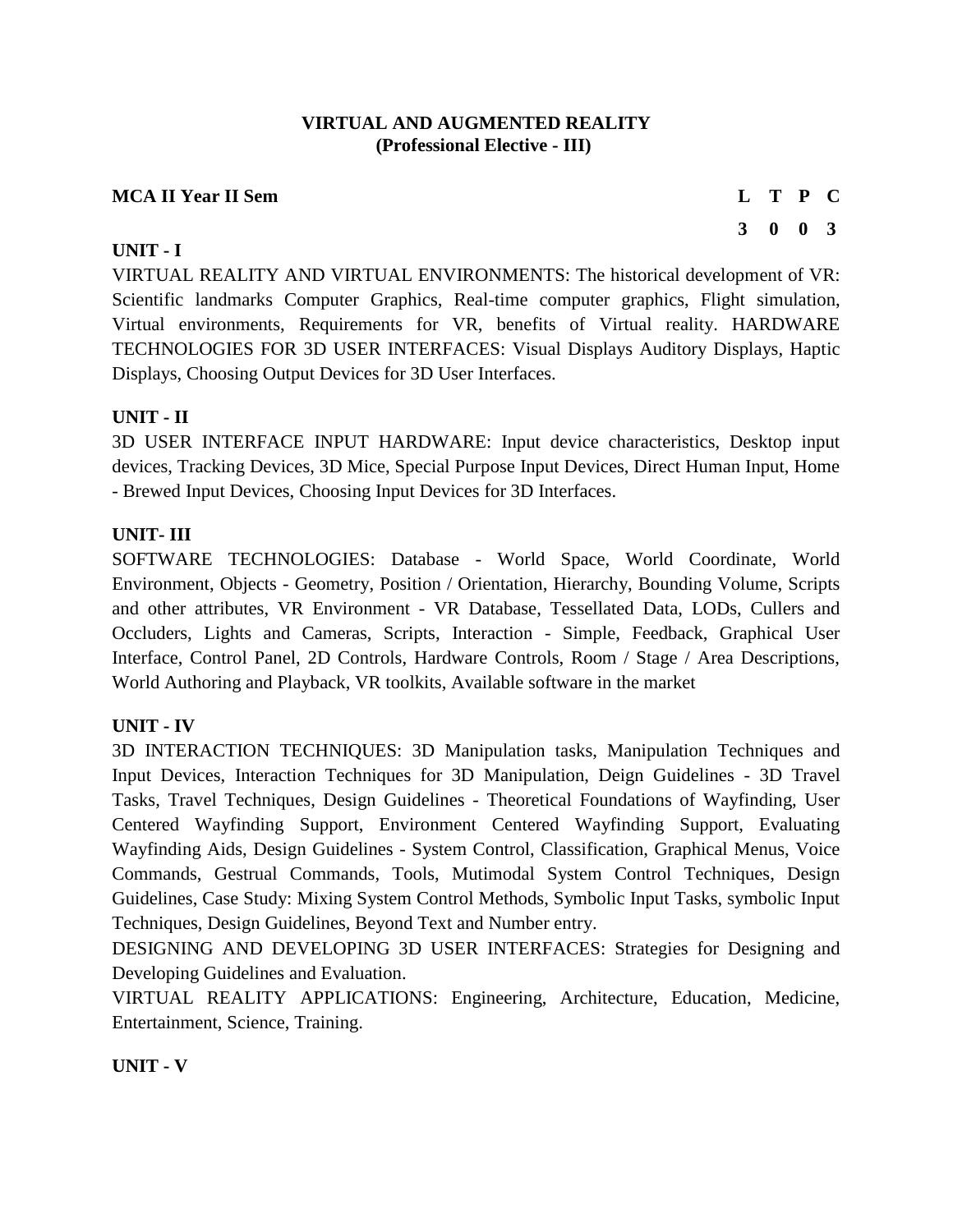Augmented and Mixed Reality, Taxonomy, technology and features of augmented reality, difference between AR and VR, Challenges with AR, AR systems and functionality, Augmented reality methods, visualization techniques for augmented reality, wireless displays in educational augmented reality applications, mobile projection interfaces, marker-less tracking for augmented reality, enhancing interactivity in AR environments, evaluating AR systems.

# **TEXT BOOKS:**

- 1. Developing Virtual Reality Applications: Foundations of Effective Design, Alan B Craig, William R Sherman and Jeffrey D Will, Morgan Kaufmann, 2009.
- 2. Designing Virtual Systems: The Structured Approach, Gerard Jounghyun Kim, 2005.
- 3. 3D User Interfaces, Theory and Practice, Doug A Bowman, Ernest Kuijff, Joseph J LaViola, Jr and Ivan Poupyrev, Addison Wesley, USA, 2005.
- 4. Spatial Augmented Reality: Meging Real and Virtual Worlds, Oliver Bimber and Ramesh Raskar, 2005.
- 5. Virtual Reality Technology, Burdea, Grigore C and Philippe Coiffet, Wiley Inter science, India, 2003.
- 6. Virtual Reality Systems, John Vince, Addison Wesley, 1995.
- 7. Virtual Reality: The Revolutionary Technology and how it Promises to Transform Society, Howard Rheingold, Simon and Schuster, 1991.
- 8. Understanding Virtual Reality: Interface, Application and Design (The Morgan Kaufmann Series in Computer Graphics), William R Sherman and Alan B Craig, Morgan Kaufmann Publishers, San Francisco, CA, 2002
- 9. Understanding Augmented Reality, Concepts and Applications, Alan B. Craig, Morgan Kaufmann, 2013.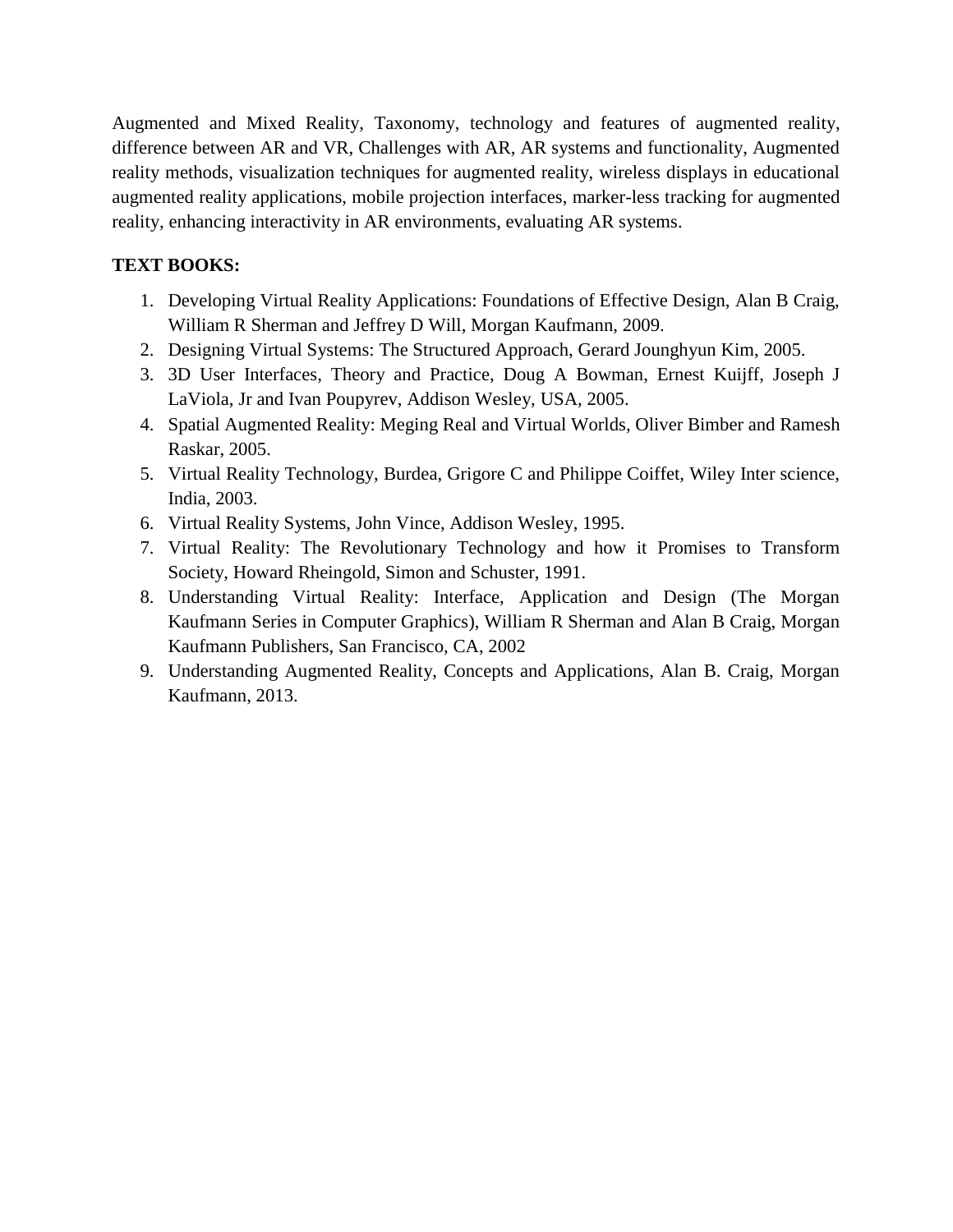## **OPTIMIZATION TECHNIQUES (Open Elective - I)**

## **MCA II Year II Sem L T P C**

**3 0 0 3**

#### **Objectives:**

- 1. This course explains various optimization problems and the techniques to address those problems.
- 2. To study linear programming, dynamic programming and optimization techniques etc.
- 3. To understand the theory of games.

#### **Outcomes:**

- 1. Gain the knowledge of optimization techniques
- 2. Apply Optimization techniques to address the real time problems.

# **UNIT – I**

## **Introduction**

Development – Definition– Characteristics and Phases – Types of models – Operations Research models – applications

## **Allocation**

Linear Programming Problem - Formulation – Graphical solution – Simplex method – Artificial variables techniques: Two–phase method, Big-M method; Duality Principle.

# **UNIT – II**

# **Transportation Problem**

Formulation – Optimal solution, unbalanced transportation problem – Degeneracy

#### **Assignment problem**

Formulation – Optimal solution - Variants of Assignment Problem; Traveling Salesman problem

# **UNIT - III**

# **Sequencing**

Introduction – Flow –Shop sequencing – n jobs through two machines – n jobs through three machines – Job shop sequencing – two jobs through 'm' machines

#### **Replacement**

Introduction – Replacement of items that deteriorate with time – when money value is not counted and counted – Replacement of items that fail completely- Group Replacement.

# **UNIT - IV**

#### **Theory Of Games**

Introduction –Terminology– Solution of games with saddle points and without saddle points-  $2x$ 2 games –m x  $2 \& 2x$  n games - graphical method – m x n games - dominance principle.

#### **Inventory**

Introduction – Single item, Deterministic models – Types - Purchase inventory models with one price break and multiple price breaks –Stochastic models – demand discrete variable or continuous variable – Single Period model with no setup cost.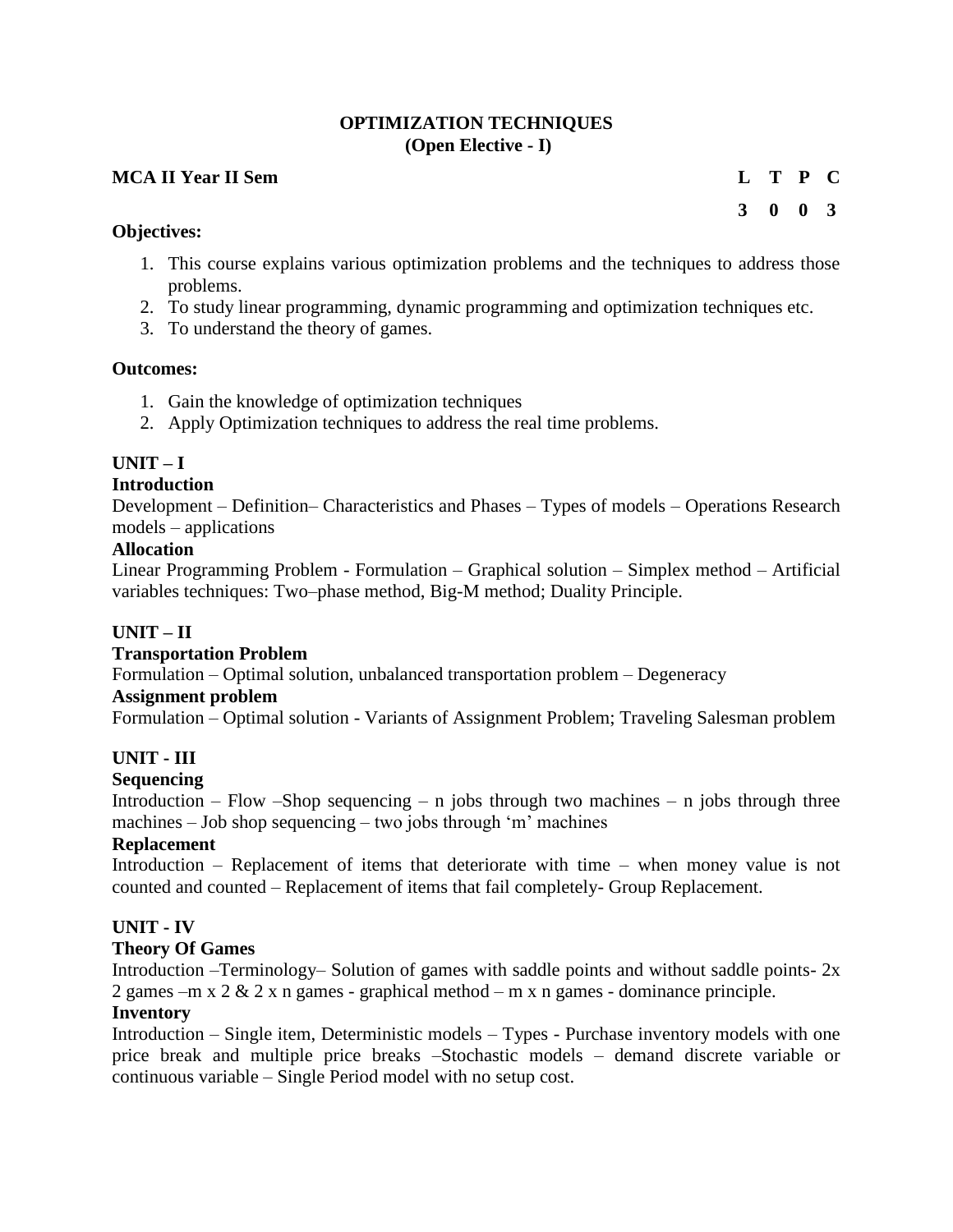# **UNIT - V**

## **Waiting Lines**

Introduction – Terminology-Single Channel – Poisson arrivals and Exponential Service times – with infinite population and finite population models– Multichannel – Poisson arrivals and exponential service times with infinite population.

# **Dynamic Programming**

Introduction – Terminology- Bellman's Principle of Optimality – Applications of dynamic programming- shortest path problem – linear programming problem

## **TEXTBOOKS**

- 1. Operation Research, J.K.Sharma, MacMilan.
- 2. Introduction to O.R, Taha, PHI

## **REFERENCES**

- 1. Operations Research: Methods and Problems, Maurice Saseini, Arhur Yaspan and Lawrence Friedman
- 2. Operations Research, A.M.Natarajan, P.Balasubramaniam, A. Tamilarasi, Pearson Education.
- 3. Operations Research, Wagner, PHI Publications.
- 4. Introduction to O.R, Hillier, Libermann, TMH.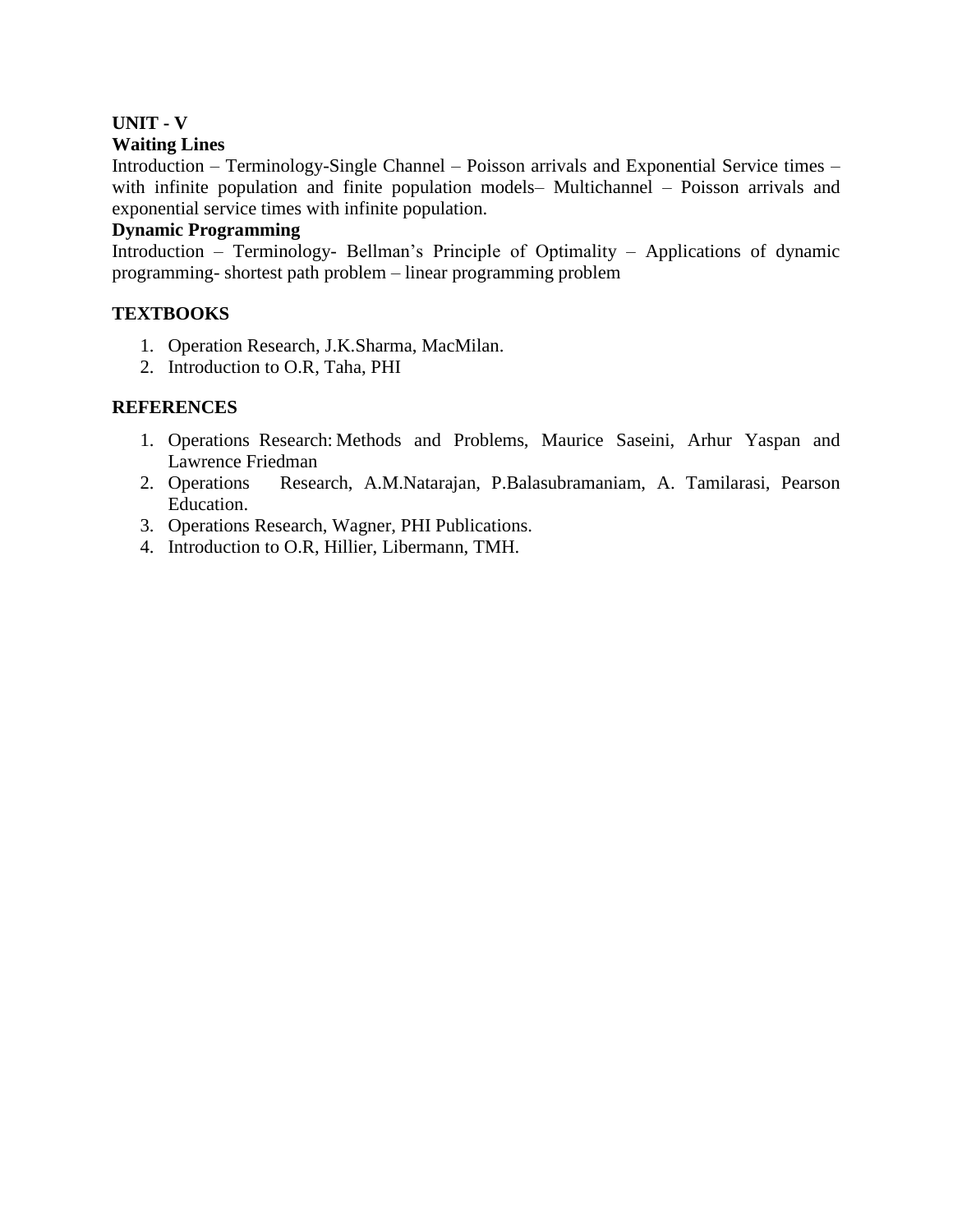# **CYBER LAWS (Open Elective - I)**

# **MCA II Year II Sem L T P C**

**3 0 0 3**

#### **Objectives:**

- 1. The objectives of this course are to enable the learner to understand, explore, and acquire a critical understanding of cyber laws.
- 2. Equip the learner with competencies for dealing with frauds and deceptions, and other cyber crimes that take place via the Internet

#### **Outcomes:**

- 1. Understand the social and intellectual property issues emerging from cyberspace.
- 2. Understand the policy regulations of cyber space employed by various countries
- 3. Understand the relationship between commerce and cyberspace.
- 4. Gain the knowledge of Information Technology Act

## **UNIT - I**

Conceptual and theoretical perspective of Cyber Law, Computer and Web Technology, Development of Cyber Law, National and International Perspective Cyber Law, Legal issues and challenges in India, USA, Data Protection, Cyber Security.

## **UNIT - II**

Jurisdiction issues in Transactional Crimes Cyber Law, International Perspective, Budapest Convention on Cybercrime. Hacking and Legal Issues, Privacy legal issues

# **UNIT - III**

Cyber Law and IPR, Understanding Copyright in Information Technology, Software Copyrights Copyright in Internet & Multimedia, Software Piracy, Trademarks in Internet Domain Name registration, Domain Name disputes, Icann's core principles and domain names, Net Neutrality, Databases in IT, Protection of databases, Position in USA, EU and India.

#### **UNIT - IV**

E-Commerce, UNCITRAL Model, Legal Aspects of E-Commerce, E-Taxation, E-Banking, Online Publishing and online credit card payment, Employment Contracts, Non-Disclosure Agreements.

# **UNIT - V**

Information Technology Act 2000, Aims and Objectives, Overview of the Act, Jurisdiction, Electronic Governance, Electronic Evidence, Digital Signature Certificates, Digital Signatures, Duties of Subscribers, Role of Certifying Authorities, Regulations Appellate Tribunal, Internet Service Providers and their liabilities, Social Networking Sites.

# **TEXTBOOKS**

1. Law Relating to Computer, Internet and E-Commerce by Kamath Nandan, 5<sup>th</sup> Edition,Universal Law Publishing.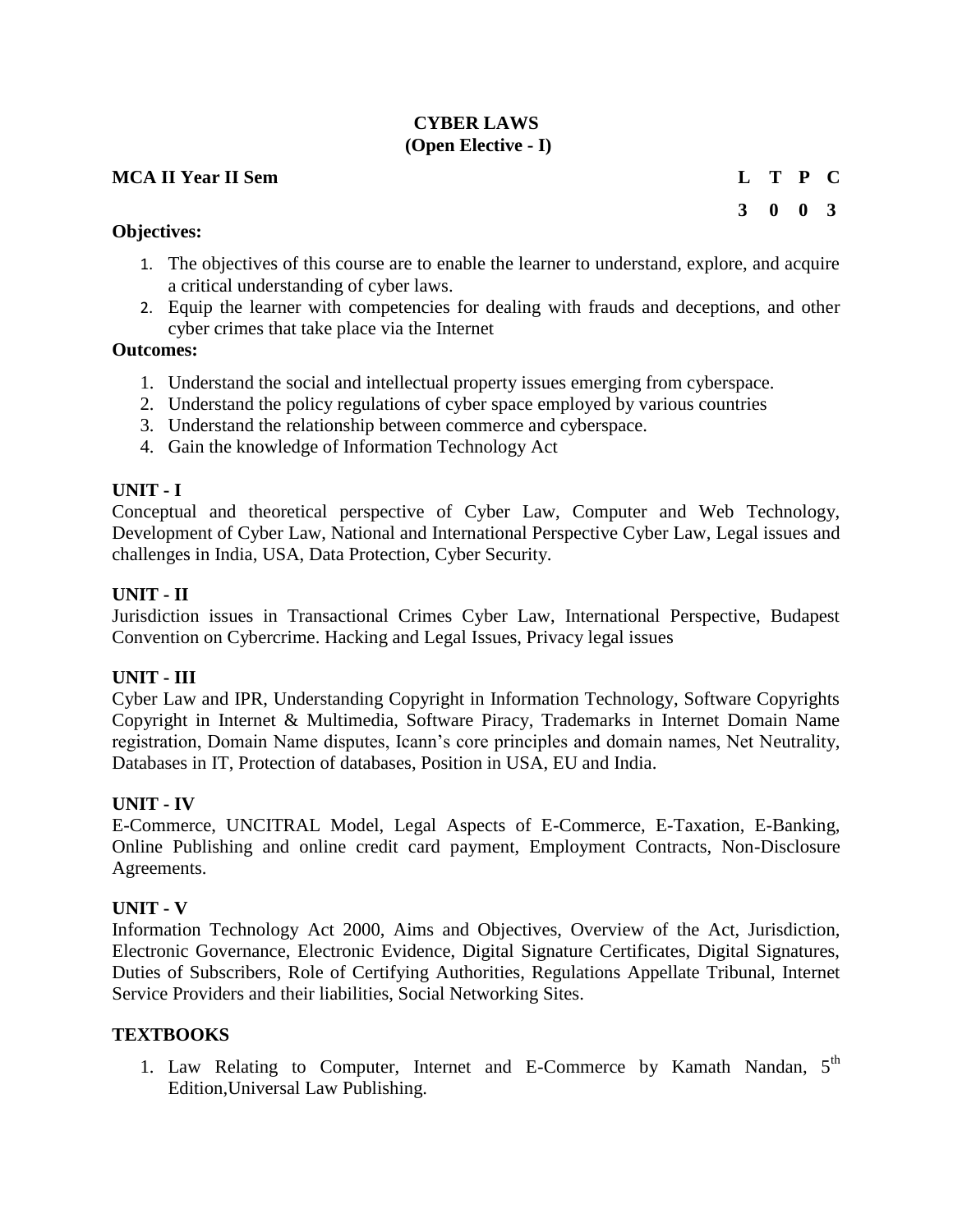# **REFERENCES**

- 1. Cyber Laws by Kamath Nandan,.
- 2. CyberLaw Text & Casesby Gerald R. Ferrera, Reder et.al, 3rd Edition, Cengage Learning.
- 3. Cyber Law in India by Faroug Ahmed,  $3<sup>rd</sup>$ Edition, New Era Law Publication.
- 4. Hand book of Cyber Laws by Vakul Sharma.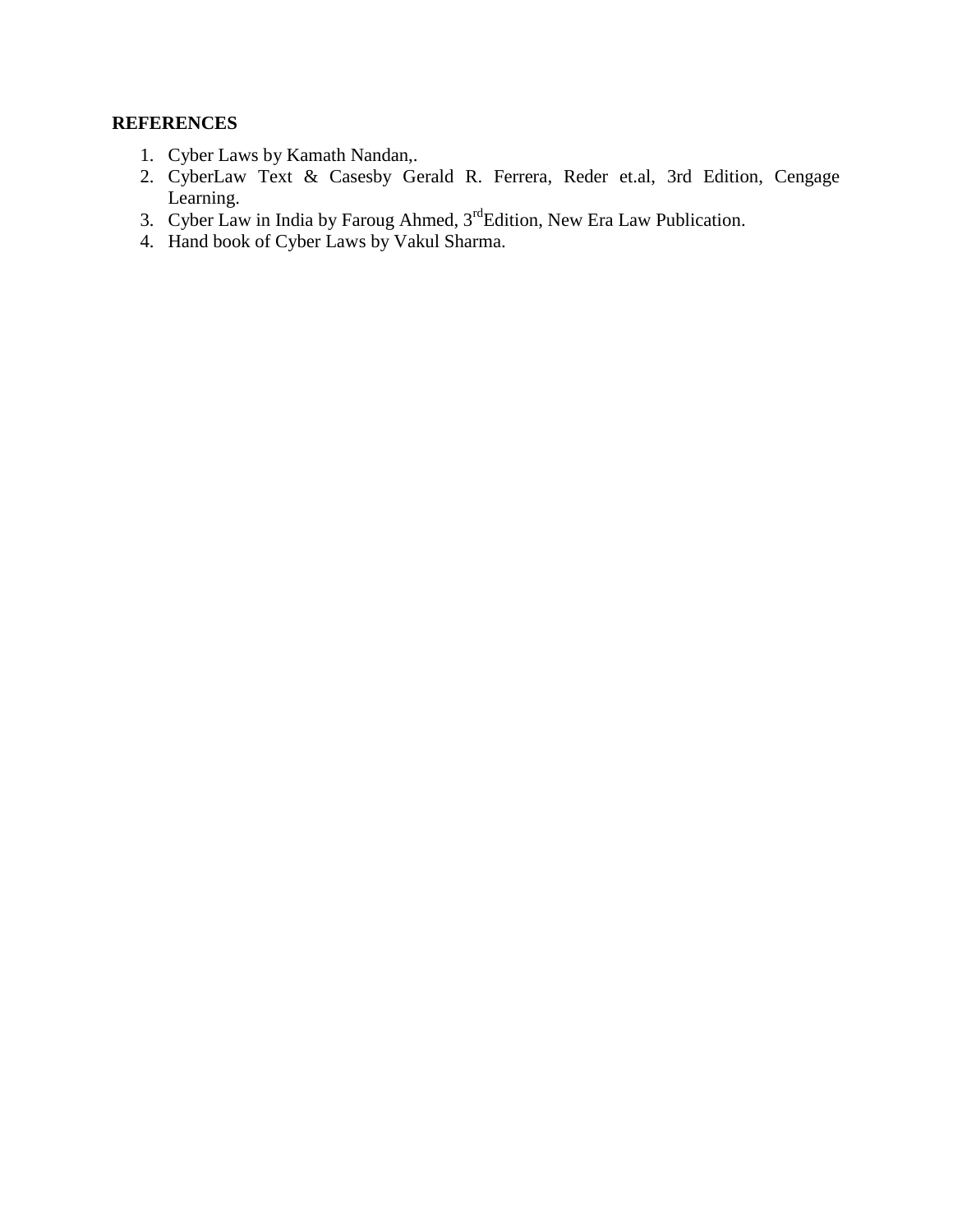#### **MANAGEMENT INFORMATION SYSTEMS (Open Elective - I)**

# **MCA II Year II Sem L T P C**

# **3 0 0 3**

## **Objectives**

- 1. To introduce Information Systems Models
- 2. Topics include types of Information Systems, ERP Modules etc.,

#### **Outcomes**

- 1. Understand different types of information systems
- 2. Gain good knowledge of ERP Modules and ERP Implementation and Maintenance.

#### **UNIT - I**

**Introduction to IS Models:** Nolan Stage Hypothesis, IS Strategic Grid, Wards Model, Earl's Multiple Methodology, Critical Success Factors, Soft Systems Methodology, Socio-Technical Systems Approach (Mumford), System Develop Life Cycle, Prototype and End User Computing, Application Packages, Outsourcing, Deciding Combination of Methods.

## **UNIT - II**

**Types of Information Systems:** Transactions Processing System, Knowledge Work Systems, Office Automation System, Management Information System, Decision Support System, Expert System, Strategic Information System. IS Security, Control and Audit - System Vulnerability and Abuse, business value of security and control, Need for Security, Methods of minimizing risks, IS Audit, ensuring system quality.

# **UNIT - III**

**Induction to ERP:** Overview of ERP, MRP, MRPII and Evolution of ERP, Integrated Management Systems, Reasons for the growth of ERP, Business Modeling, Integrated Data Model, Foundations of IS in Business, Obstacles of applying IT. Advantages and limitations of ERP

# **UNIT - IV**

**ERP Modules:** Finance, Accounting Systems, Manufacturing and Production Systems, Sales and Distribution Systems, , Human Resource Systems, Plant Maintenance System, Materials Management System, Quality Management System, ERP System Options and Selection, ERP proposal Evaluation.

#### **UNIT - V**

**ERP Implementation and Maintenance:** Implementation Strategy Options, Features of Successful ERP Implementation, Strategies to Attain Success, User Training, Maintaining ERP & IS**.** Case Studies

#### **TEXTBOOKS**

1. Information systems for modern management,  $3^{rd}$  Edition by R.G Murdick, J.E Ross and J. R clagget, PHI-1994.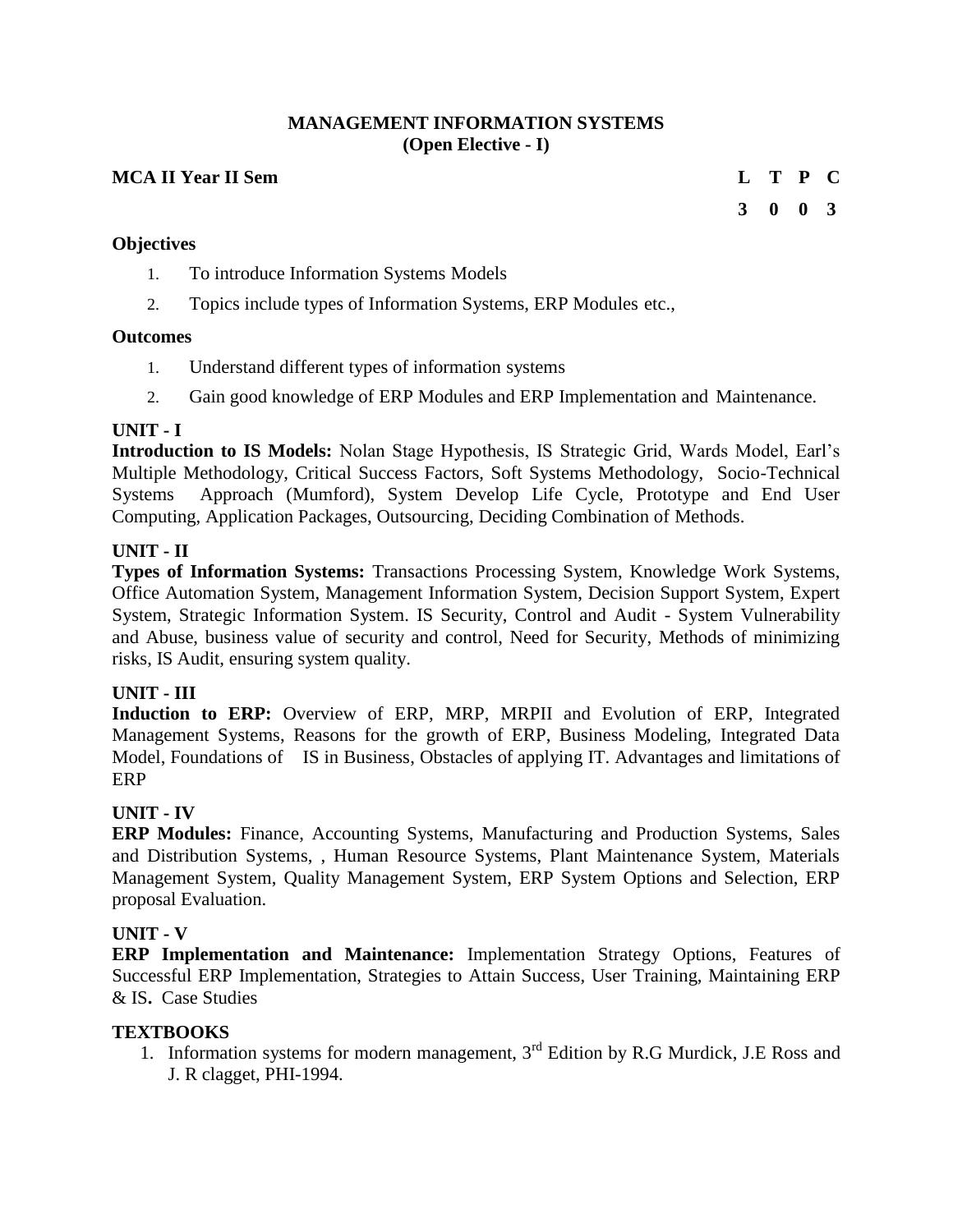#### **REFERENCES**

- 1. C Laudon and Jane P.Laudon, et al: Management Information Systems, Pearson Education, 2009.
- 2. Alexis Leon, ERP (Demystified), 5/E, Tata McGraw-Hill, 2009.
- 3. David L Olson, Managerial Issues of Enterprise Resource Planning Systems, McGraw Hill, International Edition-2009.
- 4. Vaman, ERP in Practice, Tata McGraw-Hill , 2009
- 5. Gordon B. Davis & Margrethe H.Olson: Management Information Systems, Tata McGraw-Hill , 2009.
- 6. W S Jawadekar: Management Information Systems, Tata McGraw-Hill , New Delhi, 2009
- 7. James A. Obrein: Management Information Systems, Tata McGraw-Hill , 2008
- 8. Gerald V.Post, David L Anderson: Management Information Systems, Irvin McGraw Hill, 2009.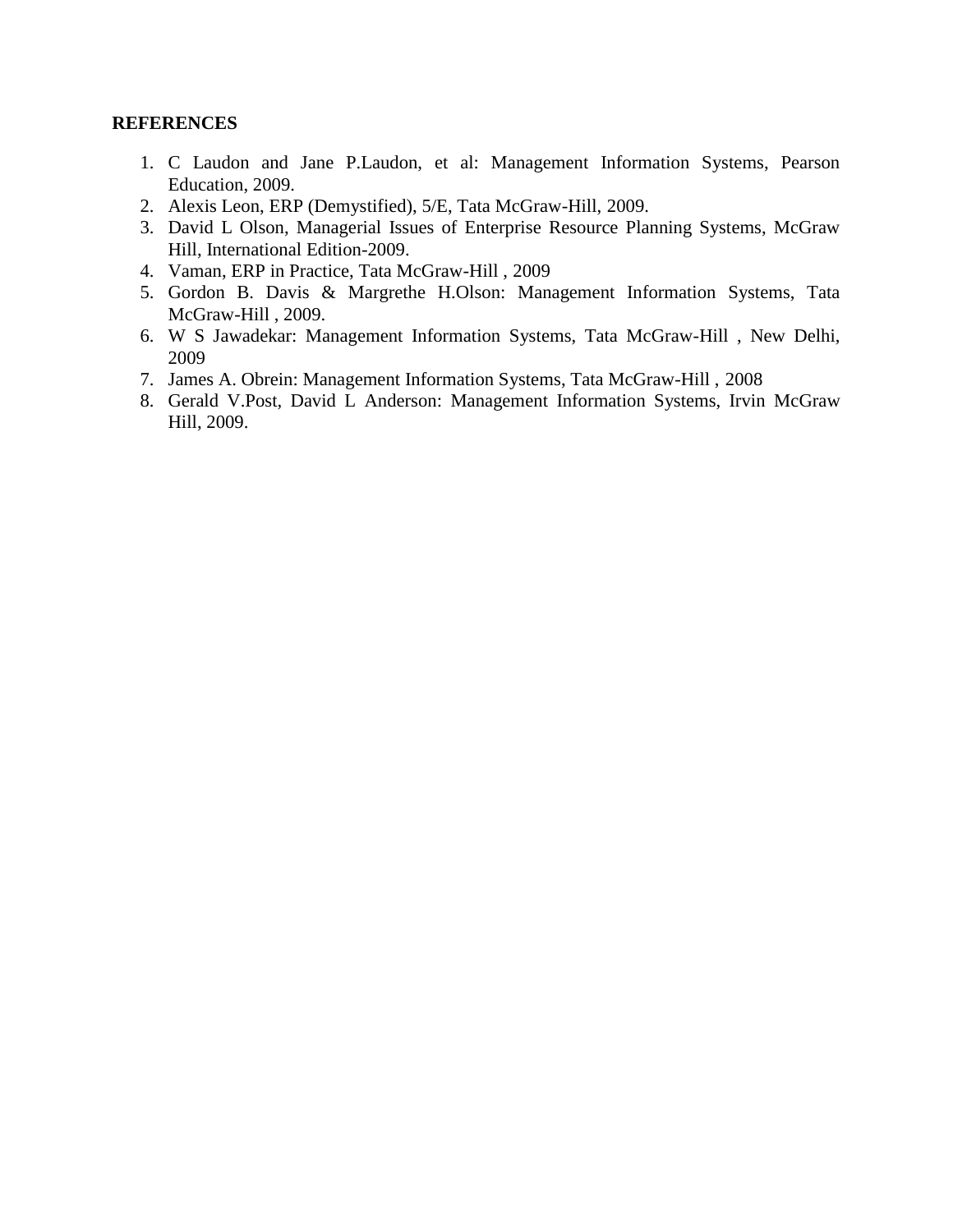## **ENTREPRENEURSHIP (Open Elective - I)**

## **MCA II Year II Sem L T P C**

**3 0 0 3**

## **Objectives:**

1. The aim of this course is to have a comprehensive perspective of inclusive learning, ability to learn and implement the fundamentals of Entrepreneurship.

# **Outcomes:**

1. Learn the basics of Entrepreneurship and entrepreneurial development which will help them to provide vision for their own Start-up.

## **UNIT - I**

## **Entrepreneurial Perspectives**

Introduction to Entrepreneurship – Evolution - Concept of Entrepreneurship - Types of Entrepreneurs - Entrepreneurial Competencies,Capacity Building for Entrepreneurs. Entrepreneurial Training Methods

- Entrepreneurial Motivations - Models for Entrepreneurial Development - The process of Entrepreneurial Development.

## **UNIT - II**

#### **New Venture Creation**

Introduction, Mobility of Entrepreneurs, Models for Opportunity Evaluation; Business plans – Purpose, Contents, Presenting Business Plan, Procedure for setting up Enterprises, Central level - Startup and State level - T Hub, Other Institutions initiatives.

# **UNIT - III**

#### **Management of MSMEs and Sick Enterprises**

Challenges of MSME s, Preventing Sickness in Enterprises – Specific Management Problems; Industrial Sickness; Industrial Sickness in India – Symptoms, process and Rehabilitation of Sick Units

#### **UNIT - IV**

# **Managing Marketing and Growth of Enterprises**

Essential Marketing Mix of Services, Key Success Factors in Service Marketing, Cost and Pricing, Branding, New Techniques in Marketing, International Trade.

#### **UNIT - V**

#### **Strategic perspectives in Entrepreneurship**

Strategic Growth in Entrepreneurship, The Valuation Challenge in Entrepreneurship, The Final Harvest of New Ventures, Technology, Business Incubation, India way – Entrepreneurship; Women Entrepreneurs – Strategies to develop Women Entrepreneurs, Institutions supporting Women Entrepreneurship in India.

## **TEXTBOOKS**

1. Entrepreneurship Development and Small Business Enterprises, Poornima